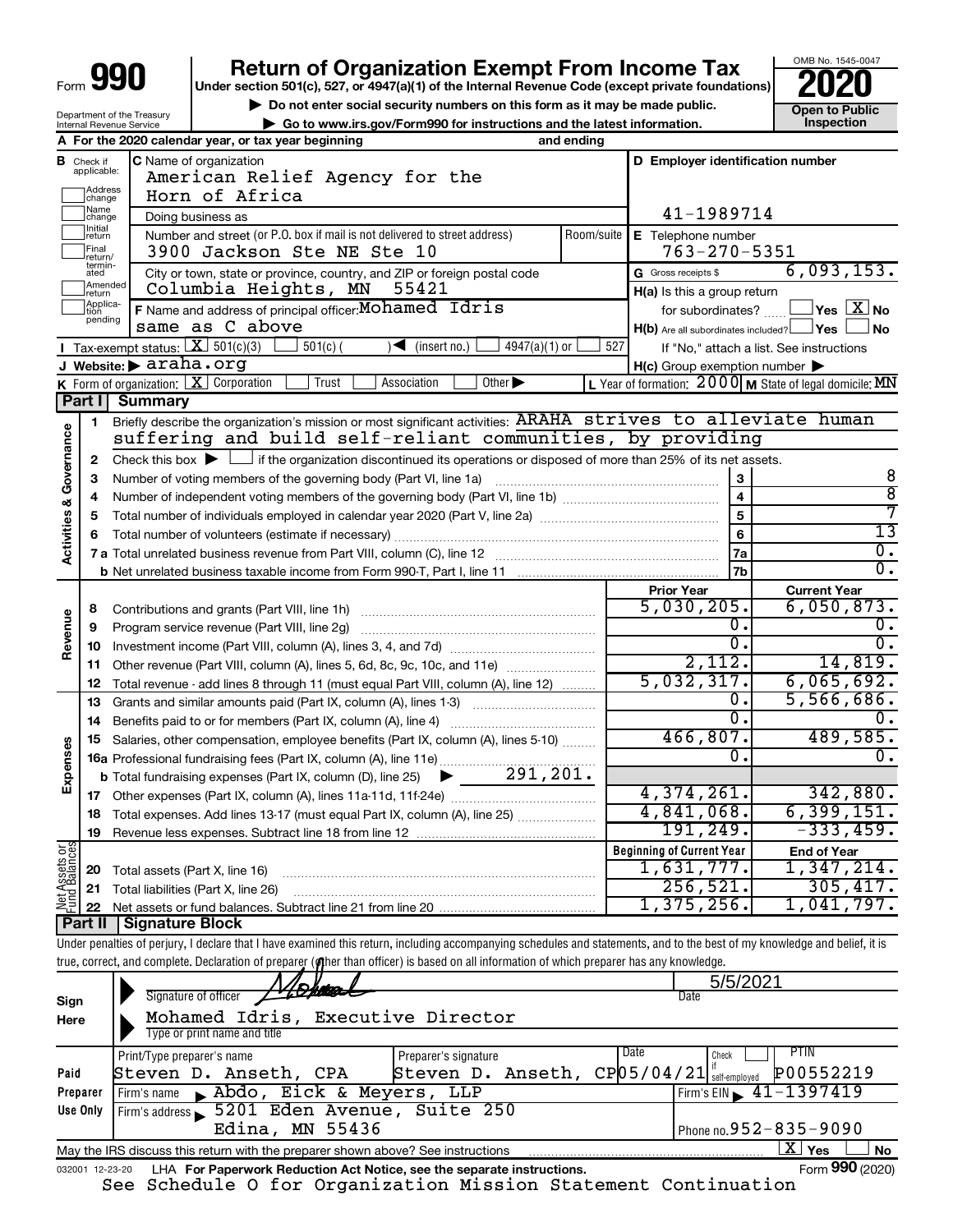|              | American Relief Agency for the                                                                                                                                                          |
|--------------|-----------------------------------------------------------------------------------------------------------------------------------------------------------------------------------------|
|              | Horn of Africa<br>41-1989714<br>Page 2<br>Form 990 (2020)                                                                                                                               |
|              | <b>Part III Statement of Program Service Accomplishments</b>                                                                                                                            |
|              | Briefly describe the organization's mission:                                                                                                                                            |
| 1.           | ARAHA strives to alleviate human suffering and build self-reliant                                                                                                                       |
|              | communities, by providing humanitarian aid and empowering individuals                                                                                                                   |
|              | in the Horn of Africa and here at home.                                                                                                                                                 |
|              |                                                                                                                                                                                         |
| $\mathbf{2}$ | Did the organization undertake any significant program services during the year which were not listed on the                                                                            |
|              | $\square$ Yes $\boxed{\text{X}}$ No<br>prior Form 990 or 990-EZ?                                                                                                                        |
|              | If "Yes," describe these new services on Schedule O.<br>$\Box$ Yes $[\overline{\mathrm{X}}]$ No                                                                                         |
| 3            | Did the organization cease conducting, or make significant changes in how it conducts, any program services?                                                                            |
| 4            | If "Yes," describe these changes on Schedule O.<br>Describe the organization's program service accomplishments for each of its three largest program services, as measured by expenses. |
|              | Section 501(c)(3) and 501(c)(4) organizations are required to report the amount of grants and allocations to others, the total expenses, and                                            |
|              | revenue, if any, for each program service reported.                                                                                                                                     |
|              | 5,943,192. including grants of \$ 5,566,686. ) (Revenue \$<br>(Expenses \$<br>4a (Code:                                                                                                 |
|              | ARAHA provides various relief and development programs to the needy in                                                                                                                  |
|              | the Horn of Africa. The relief projects during humanitarian crisis                                                                                                                      |
|              | include food distribution, shelter construction, and emergency                                                                                                                          |
|              | healthcare. The development efforts include the building of schools and                                                                                                                 |
|              | the distribution of school supplies, books, and computers to schools as                                                                                                                 |
|              | well as student support; digging community water wells; and projects                                                                                                                    |
|              | that empower families by providing them with tools that generate income                                                                                                                 |
|              | such as water tankers, dairy goats and cows, and other small<br>entrepreneurial projects.                                                                                               |
|              |                                                                                                                                                                                         |
|              |                                                                                                                                                                                         |
|              |                                                                                                                                                                                         |
| 4b           |                                                                                                                                                                                         |
|              |                                                                                                                                                                                         |
|              |                                                                                                                                                                                         |
|              |                                                                                                                                                                                         |
|              |                                                                                                                                                                                         |
|              |                                                                                                                                                                                         |
|              |                                                                                                                                                                                         |
|              |                                                                                                                                                                                         |
|              |                                                                                                                                                                                         |
|              |                                                                                                                                                                                         |
|              |                                                                                                                                                                                         |
|              |                                                                                                                                                                                         |
| 4c           | (Code: ) (Expenses \$<br>) (Revenue \$<br>including grants of \$                                                                                                                        |
|              |                                                                                                                                                                                         |
|              |                                                                                                                                                                                         |
|              |                                                                                                                                                                                         |
|              |                                                                                                                                                                                         |
|              |                                                                                                                                                                                         |
|              |                                                                                                                                                                                         |
|              |                                                                                                                                                                                         |
|              |                                                                                                                                                                                         |
|              |                                                                                                                                                                                         |
|              |                                                                                                                                                                                         |
|              |                                                                                                                                                                                         |
| 4d           | Other program services (Describe on Schedule O.)                                                                                                                                        |
|              | (Expenses \$<br>(Revenue \$<br>including grants of \$                                                                                                                                   |
| 4е           | 5,943,192.<br>Total program service expenses<br><b>000</b>                                                                                                                              |
|              |                                                                                                                                                                                         |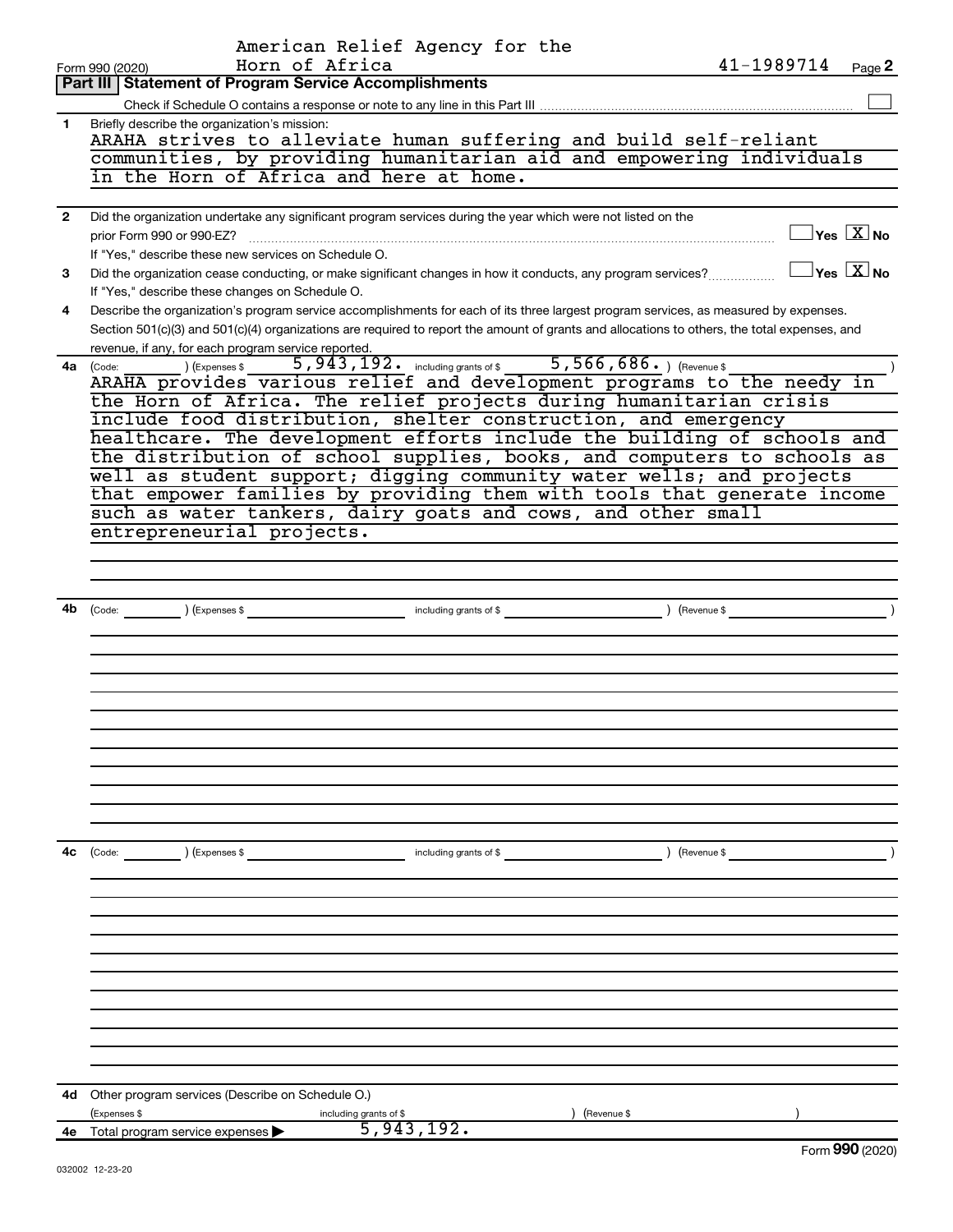American Relief Agency for the<br>Form 990 (2020) Horn of Africa<br>Part IV | Checklist of Required Schedules

|     |                                                                                                                                                                                                                                 |                 | Yes                     | No                      |
|-----|---------------------------------------------------------------------------------------------------------------------------------------------------------------------------------------------------------------------------------|-----------------|-------------------------|-------------------------|
| 1.  | Is the organization described in section $501(c)(3)$ or $4947(a)(1)$ (other than a private foundation)?                                                                                                                         |                 |                         |                         |
|     | If "Yes," complete Schedule A                                                                                                                                                                                                   | 1               | х                       |                         |
| 2   |                                                                                                                                                                                                                                 | $\mathbf{2}$    | $\overline{\textbf{x}}$ |                         |
| 3   | Did the organization engage in direct or indirect political campaign activities on behalf of or in opposition to candidates for                                                                                                 |                 |                         |                         |
|     | public office? If "Yes," complete Schedule C, Part I                                                                                                                                                                            | 3               |                         | x                       |
| 4   | Section 501(c)(3) organizations. Did the organization engage in lobbying activities, or have a section 501(h) election in effect                                                                                                |                 |                         | x                       |
|     |                                                                                                                                                                                                                                 | 4               |                         |                         |
| 5   | Is the organization a section 501(c)(4), 501(c)(5), or 501(c)(6) organization that receives membership dues, assessments, or                                                                                                    | 5               |                         | x                       |
| 6   | Did the organization maintain any donor advised funds or any similar funds or accounts for which donors have the right to                                                                                                       |                 |                         |                         |
|     | provide advice on the distribution or investment of amounts in such funds or accounts? If "Yes," complete Schedule D, Part I                                                                                                    | 6               |                         | x                       |
| 7   | Did the organization receive or hold a conservation easement, including easements to preserve open space,                                                                                                                       |                 |                         |                         |
|     | the environment, historic land areas, or historic structures? If "Yes," complete Schedule D, Part II                                                                                                                            | $\overline{7}$  |                         | x                       |
| 8   | Did the organization maintain collections of works of art, historical treasures, or other similar assets? If "Yes," complete                                                                                                    |                 |                         |                         |
|     |                                                                                                                                                                                                                                 | 8               |                         | x                       |
| 9   | Did the organization report an amount in Part X, line 21, for escrow or custodial account liability, serve as a custodian for                                                                                                   |                 |                         |                         |
|     | amounts not listed in Part X; or provide credit counseling, debt management, credit repair, or debt negotiation services?                                                                                                       |                 |                         |                         |
|     | If "Yes," complete Schedule D, Part IV.                                                                                                                                                                                         | 9               |                         | х                       |
| 10  | Did the organization, directly or through a related organization, hold assets in donor-restricted endowments                                                                                                                    |                 |                         |                         |
|     |                                                                                                                                                                                                                                 | 10              |                         | x.                      |
| 11  | If the organization's answer to any of the following questions is "Yes," then complete Schedule D, Parts VI, VII, VIII, IX, or X                                                                                                |                 |                         |                         |
|     | as applicable.                                                                                                                                                                                                                  |                 |                         |                         |
|     | a Did the organization report an amount for land, buildings, and equipment in Part X, line 10? If "Yes," complete Schedule D,<br>Part VI                                                                                        | 11a             | х                       |                         |
|     | <b>b</b> Did the organization report an amount for investments - other securities in Part X, line 12, that is 5% or more of its total                                                                                           |                 |                         |                         |
|     |                                                                                                                                                                                                                                 | 11 <sub>b</sub> |                         | x                       |
|     | c Did the organization report an amount for investments - program related in Part X, line 13, that is 5% or more of its total                                                                                                   |                 |                         |                         |
|     |                                                                                                                                                                                                                                 | 11c             |                         | X.                      |
|     | d Did the organization report an amount for other assets in Part X, line 15, that is 5% or more of its total assets reported in                                                                                                 |                 |                         |                         |
|     |                                                                                                                                                                                                                                 | 11d             | х                       |                         |
|     |                                                                                                                                                                                                                                 | 11e             | X                       |                         |
| f.  | Did the organization's separate or consolidated financial statements for the tax year include a footnote that addresses                                                                                                         |                 |                         |                         |
|     | the organization's liability for uncertain tax positions under FIN 48 (ASC 740)? If "Yes," complete Schedule D, Part X                                                                                                          | 11f             |                         | x.                      |
|     | 12a Did the organization obtain separate, independent audited financial statements for the tax year? If "Yes," complete                                                                                                         |                 |                         |                         |
|     | Schedule D, Parts XI and XII                                                                                                                                                                                                    | 12a             | х                       |                         |
|     | b Was the organization included in consolidated, independent audited financial statements for the tax year?                                                                                                                     |                 |                         |                         |
|     | If "Yes," and if the organization answered "No" to line 12a, then completing Schedule D, Parts XI and XII is optional                                                                                                           | 12 <sub>b</sub> |                         | $\overline{\texttt{x}}$ |
| 13  |                                                                                                                                                                                                                                 | 13              | X                       |                         |
| 14a | Did the organization maintain an office, employees, or agents outside of the United States?<br><b>b</b> Did the organization have aggregate revenues or expenses of more than \$10,000 from grantmaking, fundraising, business, | 14a             |                         |                         |
|     | investment, and program service activities outside the United States, or aggregate foreign investments valued at \$100,000                                                                                                      |                 |                         |                         |
|     |                                                                                                                                                                                                                                 | 14b             | х                       |                         |
| 15  | Did the organization report on Part IX, column (A), line 3, more than \$5,000 of grants or other assistance to or for any                                                                                                       |                 |                         |                         |
|     |                                                                                                                                                                                                                                 | 15              | х                       |                         |
| 16  | Did the organization report on Part IX, column (A), line 3, more than \$5,000 of aggregate grants or other assistance to                                                                                                        |                 |                         |                         |
|     |                                                                                                                                                                                                                                 | 16              | х                       |                         |
| 17  | Did the organization report a total of more than \$15,000 of expenses for professional fundraising services on Part IX,                                                                                                         |                 |                         |                         |
|     |                                                                                                                                                                                                                                 | 17              |                         | x                       |
| 18  | Did the organization report more than \$15,000 total of fundraising event gross income and contributions on Part VIII, lines                                                                                                    |                 |                         |                         |
|     |                                                                                                                                                                                                                                 | 18              | х                       |                         |
| 19  | Did the organization report more than \$15,000 of gross income from gaming activities on Part VIII, line 9a? If "Yes,"                                                                                                          |                 |                         | X                       |
|     |                                                                                                                                                                                                                                 | 19<br>20a       |                         | $\overline{\mathtt{x}}$ |
|     |                                                                                                                                                                                                                                 | 20b             |                         |                         |
| 21  | Did the organization report more than \$5,000 of grants or other assistance to any domestic organization or                                                                                                                     |                 |                         |                         |
|     |                                                                                                                                                                                                                                 | 21              |                         | X.                      |
|     |                                                                                                                                                                                                                                 |                 |                         |                         |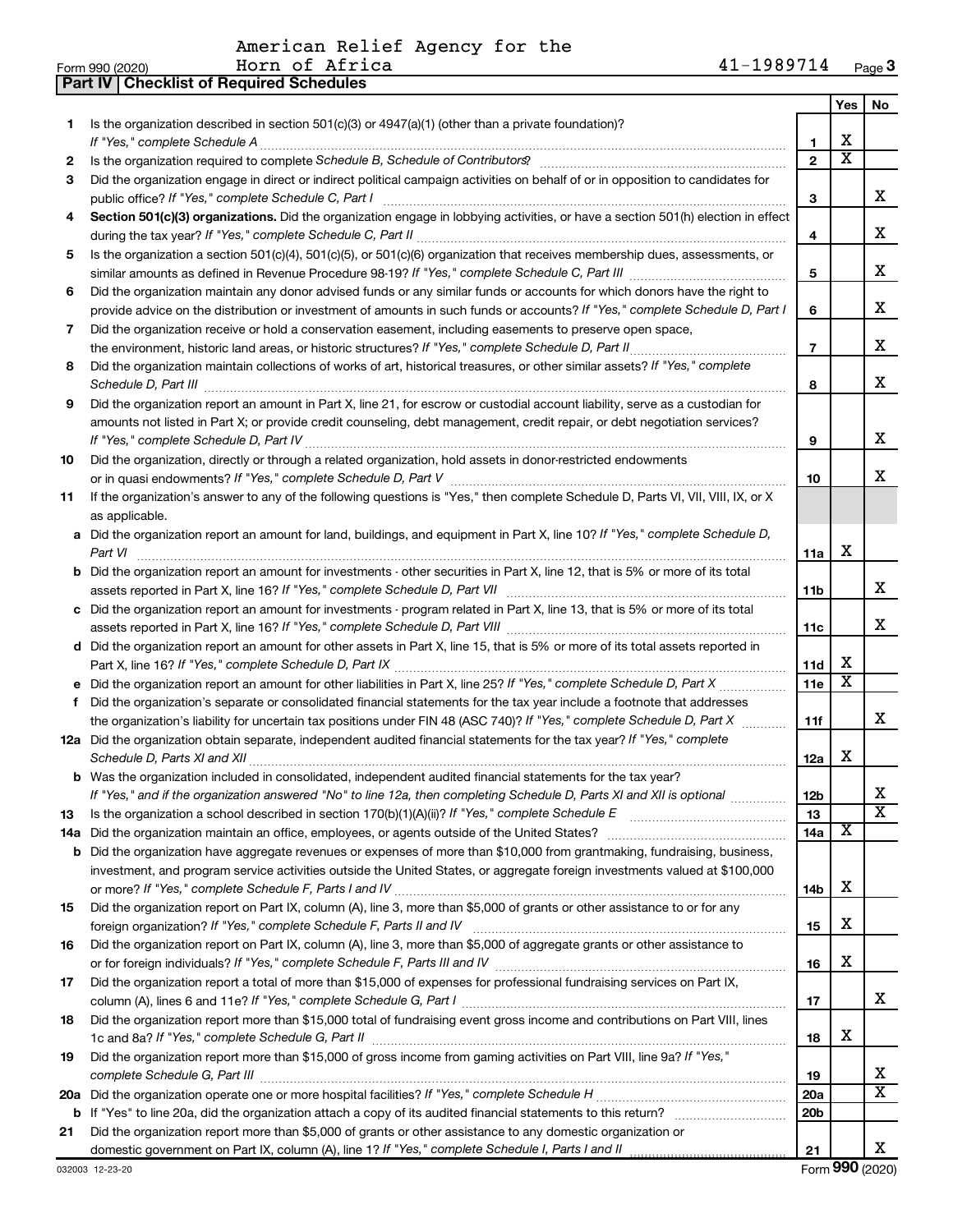American Relief Agency for the n of Africa

|               | 41-1989714<br>Horn of Africa<br>Form 990 (2020)                                                                                                                 |                 |                         | Page 4                  |
|---------------|-----------------------------------------------------------------------------------------------------------------------------------------------------------------|-----------------|-------------------------|-------------------------|
|               | <b>Part IV   Checklist of Required Schedules (continued)</b>                                                                                                    |                 |                         |                         |
|               |                                                                                                                                                                 |                 | Yes                     | No                      |
| 22            | Did the organization report more than \$5,000 of grants or other assistance to or for domestic individuals on                                                   |                 |                         |                         |
|               |                                                                                                                                                                 | 22              |                         | x                       |
| 23            | Did the organization answer "Yes" to Part VII, Section A, line 3, 4, or 5 about compensation of the organization's current                                      |                 |                         |                         |
|               | and former officers, directors, trustees, key employees, and highest compensated employees? If "Yes," complete                                                  |                 |                         |                         |
|               |                                                                                                                                                                 | 23              |                         | x                       |
|               | Schedule J                                                                                                                                                      |                 |                         |                         |
|               | 24a Did the organization have a tax-exempt bond issue with an outstanding principal amount of more than \$100,000 as of the                                     |                 |                         |                         |
|               | last day of the year, that was issued after December 31, 2002? If "Yes," answer lines 24b through 24d and complete                                              |                 |                         |                         |
|               | Schedule K. If "No," go to line 25a                                                                                                                             | 24a             |                         | x                       |
|               | <b>b</b> Did the organization invest any proceeds of tax-exempt bonds beyond a temporary period exception?                                                      | 24b             |                         |                         |
|               | c Did the organization maintain an escrow account other than a refunding escrow at any time during the year to defease                                          |                 |                         |                         |
|               |                                                                                                                                                                 | 24c             |                         |                         |
|               |                                                                                                                                                                 | 24d             |                         |                         |
|               | 25a Section 501(c)(3), 501(c)(4), and 501(c)(29) organizations. Did the organization engage in an excess benefit                                                |                 |                         |                         |
|               |                                                                                                                                                                 | 25a             |                         | X                       |
|               | <b>b</b> Is the organization aware that it engaged in an excess benefit transaction with a disqualified person in a prior year, and                             |                 |                         |                         |
|               | that the transaction has not been reported on any of the organization's prior Forms 990 or 990-EZ? If "Yes," complete                                           |                 |                         |                         |
|               | Schedule L, Part I                                                                                                                                              | 25b             |                         | x                       |
|               | Did the organization report any amount on Part X, line 5 or 22, for receivables from or payables to any current                                                 |                 |                         |                         |
| 26            |                                                                                                                                                                 |                 |                         |                         |
|               | or former officer, director, trustee, key employee, creator or founder, substantial contributor, or 35%                                                         |                 |                         |                         |
|               | controlled entity or family member of any of these persons? If "Yes," complete Schedule L, Part II                                                              | 26              |                         | x                       |
| 27            | Did the organization provide a grant or other assistance to any current or former officer, director, trustee, key employee,                                     |                 |                         |                         |
|               | creator or founder, substantial contributor or employee thereof, a grant selection committee member, or to a 35% controlled                                     |                 |                         |                         |
|               | entity (including an employee thereof) or family member of any of these persons? If "Yes," complete Schedule L, Part III.                                       | 27              |                         | X                       |
| 28            | Was the organization a party to a business transaction with one of the following parties (see Schedule L, Part IV                                               |                 |                         |                         |
|               | instructions, for applicable filing thresholds, conditions, and exceptions):                                                                                    |                 |                         |                         |
|               | a A current or former officer, director, trustee, key employee, creator or founder, or substantial contributor? If                                              |                 |                         |                         |
|               |                                                                                                                                                                 | 28a             |                         | X                       |
|               |                                                                                                                                                                 | 28b             |                         | $\overline{\mathtt{x}}$ |
|               | c A 35% controlled entity of one or more individuals and/or organizations described in lines 28a or 28b?/f                                                      |                 |                         |                         |
|               |                                                                                                                                                                 | 28c             |                         | x                       |
| 29            |                                                                                                                                                                 | 29              | $\overline{\textbf{x}}$ |                         |
|               |                                                                                                                                                                 |                 |                         |                         |
| 30            | Did the organization receive contributions of art, historical treasures, or other similar assets, or qualified conservation                                     |                 |                         | x                       |
|               |                                                                                                                                                                 | 30              |                         | $\overline{\mathtt{x}}$ |
| 31            |                                                                                                                                                                 | 31              |                         |                         |
|               | Did the organization sell, exchange, dispose of, or transfer more than 25% of its net assets? If "Yes," complete                                                |                 |                         |                         |
|               | Schedule N, Part II                                                                                                                                             | 32              |                         | x                       |
| 33            | Did the organization own 100% of an entity disregarded as separate from the organization under Regulations                                                      |                 |                         |                         |
|               |                                                                                                                                                                 | 33              |                         | x                       |
| 34            | Was the organization related to any tax-exempt or taxable entity? If "Yes," complete Schedule R, Part II, III, or IV, and                                       |                 |                         |                         |
|               | Part V, line 1                                                                                                                                                  | 34              |                         | х                       |
|               | 35a Did the organization have a controlled entity within the meaning of section 512(b)(13)?                                                                     | 35a             |                         | $\overline{\texttt{x}}$ |
|               | b If "Yes" to line 35a, did the organization receive any payment from or engage in any transaction with a controlled entity                                     |                 |                         |                         |
|               |                                                                                                                                                                 | 35 <sub>b</sub> |                         |                         |
| 36            | Section 501(c)(3) organizations. Did the organization make any transfers to an exempt non-charitable related organization?                                      |                 |                         |                         |
|               |                                                                                                                                                                 |                 |                         | x                       |
|               |                                                                                                                                                                 | 36              |                         |                         |
| 37            | Did the organization conduct more than 5% of its activities through an entity that is not a related organization                                                |                 |                         |                         |
|               |                                                                                                                                                                 | 37              |                         | x                       |
| 38            | Did the organization complete Schedule O and provide explanations in Schedule O for Part VI, lines 11b and 19?                                                  |                 |                         |                         |
|               |                                                                                                                                                                 | 38              | х                       |                         |
| <b>Part V</b> | <b>Statements Regarding Other IRS Filings and Tax Compliance</b>                                                                                                |                 |                         |                         |
|               | Check if Schedule O contains a response or note to any line in this Part V [11] [12] Check if Schedule O contains a response or note to any line in this Part V |                 |                         |                         |
|               |                                                                                                                                                                 |                 | Yes                     | No                      |
|               | 1a                                                                                                                                                              |                 |                         |                         |
|               | 1 <sub>b</sub>                                                                                                                                                  |                 |                         |                         |
|               | c Did the organization comply with backup withholding rules for reportable payments to vendors and reportable gaming                                            |                 |                         |                         |

 $1<sub>c</sub>$ 

Form 990 (20)  $\overline{Pa}$ 

| (20 | Hor |
|-----|-----|
|     |     |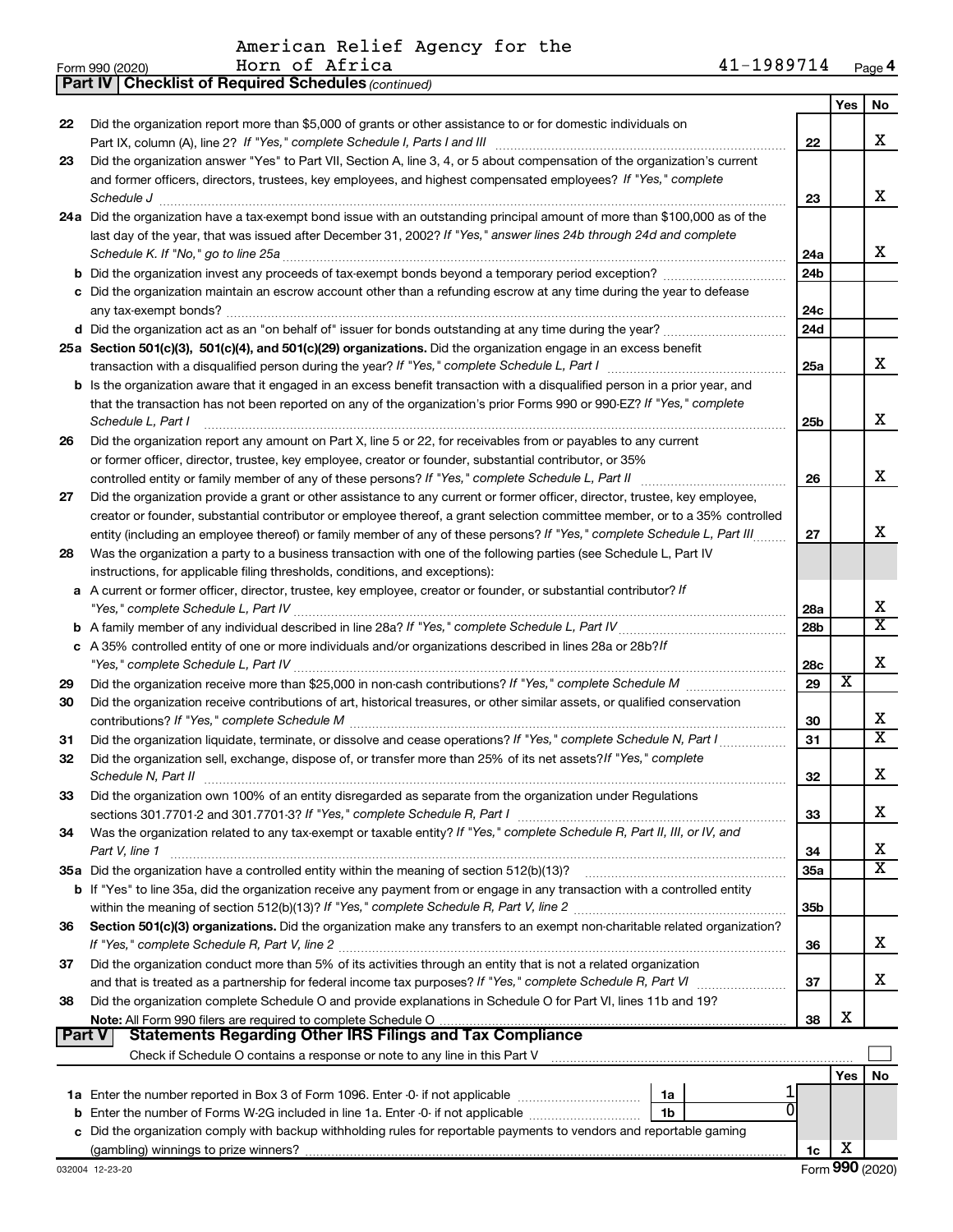American Relief Agency for the<br>Form 990 (2020) Horn of Africa<br>**Part V** Statements Regarding Other IRS Filings and Tax Compliance (continued)

|    | ratemento riegaranty other mo rimnyo ana rax comphanoc <sub>leonalidea</sub>                                                                                                              |                |     |                       |  |
|----|-------------------------------------------------------------------------------------------------------------------------------------------------------------------------------------------|----------------|-----|-----------------------|--|
|    |                                                                                                                                                                                           |                | Yes | No                    |  |
|    | 2a Enter the number of employees reported on Form W-3, Transmittal of Wage and Tax Statements,<br>filed for the calendar year ending with or within the year covered by this return<br>2a | 7              |     |                       |  |
|    | b If at least one is reported on line 2a, did the organization file all required federal employment tax returns?                                                                          | 2 <sub>b</sub> | х   |                       |  |
|    |                                                                                                                                                                                           |                |     |                       |  |
|    | 3a Did the organization have unrelated business gross income of \$1,000 or more during the year?                                                                                          | За             |     | x                     |  |
|    | <b>b</b> If "Yes," has it filed a Form 990-T for this year? If "No" to line 3b, provide an explanation on Schedule O                                                                      | 3 <sub>b</sub> |     |                       |  |
|    | 4a At any time during the calendar year, did the organization have an interest in, or a signature or other authority over, a                                                              |                |     |                       |  |
|    | financial account in a foreign country (such as a bank account, securities account, or other financial account)?                                                                          | 4a             | х   |                       |  |
|    | b If "Yes," enter the name of the foreign country $\blacktriangleright$ Kenya, Ethiopia, Somalia, Djibouti                                                                                |                |     |                       |  |
|    | See instructions for filing requirements for FinCEN Form 114, Report of Foreign Bank and Financial Accounts (FBAR).                                                                       |                |     |                       |  |
| 5а | Was the organization a party to a prohibited tax shelter transaction at any time during the tax year?                                                                                     | 5a             |     | х                     |  |
| b  |                                                                                                                                                                                           | 5 <sub>b</sub> |     | $\overline{\text{X}}$ |  |
| с  | If "Yes" to line 5a or 5b, did the organization file Form 8886-T?                                                                                                                         | 5c             |     |                       |  |
|    | 6a Does the organization have annual gross receipts that are normally greater than \$100,000, and did the organization solicit                                                            |                |     |                       |  |
|    | any contributions that were not tax deductible as charitable contributions?                                                                                                               | 6a             |     | x                     |  |
|    | b If "Yes," did the organization include with every solicitation an express statement that such contributions or gifts                                                                    |                |     |                       |  |
|    | were not tax deductible?                                                                                                                                                                  | 6b             |     |                       |  |
| 7  | Organizations that may receive deductible contributions under section 170(c).                                                                                                             |                |     |                       |  |
| a  | Did the organization receive a payment in excess of \$75 made partly as a contribution and partly for goods and services provided to the payor?                                           | 7a             |     | x                     |  |
| b  | If "Yes," did the organization notify the donor of the value of the goods or services provided?                                                                                           | 7b             |     |                       |  |
|    | Did the organization sell, exchange, or otherwise dispose of tangible personal property for which it was required<br>to file Form 8282?                                                   | 7с             |     | x                     |  |
| d  | If "Yes," indicate the number of Forms 8282 filed during the year<br>7d                                                                                                                   |                |     |                       |  |
| е  | Did the organization receive any funds, directly or indirectly, to pay premiums on a personal benefit contract?                                                                           | 7е             |     | х                     |  |
| f  | Did the organization, during the year, pay premiums, directly or indirectly, on a personal benefit contract?                                                                              |                |     |                       |  |
| g  | If the organization received a contribution of qualified intellectual property, did the organization file Form 8899 as required?                                                          |                |     |                       |  |
| h  | If the organization received a contribution of cars, boats, airplanes, or other vehicles, did the organization file a Form 1098-C?                                                        |                |     |                       |  |
| 8  | Sponsoring organizations maintaining donor advised funds. Did a donor advised fund maintained by the                                                                                      |                |     |                       |  |
|    | sponsoring organization have excess business holdings at any time during the year?                                                                                                        |                |     |                       |  |
| 9  | Sponsoring organizations maintaining donor advised funds.                                                                                                                                 |                |     |                       |  |
| a  | Did the sponsoring organization make any taxable distributions under section 4966?                                                                                                        | 9а             |     |                       |  |
| b  | Did the sponsoring organization make a distribution to a donor, donor advisor, or related person?                                                                                         | 9b             |     |                       |  |
| 10 | Section 501(c)(7) organizations. Enter:                                                                                                                                                   |                |     |                       |  |
| a  | 10a                                                                                                                                                                                       |                |     |                       |  |
| b  | 10 <sub>b</sub><br>Gross receipts, included on Form 990, Part VIII, line 12, for public use of club facilities                                                                            |                |     |                       |  |
| 11 | Section 501(c)(12) organizations. Enter:                                                                                                                                                  |                |     |                       |  |
|    | 11a<br>Gross income from other sources (Do not net amounts due or paid to other sources against                                                                                           |                |     |                       |  |
|    | 11 <sub>b</sub>                                                                                                                                                                           |                |     |                       |  |
|    | 12a Section 4947(a)(1) non-exempt charitable trusts. Is the organization filing Form 990 in lieu of Form 1041?                                                                            | 12a            |     |                       |  |
|    | 12b<br><b>b</b> If "Yes," enter the amount of tax-exempt interest received or accrued during the year                                                                                     |                |     |                       |  |
| 13 | Section 501(c)(29) qualified nonprofit health insurance issuers.                                                                                                                          |                |     |                       |  |
| а  |                                                                                                                                                                                           | 13a            |     |                       |  |
|    | Note: See the instructions for additional information the organization must report on Schedule O.                                                                                         |                |     |                       |  |
|    | <b>b</b> Enter the amount of reserves the organization is required to maintain by the states in which the                                                                                 |                |     |                       |  |
|    | 13b                                                                                                                                                                                       |                |     |                       |  |
|    | 13 <sub>c</sub>                                                                                                                                                                           |                |     |                       |  |
|    | 14a Did the organization receive any payments for indoor tanning services during the tax year?                                                                                            | 14a            |     | х                     |  |
|    | <b>b</b> If "Yes," has it filed a Form 720 to report these payments? If "No," provide an explanation on Schedule O                                                                        | 14b            |     |                       |  |
| 15 | Is the organization subject to the section 4960 tax on payment(s) of more than \$1,000,000 in remuneration or                                                                             |                |     |                       |  |
|    |                                                                                                                                                                                           | 15             |     | x                     |  |
|    | If "Yes," see instructions and file Form 4720, Schedule N.                                                                                                                                |                |     | х                     |  |
| 16 | Is the organization an educational institution subject to the section 4968 excise tax on net investment income?                                                                           | 16             |     |                       |  |
|    | If "Yes," complete Form 4720, Schedule O.                                                                                                                                                 |                |     |                       |  |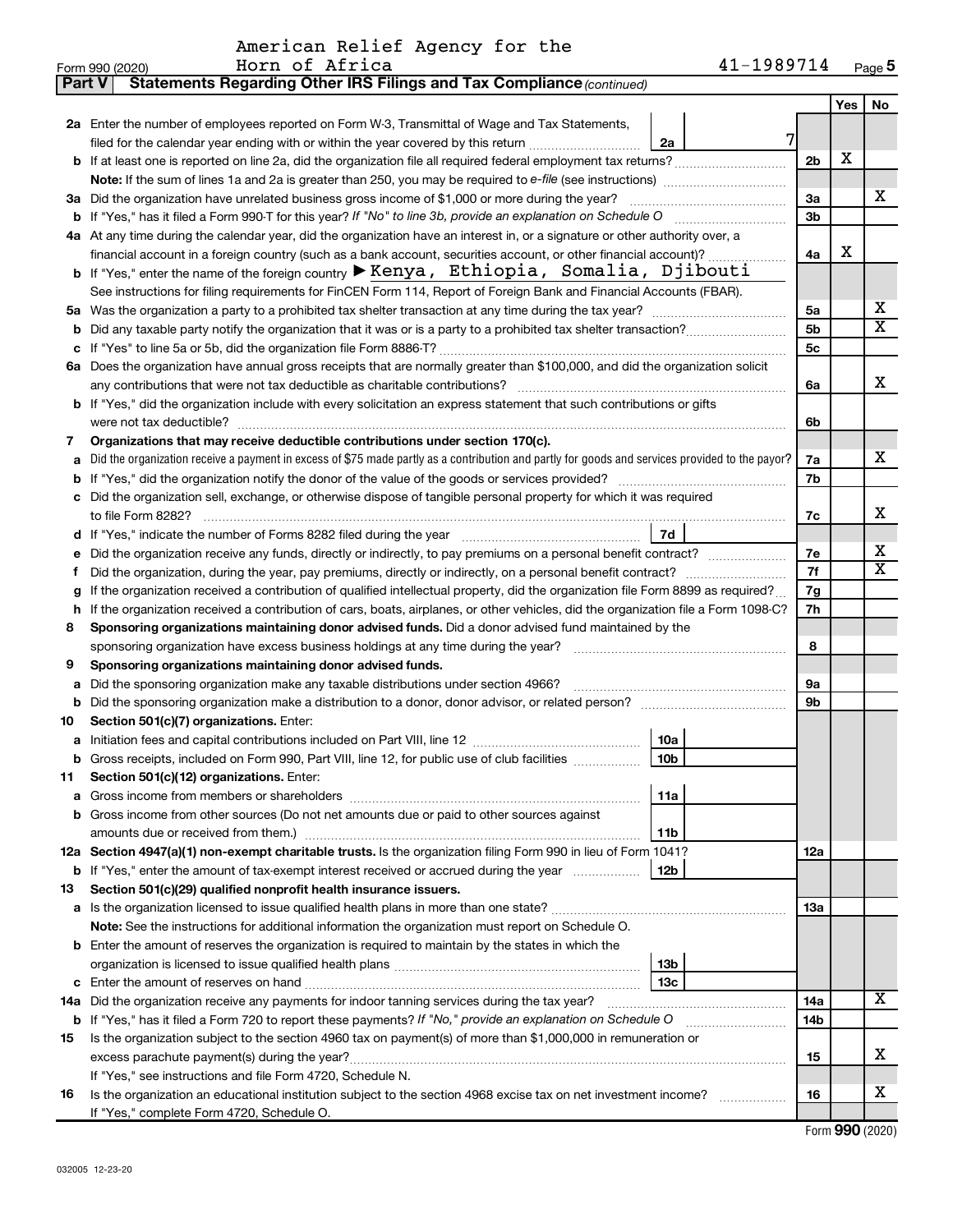|  | American Relief Agency for the |  |  |
|--|--------------------------------|--|--|
|  | Horn of Africa                 |  |  |

 $41 - 1989714$ Page  $6$ 

| <b>Part VI Governance, Management, and Disclosure</b> For each "Yes" response to lines 2 through 7b below, and for a "No" response |
|------------------------------------------------------------------------------------------------------------------------------------|
| to line 8a, 8b, or 10b below, describe the circumstances, processes, or changes on Schedule O. See instructions.                   |

|         |                                                                                                                                                                                                                                                                                                                                                                                                                                                                                                   |                              |                                                    | $\overline{\mathbf{x}}$ |
|---------|---------------------------------------------------------------------------------------------------------------------------------------------------------------------------------------------------------------------------------------------------------------------------------------------------------------------------------------------------------------------------------------------------------------------------------------------------------------------------------------------------|------------------------------|----------------------------------------------------|-------------------------|
|         | <b>Section A. Governing Body and Management</b>                                                                                                                                                                                                                                                                                                                                                                                                                                                   |                              |                                                    |                         |
|         |                                                                                                                                                                                                                                                                                                                                                                                                                                                                                                   |                              | Yes                                                | No                      |
|         | 1a Enter the number of voting members of the governing body at the end of the tax year<br>1a                                                                                                                                                                                                                                                                                                                                                                                                      | 8                            |                                                    |                         |
|         | If there are material differences in voting rights among members of the governing body, or if the governing                                                                                                                                                                                                                                                                                                                                                                                       |                              |                                                    |                         |
|         | body delegated broad authority to an executive committee or similar committee, explain on Schedule O.                                                                                                                                                                                                                                                                                                                                                                                             |                              |                                                    |                         |
| b       | 8<br>Enter the number of voting members included on line 1a, above, who are independent<br>1b                                                                                                                                                                                                                                                                                                                                                                                                     |                              |                                                    |                         |
| 2       | Did any officer, director, trustee, or key employee have a family relationship or a business relationship with any other                                                                                                                                                                                                                                                                                                                                                                          |                              |                                                    |                         |
|         | officer, director, trustee, or key employee?<br>$\begin{minipage}[b]{0.5\textwidth} \centering \begin{tabular}{ c c c c c } \hline \multicolumn{1}{ c }{\textbf{1}} & \multicolumn{1}{ c }{\textbf{1}} & \multicolumn{1}{ c }{\textbf{1}} & \multicolumn{1}{ c }{\textbf{1}} & \multicolumn{1}{ c }{\textbf{1}} & \multicolumn{1}{ c }{\textbf{1}} & \multicolumn{1}{ c }{\textbf{1}} & \multicolumn{1}{ c }{\textbf{1}} & \multicolumn{1}{ c }{\textbf{1}} & \multicolumn{1}{ c }{\textbf{1}} &$ | $\mathbf{2}$                 |                                                    | х                       |
| З       | Did the organization delegate control over management duties customarily performed by or under the direct supervision                                                                                                                                                                                                                                                                                                                                                                             |                              |                                                    | х                       |
|         |                                                                                                                                                                                                                                                                                                                                                                                                                                                                                                   | З<br>$\overline{\mathbf{4}}$ |                                                    | $\overline{\textbf{x}}$ |
| 4       | Did the organization make any significant changes to its governing documents since the prior Form 990 was filed?                                                                                                                                                                                                                                                                                                                                                                                  | 5                            |                                                    | $\overline{\textbf{x}}$ |
| 5       |                                                                                                                                                                                                                                                                                                                                                                                                                                                                                                   |                              |                                                    |                         |
| 6<br>7a | Did the organization have members, stockholders, or other persons who had the power to elect or appoint one or                                                                                                                                                                                                                                                                                                                                                                                    | 6                            |                                                    | $\overline{\mathtt{x}}$ |
|         |                                                                                                                                                                                                                                                                                                                                                                                                                                                                                                   | 7a                           |                                                    | X                       |
| b       | Are any governance decisions of the organization reserved to (or subject to approval by) members, stockholders, or                                                                                                                                                                                                                                                                                                                                                                                |                              |                                                    |                         |
|         | persons other than the governing body?                                                                                                                                                                                                                                                                                                                                                                                                                                                            | 7b                           |                                                    | X                       |
| 8       | Did the organization contemporaneously document the meetings held or written actions undertaken during the year by the following:                                                                                                                                                                                                                                                                                                                                                                 |                              |                                                    |                         |
| a       |                                                                                                                                                                                                                                                                                                                                                                                                                                                                                                   | 8а                           | х                                                  |                         |
| b       |                                                                                                                                                                                                                                                                                                                                                                                                                                                                                                   | 8b                           | $\overline{\mathtt{x}}$                            |                         |
| 9       | Is there any officer, director, trustee, or key employee listed in Part VII, Section A, who cannot be reached at the                                                                                                                                                                                                                                                                                                                                                                              |                              |                                                    |                         |
|         |                                                                                                                                                                                                                                                                                                                                                                                                                                                                                                   | 9                            |                                                    | x                       |
|         | <b>Section B. Policies</b> (This Section B requests information about policies not required by the Internal Revenue Code.)                                                                                                                                                                                                                                                                                                                                                                        |                              |                                                    |                         |
|         |                                                                                                                                                                                                                                                                                                                                                                                                                                                                                                   |                              | Yes                                                | No                      |
|         |                                                                                                                                                                                                                                                                                                                                                                                                                                                                                                   | 10a                          |                                                    | X                       |
|         | <b>b</b> If "Yes," did the organization have written policies and procedures governing the activities of such chapters, affiliates,                                                                                                                                                                                                                                                                                                                                                               |                              |                                                    |                         |
|         |                                                                                                                                                                                                                                                                                                                                                                                                                                                                                                   | 10 <sub>b</sub>              |                                                    |                         |
|         | 11a Has the organization provided a complete copy of this Form 990 to all members of its governing body before filing the form?                                                                                                                                                                                                                                                                                                                                                                   | 11a                          | X                                                  |                         |
|         | <b>b</b> Describe in Schedule O the process, if any, used by the organization to review this Form 990.                                                                                                                                                                                                                                                                                                                                                                                            |                              |                                                    |                         |
| 12a     |                                                                                                                                                                                                                                                                                                                                                                                                                                                                                                   | 12a                          | х                                                  |                         |
| b       |                                                                                                                                                                                                                                                                                                                                                                                                                                                                                                   | 12 <sub>b</sub>              | $\overline{\texttt{x}}$                            |                         |
| c       | Did the organization regularly and consistently monitor and enforce compliance with the policy? If "Yes," describe                                                                                                                                                                                                                                                                                                                                                                                |                              |                                                    |                         |
|         | in Schedule O how this was done                                                                                                                                                                                                                                                                                                                                                                                                                                                                   | 12c                          | х                                                  |                         |
| 13      |                                                                                                                                                                                                                                                                                                                                                                                                                                                                                                   | 13                           | $\overline{\texttt{x}}$<br>$\overline{\texttt{x}}$ |                         |
| 14      | Did the organization have a written document retention and destruction policy? [11] manufaction in the organization have a written document retention and destruction policy?                                                                                                                                                                                                                                                                                                                     | 14                           |                                                    |                         |
| 15      | Did the process for determining compensation of the following persons include a review and approval by independent                                                                                                                                                                                                                                                                                                                                                                                |                              |                                                    |                         |
|         | persons, comparability data, and contemporaneous substantiation of the deliberation and decision?                                                                                                                                                                                                                                                                                                                                                                                                 |                              | х                                                  |                         |
| b       | a The organization's CEO, Executive Director, or top management official manufactured content content of the organization's CEO, Executive Director, or top management official manufactured content of the organization's                                                                                                                                                                                                                                                                        | 15a<br>15 <sub>b</sub>       | $\overline{\texttt{x}}$                            |                         |
|         | If "Yes" to line 15a or 15b, describe the process in Schedule O (see instructions).                                                                                                                                                                                                                                                                                                                                                                                                               |                              |                                                    |                         |
|         | 16a Did the organization invest in, contribute assets to, or participate in a joint venture or similar arrangement with a                                                                                                                                                                                                                                                                                                                                                                         |                              |                                                    |                         |
|         | taxable entity during the year?                                                                                                                                                                                                                                                                                                                                                                                                                                                                   | 16a                          |                                                    | X                       |
|         | <b>b</b> If "Yes," did the organization follow a written policy or procedure requiring the organization to evaluate its participation                                                                                                                                                                                                                                                                                                                                                             |                              |                                                    |                         |
|         | in joint venture arrangements under applicable federal tax law, and take steps to safeguard the organization's                                                                                                                                                                                                                                                                                                                                                                                    |                              |                                                    |                         |
|         | exempt status with respect to such arrangements?                                                                                                                                                                                                                                                                                                                                                                                                                                                  | 16b                          |                                                    |                         |
|         | <b>Section C. Disclosure</b>                                                                                                                                                                                                                                                                                                                                                                                                                                                                      |                              |                                                    |                         |
| 17      | List the states with which a copy of this Form 990 is required to be filed MN, IL, FL, WA, CA, MI, SC                                                                                                                                                                                                                                                                                                                                                                                             |                              |                                                    |                         |
| 18      | Section 6104 requires an organization to make its Forms 1023 (1024 or 1024-A, if applicable), 990, and 990-T (Section 501(c)(3)s only) available                                                                                                                                                                                                                                                                                                                                                  |                              |                                                    |                         |
|         | for public inspection. Indicate how you made these available. Check all that apply.                                                                                                                                                                                                                                                                                                                                                                                                               |                              |                                                    |                         |
|         | $\lfloor x \rfloor$ Another's website<br>$ \mathbf{X} $ Upon request<br>Own website<br>Other (explain on Schedule O)                                                                                                                                                                                                                                                                                                                                                                              |                              |                                                    |                         |
| 19      | Describe on Schedule O whether (and if so, how) the organization made its governing documents, conflict of interest policy, and financial                                                                                                                                                                                                                                                                                                                                                         |                              |                                                    |                         |
|         | statements available to the public during the tax year.                                                                                                                                                                                                                                                                                                                                                                                                                                           |                              |                                                    |                         |
| 20      | State the name, address, and telephone number of the person who possesses the organization's books and records                                                                                                                                                                                                                                                                                                                                                                                    |                              |                                                    |                         |
|         | The Organization - $763-270-5351$                                                                                                                                                                                                                                                                                                                                                                                                                                                                 |                              |                                                    |                         |
|         | 55421<br>3900 Jackson Ste NE Ste 10, Columbia Heights, MN                                                                                                                                                                                                                                                                                                                                                                                                                                         |                              |                                                    |                         |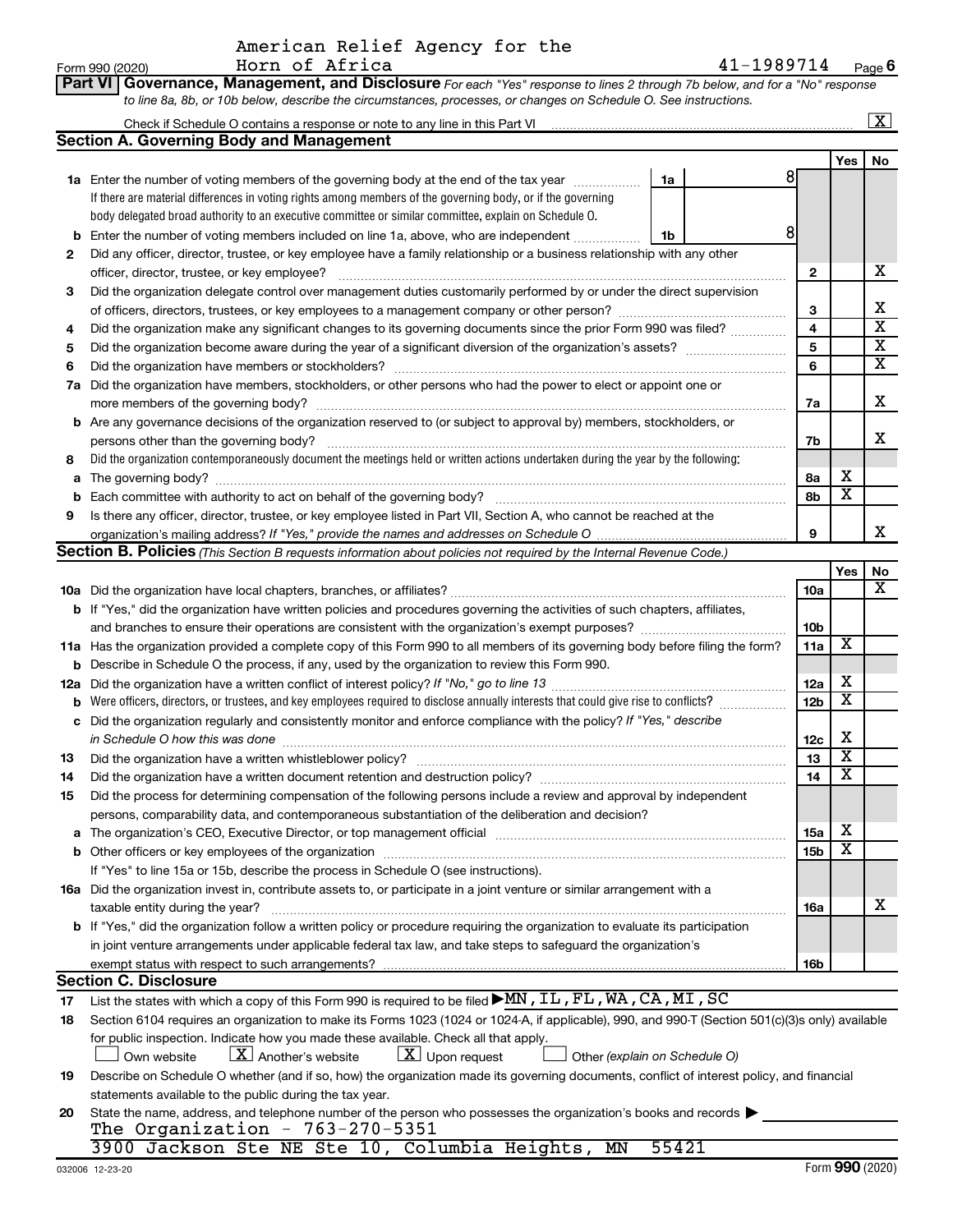|                 |                                                                                            | American Relief Agency for the                                                             |        |
|-----------------|--------------------------------------------------------------------------------------------|--------------------------------------------------------------------------------------------|--------|
| Form 990 (2020) | Horn of Africa                                                                             | $41 - 1989714$                                                                             | Page 7 |
|                 |                                                                                            | Part VII Compensation of Officers, Directors, Trustees, Key Employees, Highest Compensated |        |
|                 | <b>Employees, and Independent Contractors</b>                                              |                                                                                            |        |
|                 | Check if Schedule O contains a response or note to any line in this Part VII               |                                                                                            |        |
|                 | Section A. Officers, Directors, Trustees, Key Employees, and Highest Compensated Employees |                                                                                            |        |
|                 |                                                                                            |                                                                                            |        |

1a Complete this table for all persons required to be listed. Report compensation for the calendar year ending with or within the organization's tax year. • List all of the organization's current officers, directors, trustees (whether individuals or organizations), regardless of amount of compensation.

Enter -0- in columns (D), (E), and (F) if no compensation was paid.

• List all of the organization's current key employees, if any. See instructions for definition of "key employee."

• List the organization's five current highest compensated employees (other than an officer, director, trustee, or key employee) who received reportable compensation (Box 5 of Form W-2 and/or Box 7 of Form 1099-MISC) of more than \$100,000 from the organization and any related organizations.

• List all of the organization's former officers, key employees, and highest compensated employees who received more than \$100,000 of reportable compensation from the organization and any related organizations.

• List all of the organization's former directors or trustees that received, in the capacity as a former director or trustee of the organization, more than \$10,000 of reportable compensation from the organization and any related organizations.

See instructions for the order in which to list the persons above.

Check this box if neither the organization nor any related organization compensated any current officer, director, or trustee.

| (A)                    | (B)                                                                  | (C)                            |                                                                                                 |             |              |                                 |        | (D)                                    | (E)                                        | (F)                                                                      |  |  |
|------------------------|----------------------------------------------------------------------|--------------------------------|-------------------------------------------------------------------------------------------------|-------------|--------------|---------------------------------|--------|----------------------------------------|--------------------------------------------|--------------------------------------------------------------------------|--|--|
| Name and title         | Average<br>hours per<br>week                                         |                                | (do not check more than one<br>box, unless person is both an<br>officer and a director/trustee) | Position    |              |                                 |        | Reportable<br>compensation<br>from     | Reportable<br>compensation<br>from related | Estimated<br>amount of<br>other                                          |  |  |
|                        | (list any<br>hours for<br>related<br>organizations<br>below<br>line) | Individual trustee or director | Institutional trustee                                                                           | Officer     | Key employee | Highest compensated<br>employee | Former | the<br>organization<br>(W-2/1099-MISC) | organizations<br>(W-2/1099-MISC)           | compensation<br>from the<br>organization<br>and related<br>organizations |  |  |
| (1) Mohamed Idris      | 40.00                                                                |                                |                                                                                                 |             |              |                                 |        |                                        |                                            |                                                                          |  |  |
| Executive Director     |                                                                      |                                |                                                                                                 | $\mathbf X$ |              |                                 |        | 91,913.                                | $\mathbf 0$ .                              | 4,838.                                                                   |  |  |
| (2) Dido Guyo Kotile   | 1.00                                                                 |                                |                                                                                                 |             |              |                                 |        |                                        |                                            |                                                                          |  |  |
| Chair                  |                                                                      | X                              |                                                                                                 | X           |              |                                 |        | 0.                                     | $\mathbf 0$ .                              | $\mathbf 0$ .                                                            |  |  |
| (3) Mahmoud Al-Gamam   | 1.00                                                                 |                                |                                                                                                 |             |              |                                 |        |                                        |                                            |                                                                          |  |  |
| Vice Chair             |                                                                      | $\mathbf X$                    |                                                                                                 | X           |              |                                 |        | $\mathbf 0$ .                          | 0.                                         | $\mathbf 0$ .                                                            |  |  |
| (4) Adam A. Alamin     | 1.00                                                                 |                                |                                                                                                 |             |              |                                 |        |                                        |                                            |                                                                          |  |  |
| Secretary              |                                                                      | $\mathbf X$                    |                                                                                                 | X           |              |                                 |        | 0.                                     | $\mathbf 0$ .                              | $\mathbf 0$ .                                                            |  |  |
| (5) Abdulla Mamdani    | 1.00                                                                 |                                |                                                                                                 |             |              |                                 |        |                                        |                                            |                                                                          |  |  |
| Treasurer              |                                                                      | $\mathbf X$                    |                                                                                                 | X           |              |                                 |        | 0.                                     | 0.                                         | $\mathbf 0$ .                                                            |  |  |
| (6) Omar Ismail        | 1.00                                                                 |                                |                                                                                                 |             |              |                                 |        |                                        |                                            |                                                                          |  |  |
| Board Member           |                                                                      | X                              |                                                                                                 |             |              |                                 |        | 0.                                     | 0.                                         | $\mathbf 0$ .                                                            |  |  |
| (7) Jaylani Hussein    | 1.00                                                                 |                                |                                                                                                 |             |              |                                 |        |                                        |                                            |                                                                          |  |  |
| Board Member           |                                                                      | $\mathbf x$                    |                                                                                                 |             |              |                                 |        | 0.                                     | 0.                                         | $\mathbf 0$ .                                                            |  |  |
| (8) Kadra Abdi         | 1.00                                                                 |                                |                                                                                                 |             |              |                                 |        |                                        |                                            |                                                                          |  |  |
| Board Member           |                                                                      | $\mathbf X$                    |                                                                                                 |             |              |                                 |        | 0.                                     | 0.                                         | $\mathbf 0$ .                                                            |  |  |
| (9) Dr. Muath Asamarai | 1.00                                                                 |                                |                                                                                                 |             |              |                                 |        |                                        |                                            |                                                                          |  |  |
| Board Member           |                                                                      | $\mathbf X$                    |                                                                                                 |             |              |                                 |        | 0.                                     | 0.                                         | $\mathbf 0$ .                                                            |  |  |
|                        |                                                                      |                                |                                                                                                 |             |              |                                 |        |                                        |                                            |                                                                          |  |  |
|                        |                                                                      |                                |                                                                                                 |             |              |                                 |        |                                        |                                            |                                                                          |  |  |
|                        |                                                                      |                                |                                                                                                 |             |              |                                 |        |                                        |                                            |                                                                          |  |  |
|                        |                                                                      |                                |                                                                                                 |             |              |                                 |        |                                        |                                            |                                                                          |  |  |
|                        |                                                                      |                                |                                                                                                 |             |              |                                 |        |                                        |                                            |                                                                          |  |  |
|                        |                                                                      |                                |                                                                                                 |             |              |                                 |        |                                        |                                            |                                                                          |  |  |
|                        |                                                                      |                                |                                                                                                 |             |              |                                 |        |                                        |                                            |                                                                          |  |  |
|                        |                                                                      |                                |                                                                                                 |             |              |                                 |        |                                        |                                            |                                                                          |  |  |
|                        |                                                                      |                                |                                                                                                 |             |              |                                 |        |                                        |                                            |                                                                          |  |  |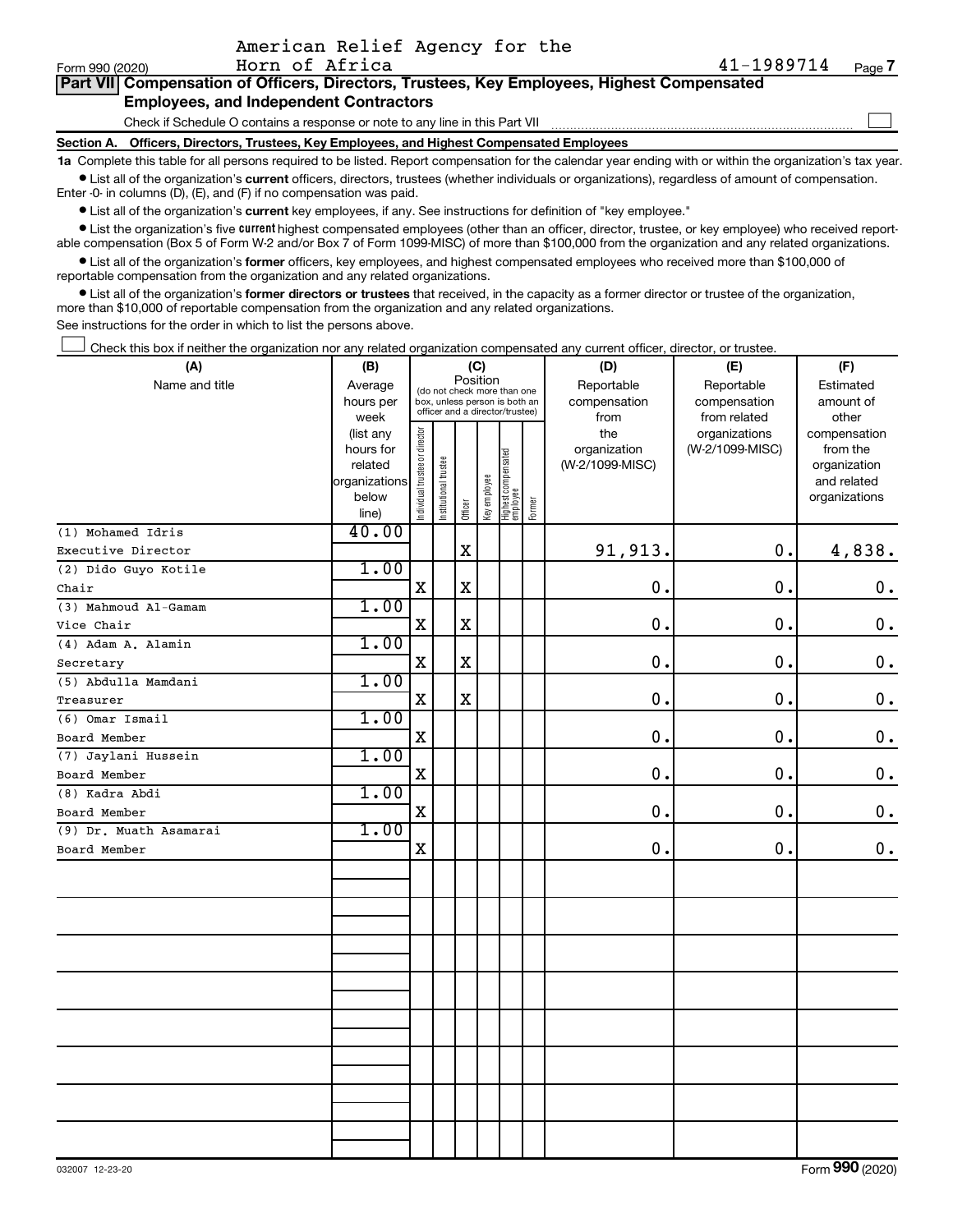| American Relief Agency for the                                                                                                               |                   |                                |                       |          |              |                                                                  |        |                         |                                  |                             |              |                          |        |
|----------------------------------------------------------------------------------------------------------------------------------------------|-------------------|--------------------------------|-----------------------|----------|--------------|------------------------------------------------------------------|--------|-------------------------|----------------------------------|-----------------------------|--------------|--------------------------|--------|
| Horn of Africa<br>Form 990 (2020)                                                                                                            |                   |                                |                       |          |              |                                                                  |        |                         | 41-1989714                       |                             |              |                          | Page 8 |
| Part VII Section A. Officers, Directors, Trustees, Key Employees, and Highest Compensated Employees (continued)                              |                   |                                |                       |          |              |                                                                  |        |                         |                                  |                             |              |                          |        |
| (A)                                                                                                                                          | (B)               |                                |                       | (C)      |              |                                                                  |        | (D)                     | (E)                              |                             |              | (F)                      |        |
| Name and title                                                                                                                               | Average           |                                |                       | Position |              | (do not check more than one                                      |        | Reportable              | Reportable                       |                             |              | Estimated                |        |
|                                                                                                                                              | hours per<br>week |                                |                       |          |              | box, unless person is both an<br>officer and a director/trustee) |        | compensation            | compensation                     |                             |              | amount of                |        |
|                                                                                                                                              | (list any         |                                |                       |          |              |                                                                  |        | from                    | from related                     |                             |              | other                    |        |
|                                                                                                                                              | hours for         |                                |                       |          |              |                                                                  |        | the<br>organization     | organizations<br>(W-2/1099-MISC) |                             |              | compensation<br>from the |        |
|                                                                                                                                              | related           |                                |                       |          |              |                                                                  |        | (W-2/1099-MISC)         |                                  |                             |              | organization             |        |
|                                                                                                                                              | organizations     | Individual trustee or director | Institutional trustee |          |              |                                                                  |        |                         |                                  |                             |              | and related              |        |
|                                                                                                                                              | below             |                                |                       |          | Key employee |                                                                  |        |                         |                                  |                             |              | organizations            |        |
|                                                                                                                                              | line)             |                                |                       | Officer  |              | Highest compensated<br>  employee                                | Former |                         |                                  |                             |              |                          |        |
|                                                                                                                                              |                   |                                |                       |          |              |                                                                  |        |                         |                                  |                             |              |                          |        |
|                                                                                                                                              |                   |                                |                       |          |              |                                                                  |        |                         |                                  |                             |              |                          |        |
|                                                                                                                                              |                   |                                |                       |          |              |                                                                  |        |                         |                                  |                             |              |                          |        |
|                                                                                                                                              |                   |                                |                       |          |              |                                                                  |        |                         |                                  |                             |              |                          |        |
|                                                                                                                                              |                   |                                |                       |          |              |                                                                  |        |                         |                                  |                             |              |                          |        |
|                                                                                                                                              |                   |                                |                       |          |              |                                                                  |        |                         |                                  |                             |              |                          |        |
|                                                                                                                                              |                   |                                |                       |          |              |                                                                  |        |                         |                                  |                             |              |                          |        |
|                                                                                                                                              |                   |                                |                       |          |              |                                                                  |        |                         |                                  |                             |              |                          |        |
|                                                                                                                                              |                   |                                |                       |          |              |                                                                  |        |                         |                                  |                             |              |                          |        |
|                                                                                                                                              |                   |                                |                       |          |              |                                                                  |        |                         |                                  |                             |              |                          |        |
|                                                                                                                                              |                   |                                |                       |          |              |                                                                  |        |                         |                                  |                             |              |                          |        |
|                                                                                                                                              |                   |                                |                       |          |              |                                                                  |        |                         |                                  |                             |              |                          |        |
|                                                                                                                                              |                   |                                |                       |          |              |                                                                  |        |                         |                                  |                             |              |                          |        |
|                                                                                                                                              |                   |                                |                       |          |              |                                                                  |        |                         |                                  |                             |              |                          |        |
|                                                                                                                                              |                   |                                |                       |          |              |                                                                  |        |                         |                                  |                             |              |                          |        |
|                                                                                                                                              |                   |                                |                       |          |              |                                                                  |        |                         |                                  |                             |              |                          |        |
|                                                                                                                                              |                   |                                |                       |          |              |                                                                  |        |                         |                                  |                             |              |                          |        |
|                                                                                                                                              |                   |                                |                       |          |              |                                                                  |        |                         |                                  |                             |              |                          |        |
| 1b Subtotal                                                                                                                                  |                   |                                |                       |          |              |                                                                  |        | 91,913.                 |                                  | $\overline{0}$ .            |              |                          | 4,838. |
|                                                                                                                                              |                   |                                |                       |          |              |                                                                  |        | σ.                      |                                  | $\overline{\mathfrak{o}}$ . |              |                          | 0.     |
|                                                                                                                                              |                   |                                |                       |          |              |                                                                  |        | 91,913.                 |                                  | σ.                          |              |                          | 4,838. |
| Total number of individuals (including but not limited to those listed above) who received more than \$100,000 of reportable<br>$\mathbf{2}$ |                   |                                |                       |          |              |                                                                  |        |                         |                                  |                             |              |                          |        |
| compensation from the organization $\blacktriangleright$                                                                                     |                   |                                |                       |          |              |                                                                  |        |                         |                                  |                             |              |                          | 0      |
|                                                                                                                                              |                   |                                |                       |          |              |                                                                  |        |                         |                                  |                             |              | Yes                      | No     |
| Did the organization list any former officer, director, trustee, key employee, or highest compensated employee on<br>З                       |                   |                                |                       |          |              |                                                                  |        |                         |                                  |                             |              |                          |        |
| line 1a? If "Yes," complete Schedule J for such individual                                                                                   |                   |                                |                       |          |              |                                                                  |        |                         |                                  |                             | 3            |                          | х      |
| For any individual listed on line 1a, is the sum of reportable compensation and other compensation from the organization<br>4                |                   |                                |                       |          |              |                                                                  |        |                         |                                  |                             |              |                          |        |
|                                                                                                                                              |                   |                                |                       |          |              |                                                                  |        |                         |                                  |                             | 4            |                          | х      |
| Did any person listed on line 1a receive or accrue compensation from any unrelated organization or individual for services<br>5              |                   |                                |                       |          |              |                                                                  |        |                         |                                  |                             |              |                          |        |
|                                                                                                                                              |                   |                                |                       |          |              |                                                                  |        |                         |                                  |                             | 5            |                          | X      |
| <b>Section B. Independent Contractors</b>                                                                                                    |                   |                                |                       |          |              |                                                                  |        |                         |                                  |                             |              |                          |        |
| Complete this table for your five highest compensated independent contractors that received more than \$100,000 of compensation from<br>1    |                   |                                |                       |          |              |                                                                  |        |                         |                                  |                             |              |                          |        |
| the organization. Report compensation for the calendar year ending with or within the organization's tax year.                               |                   |                                |                       |          |              |                                                                  |        |                         |                                  |                             |              |                          |        |
| (A)                                                                                                                                          |                   |                                |                       |          |              |                                                                  |        | (B)                     |                                  |                             | (C)          |                          |        |
| Name and business address                                                                                                                    |                   |                                | <b>NONE</b>           |          |              |                                                                  |        | Description of services |                                  |                             | Compensation |                          |        |
|                                                                                                                                              |                   |                                |                       |          |              |                                                                  |        |                         |                                  |                             |              |                          |        |
|                                                                                                                                              |                   |                                |                       |          |              |                                                                  |        |                         |                                  |                             |              |                          |        |
|                                                                                                                                              |                   |                                |                       |          |              |                                                                  |        |                         |                                  |                             |              |                          |        |
|                                                                                                                                              |                   |                                |                       |          |              |                                                                  |        |                         |                                  |                             |              |                          |        |
|                                                                                                                                              |                   |                                |                       |          |              |                                                                  |        |                         |                                  |                             |              |                          |        |
|                                                                                                                                              |                   |                                |                       |          |              |                                                                  |        |                         |                                  |                             |              |                          |        |
|                                                                                                                                              |                   |                                |                       |          |              |                                                                  |        |                         |                                  |                             |              |                          |        |
|                                                                                                                                              |                   |                                |                       |          |              |                                                                  |        |                         |                                  |                             |              |                          |        |
|                                                                                                                                              |                   |                                |                       |          |              |                                                                  |        |                         |                                  |                             |              |                          |        |
|                                                                                                                                              |                   |                                |                       |          |              |                                                                  |        |                         |                                  |                             |              |                          |        |
| Total number of independent contractors (including but not limited to those listed above) who received more than<br>2                        |                   |                                |                       |          |              |                                                                  |        |                         |                                  |                             |              |                          |        |
| \$100,000 of compensation from the organization >                                                                                            |                   |                                |                       |          |              | 0                                                                |        |                         |                                  |                             |              |                          |        |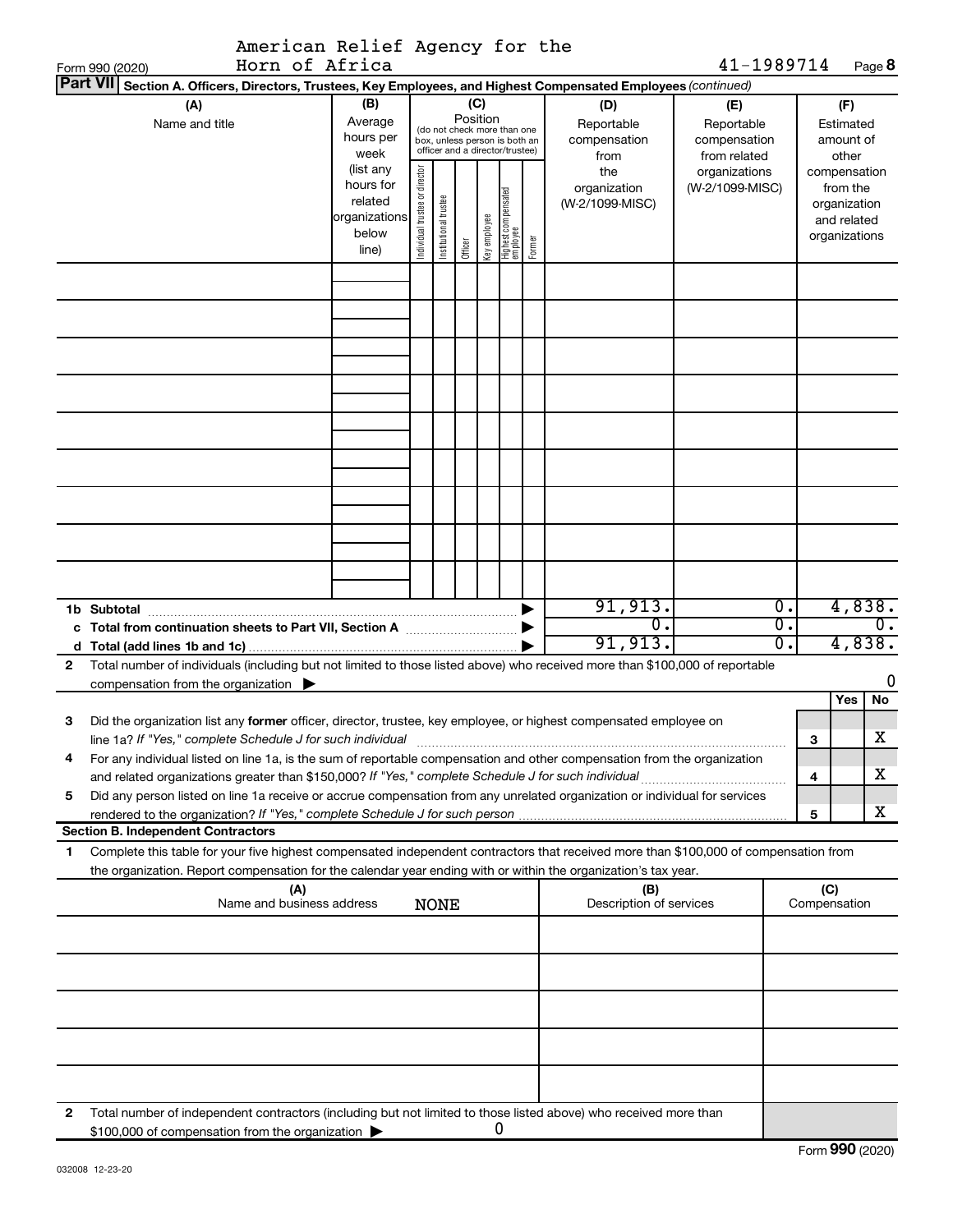American Relief Agency for the<br>Form 990 (2020) Horn of Africa<br>**Part VIII | Statement of Revenue** 

|                                                           | <b>Fait VIII</b> |   | <b>SLATERITE DE LA DEVETIUE</b>                                                |          |                      |                                   |                |                                    |
|-----------------------------------------------------------|------------------|---|--------------------------------------------------------------------------------|----------|----------------------|-----------------------------------|----------------|------------------------------------|
|                                                           |                  |   |                                                                                |          | (A)                  | (B)                               | $\overline{C}$ | (D)                                |
|                                                           |                  |   |                                                                                |          | Total revenue        | Related or exempt                 | Unrelated      | Revenue excluded<br>from tax under |
|                                                           |                  |   |                                                                                |          |                      | function revenue business revenue |                | sections 512 - 514                 |
|                                                           |                  |   | 1a<br>1 a Federated campaigns                                                  |          |                      |                                   |                |                                    |
|                                                           |                  |   | 1 <sub>b</sub><br><b>b</b> Membership dues                                     |          |                      |                                   |                |                                    |
|                                                           |                  |   | 1 <sub>c</sub><br>c Fundraising events                                         | 30, 292. |                      |                                   |                |                                    |
| Contributions, Gifts, Grants<br>and Other Similar Amounts |                  |   | 1 <sub>d</sub><br>d Related organizations                                      |          |                      |                                   |                |                                    |
|                                                           |                  |   | 1e<br>e Government grants (contributions)                                      |          |                      |                                   |                |                                    |
|                                                           |                  |   | f All other contributions, gifts, grants, and                                  |          |                      |                                   |                |                                    |
|                                                           |                  |   | 6,020,581.<br>similar amounts not included above<br>1f                         |          |                      |                                   |                |                                    |
|                                                           |                  |   | $\frac{1}{19}$ \$4,076,964.<br>g Noncash contributions included in lines 1a-1f |          |                      |                                   |                |                                    |
|                                                           |                  |   |                                                                                |          | $\rceil$ 6,050,873.  |                                   |                |                                    |
|                                                           |                  |   | <b>Business Code</b>                                                           |          |                      |                                   |                |                                    |
|                                                           | 2 a              |   |                                                                                |          |                      |                                   |                |                                    |
| Program Service<br>Revenue                                |                  | b |                                                                                |          |                      |                                   |                |                                    |
|                                                           |                  | c |                                                                                |          |                      |                                   |                |                                    |
|                                                           |                  | d |                                                                                |          |                      |                                   |                |                                    |
|                                                           |                  | е |                                                                                |          |                      |                                   |                |                                    |
|                                                           |                  |   |                                                                                |          |                      |                                   |                |                                    |
|                                                           | 3                |   | Investment income (including dividends, interest, and                          |          |                      |                                   |                |                                    |
|                                                           |                  |   |                                                                                |          |                      |                                   |                |                                    |
|                                                           | 4                |   | Income from investment of tax-exempt bond proceeds                             |          |                      |                                   |                |                                    |
|                                                           | 5                |   |                                                                                |          |                      |                                   |                |                                    |
|                                                           |                  |   | (i) Real<br>(ii) Personal                                                      |          |                      |                                   |                |                                    |
|                                                           |                  |   | 6 a Gross rents  6a 40,715.                                                    |          |                      |                                   |                |                                    |
|                                                           |                  |   | $\overline{0}$ .<br><b>b</b> Less: rental expenses<br>6b                       |          |                      |                                   |                |                                    |
|                                                           |                  |   | $6c$ 40, 715.<br>c Rental income or (loss)                                     |          | 40,715.              |                                   |                | 40,715.                            |
|                                                           |                  |   | d Net rental income or (loss)<br>(i) Securities<br>(ii) Other                  | ▶        |                      |                                   |                |                                    |
|                                                           |                  |   | 7 a Gross amount from sales of<br>assets other than inventory<br>7a            |          |                      |                                   |                |                                    |
|                                                           |                  |   | <b>b</b> Less: cost or other basis                                             |          |                      |                                   |                |                                    |
|                                                           |                  |   | and sales expenses  7b                                                         |          |                      |                                   |                |                                    |
|                                                           |                  |   | c Gain or (loss) $\frac{1}{2}$                                                 |          |                      |                                   |                |                                    |
| Revenue                                                   |                  |   |                                                                                |          |                      |                                   |                |                                    |
| jer                                                       |                  |   | 8 a Gross income from fundraising events (not                                  |          |                      |                                   |                |                                    |
| ᅗ                                                         |                  |   | $30$ , $292$ $\cdot$ of<br>including \$                                        |          |                      |                                   |                |                                    |
|                                                           |                  |   | contributions reported on line 1c). See                                        |          |                      |                                   |                |                                    |
|                                                           |                  |   | 8a                                                                             | 0.       |                      |                                   |                |                                    |
|                                                           |                  |   | 8b                                                                             | 27,461   |                      |                                   |                |                                    |
|                                                           |                  |   | c Net income or (loss) from fundraising events                                 |          | $-27,461.$           |                                   |                | $-27,461.$                         |
|                                                           |                  |   | 9 a Gross income from gaming activities. See                                   |          |                      |                                   |                |                                    |
|                                                           |                  |   | 9a                                                                             |          |                      |                                   |                |                                    |
|                                                           |                  |   | 9b                                                                             |          |                      |                                   |                |                                    |
|                                                           |                  |   | c Net income or (loss) from gaming activities                                  |          |                      |                                   |                |                                    |
|                                                           |                  |   | 10 a Gross sales of inventory, less returns<br> 10a                            |          |                      |                                   |                |                                    |
|                                                           |                  |   | 10bl<br><b>b</b> Less: cost of goods sold                                      |          |                      |                                   |                |                                    |
|                                                           |                  |   | c Net income or (loss) from sales of inventory                                 |          |                      |                                   |                |                                    |
|                                                           |                  |   | <b>Business Code</b>                                                           |          |                      |                                   |                |                                    |
| Miscellaneous<br>Revenue                                  |                  |   | 11 a Miscellaneous Income<br>900099                                            |          | 1,565.               |                                   |                | 1,565.                             |
|                                                           |                  | b |                                                                                |          |                      |                                   |                |                                    |
|                                                           |                  | c |                                                                                |          |                      |                                   |                |                                    |
|                                                           |                  |   |                                                                                |          |                      |                                   |                |                                    |
|                                                           |                  |   |                                                                                |          | 1,565.<br>6,065,692. | $0$ .                             | 0.             | 14,819.                            |
|                                                           | 12               |   | <b>Total revenue.</b> See instructions                                         |          |                      |                                   |                |                                    |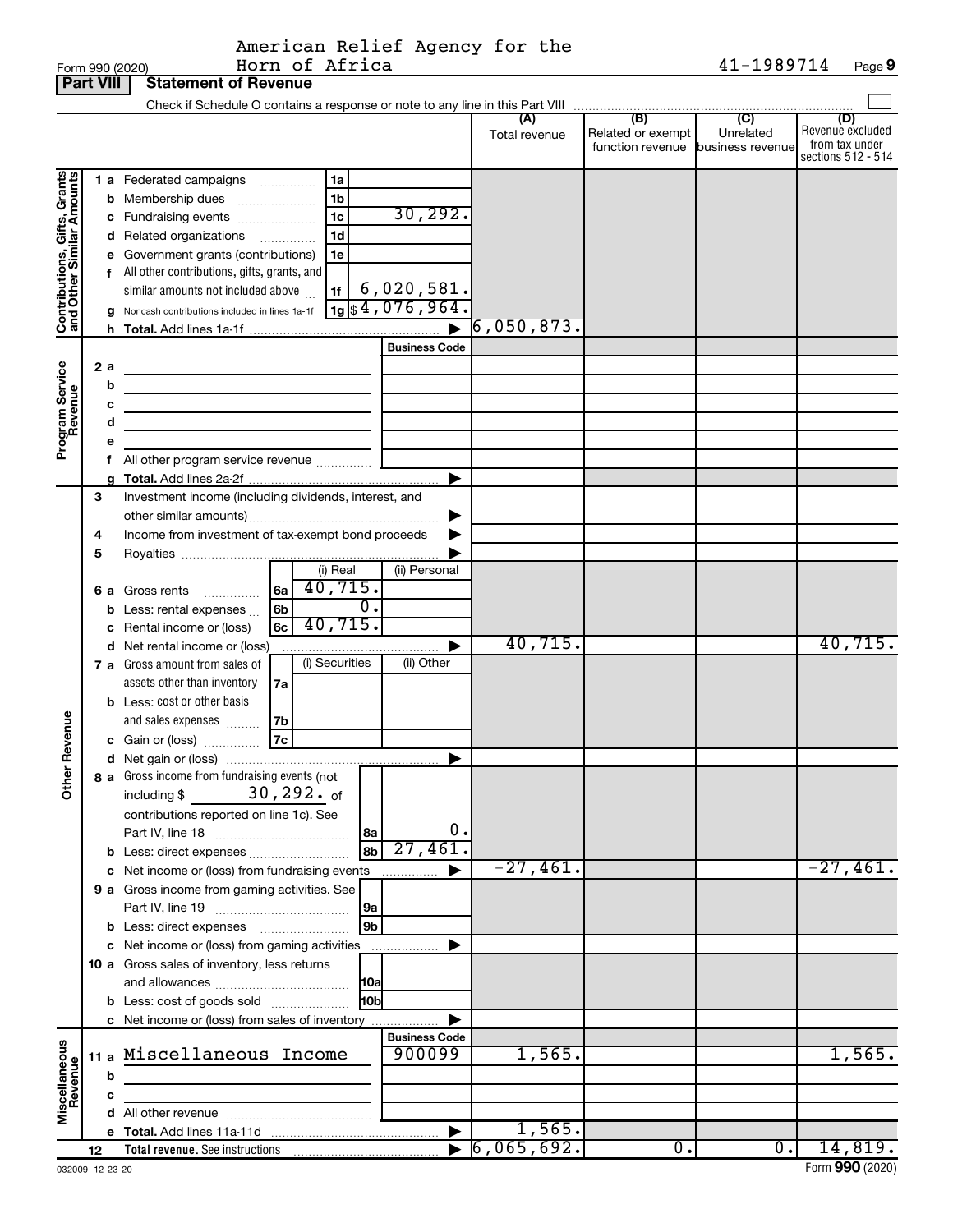# American Relief Agency for the<br>Horn of Africa

41-1989714 Page 10

|              | Part IX Statement of Functional Expenses                                                                                   |                |                             |                                    |                         |  |  |  |  |  |  |  |
|--------------|----------------------------------------------------------------------------------------------------------------------------|----------------|-----------------------------|------------------------------------|-------------------------|--|--|--|--|--|--|--|
|              | Section 501(c)(3) and 501(c)(4) organizations must complete all columns. All other organizations must complete column (A). |                |                             |                                    |                         |  |  |  |  |  |  |  |
|              | Check if Schedule O contains a response or note to any line in this Part IX<br>(C)<br>(D)<br>(A)<br>(B)                    |                |                             |                                    |                         |  |  |  |  |  |  |  |
|              | Do not include amounts reported on lines 6b,<br>7b, 8b, 9b, and 10b of Part VIII.                                          | Total expenses | Program service<br>expenses | Management and<br>general expenses | Fundraising<br>expenses |  |  |  |  |  |  |  |
| 1.           | Grants and other assistance to domestic organizations                                                                      |                |                             |                                    |                         |  |  |  |  |  |  |  |
|              | and domestic governments. See Part IV, line 21                                                                             |                |                             |                                    |                         |  |  |  |  |  |  |  |
| $\mathbf{2}$ | Grants and other assistance to domestic                                                                                    |                |                             |                                    |                         |  |  |  |  |  |  |  |
|              | individuals. See Part IV, line 22                                                                                          |                |                             |                                    |                         |  |  |  |  |  |  |  |
| 3            | Grants and other assistance to foreign                                                                                     |                |                             |                                    |                         |  |  |  |  |  |  |  |
|              | organizations, foreign governments, and foreign                                                                            |                |                             |                                    |                         |  |  |  |  |  |  |  |
|              | individuals. See Part IV, lines 15 and 16                                                                                  | 5,566,686.     | 5,566,686.                  |                                    |                         |  |  |  |  |  |  |  |
| 4            | Benefits paid to or for members                                                                                            |                |                             |                                    |                         |  |  |  |  |  |  |  |
| 5            | Compensation of current officers, directors,                                                                               | 96,751.        | 33,863.                     | 19,350.                            | 43,538.                 |  |  |  |  |  |  |  |
|              | trustees, and key employees                                                                                                |                |                             |                                    |                         |  |  |  |  |  |  |  |
| 6            | Compensation not included above to disqualified<br>persons (as defined under section 4958(f)(1)) and                       |                |                             |                                    |                         |  |  |  |  |  |  |  |
|              | persons described in section 4958(c)(3)(B)                                                                                 |                |                             |                                    |                         |  |  |  |  |  |  |  |
|              |                                                                                                                            | 351,658.       | 125, 298.                   | 69,592.                            | 156, 768.               |  |  |  |  |  |  |  |
| 7<br>8       | Pension plan accruals and contributions (include                                                                           |                |                             |                                    |                         |  |  |  |  |  |  |  |
|              | section 401(k) and 403(b) employer contributions)                                                                          |                |                             |                                    |                         |  |  |  |  |  |  |  |
| 9            | Other employee benefits                                                                                                    | 17,866.        | 6, 367.                     | 3,535.                             | 7,964.                  |  |  |  |  |  |  |  |
| 10           |                                                                                                                            | 23,310.        | 8,275.                      | 4,623.                             | 10,412.                 |  |  |  |  |  |  |  |
| 11           | Fees for services (nonemployees):                                                                                          |                |                             |                                    |                         |  |  |  |  |  |  |  |
|              |                                                                                                                            |                |                             |                                    |                         |  |  |  |  |  |  |  |
| b            |                                                                                                                            |                |                             |                                    |                         |  |  |  |  |  |  |  |
|              |                                                                                                                            | 20,841.        | 1,021.                      | 19,820.                            |                         |  |  |  |  |  |  |  |
| d            |                                                                                                                            |                |                             |                                    |                         |  |  |  |  |  |  |  |
|              | e Professional fundraising services. See Part IV, line 17                                                                  |                |                             |                                    |                         |  |  |  |  |  |  |  |
| f            | Investment management fees                                                                                                 |                |                             |                                    |                         |  |  |  |  |  |  |  |
|              | g Other. (If line 11g amount exceeds 10% of line 25,                                                                       |                |                             |                                    |                         |  |  |  |  |  |  |  |
|              | column (A) amount, list line 11g expenses on Sch 0.)                                                                       | 19,832.        | 9,609.                      | 837.                               | 9,386.                  |  |  |  |  |  |  |  |
| 12           |                                                                                                                            | 36, 167.       | 3, 263.                     | 15, 195.                           | 17,709.                 |  |  |  |  |  |  |  |
| 13           |                                                                                                                            | 172,502.       | 136,442.                    | 12,750.                            | 23,310.                 |  |  |  |  |  |  |  |
| 14           |                                                                                                                            |                |                             |                                    |                         |  |  |  |  |  |  |  |
| 15           |                                                                                                                            |                |                             |                                    |                         |  |  |  |  |  |  |  |
| 16           |                                                                                                                            | 27, 203.       | 9,200.                      | 10,831.                            | 7,172.                  |  |  |  |  |  |  |  |
| 17           | Travel                                                                                                                     | 19,432.        | 17,798.                     | 122                                | 1,512.                  |  |  |  |  |  |  |  |
| 18           | Payments of travel or entertainment expenses                                                                               |                |                             |                                    |                         |  |  |  |  |  |  |  |
|              | for any federal, state, or local public officials                                                                          |                |                             |                                    |                         |  |  |  |  |  |  |  |
| 19           | Conferences, conventions, and meetings                                                                                     |                |                             |                                    |                         |  |  |  |  |  |  |  |
| 20           | Interest                                                                                                                   |                |                             |                                    |                         |  |  |  |  |  |  |  |
| 21           |                                                                                                                            | 28, 120.       | 15,210.                     | 4,858.                             | 8,052.                  |  |  |  |  |  |  |  |
| 22           | Depreciation, depletion, and amortization                                                                                  |                |                             |                                    |                         |  |  |  |  |  |  |  |
| 23           | Other expenses. Itemize expenses not covered                                                                               |                |                             |                                    |                         |  |  |  |  |  |  |  |
| 24           | above (List miscellaneous expenses on line 24e. If<br>line 24e amount exceeds 10% of line 25, column (A)                   |                |                             |                                    |                         |  |  |  |  |  |  |  |
|              | amount, list line 24e expenses on Schedule O.)<br>Building Maintenance                                                     | 18,783.        | 10, 160.                    | 3,245.                             | 5,378.                  |  |  |  |  |  |  |  |
|              |                                                                                                                            |                |                             |                                    |                         |  |  |  |  |  |  |  |
| b<br>c       |                                                                                                                            |                |                             |                                    |                         |  |  |  |  |  |  |  |
| d            |                                                                                                                            |                |                             |                                    |                         |  |  |  |  |  |  |  |
|              | e All other expenses                                                                                                       |                |                             |                                    |                         |  |  |  |  |  |  |  |
| 25           | Total functional expenses. Add lines 1 through 24e                                                                         | 6, 399, 151.   | 5,943,192.                  | 164, 758.                          | 291, 201.               |  |  |  |  |  |  |  |
| 26           | Joint costs. Complete this line only if the organization                                                                   |                |                             |                                    |                         |  |  |  |  |  |  |  |
|              | reported in column (B) joint costs from a combined                                                                         |                |                             |                                    |                         |  |  |  |  |  |  |  |
|              | educational campaign and fundraising solicitation.                                                                         |                |                             |                                    |                         |  |  |  |  |  |  |  |
|              | Check here $\blacksquare$ $\blacksquare$ if following SOP 98-2 (ASC 958-720)                                               |                |                             |                                    |                         |  |  |  |  |  |  |  |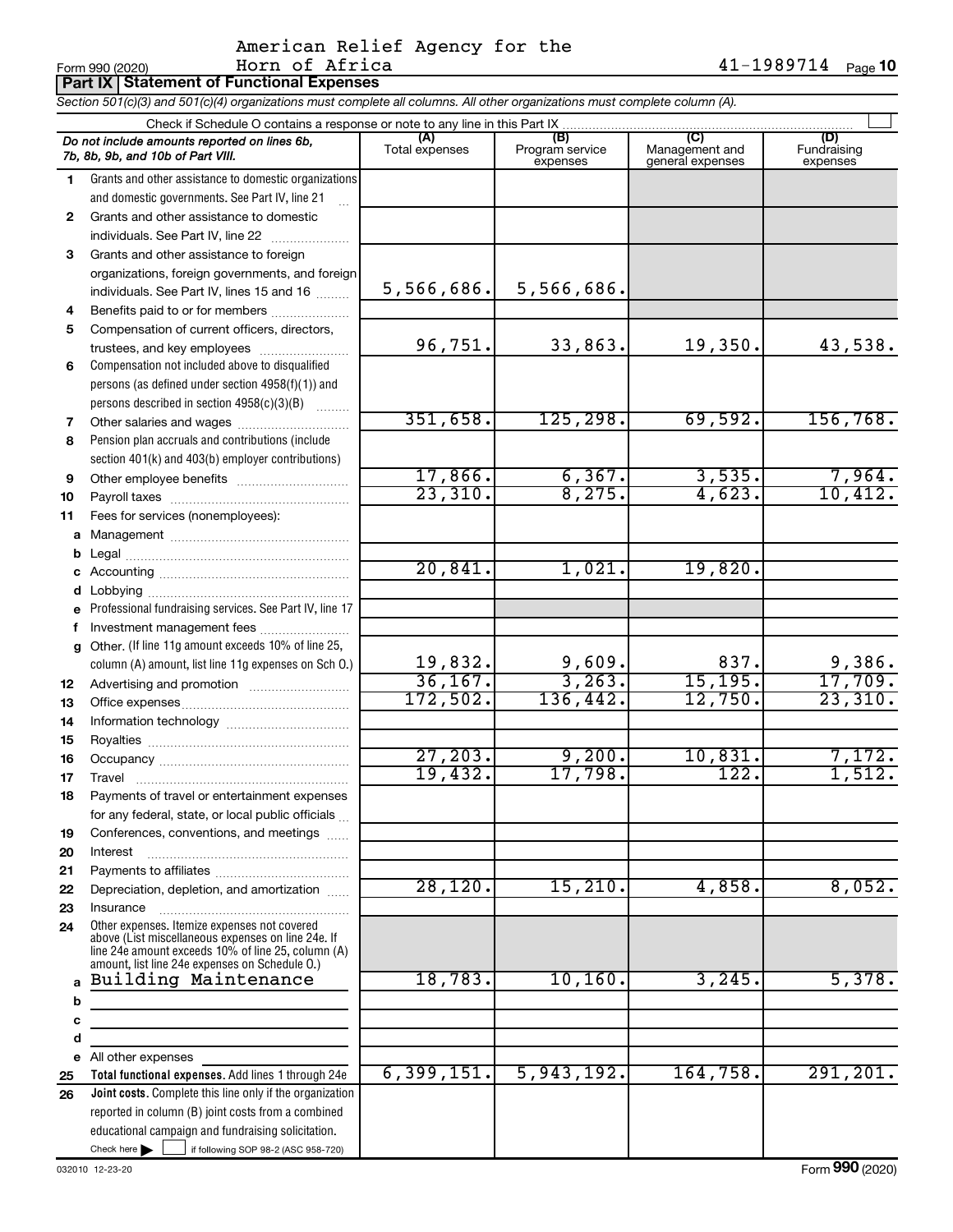# American Relief Agency for the<br>Horn of Africa

|                             | Form 990 (2020) | Horn of Africa                                                                                         |  |          |                          |                         | 41-1989714 Page 11 |
|-----------------------------|-----------------|--------------------------------------------------------------------------------------------------------|--|----------|--------------------------|-------------------------|--------------------|
|                             | Part X          | <b>Balance Sheet</b>                                                                                   |  |          |                          |                         |                    |
|                             |                 |                                                                                                        |  |          |                          |                         |                    |
|                             |                 |                                                                                                        |  |          | (A)<br>Beginning of year |                         | (B)<br>End of year |
|                             | 1               |                                                                                                        |  |          | 843,677.                 | $\mathbf{1}$            | 412, 244.          |
|                             | 2               |                                                                                                        |  |          | 329, 226.                | $\overline{2}$          | 329, 226.          |
|                             | 3               |                                                                                                        |  |          | 44,905.                  | 3                       | 199,552.           |
|                             | 4               |                                                                                                        |  |          | 400.                     | $\overline{\mathbf{4}}$ | 1,836.             |
|                             | 5               | Loans and other receivables from any current or former officer, director,                              |  |          |                          |                         |                    |
|                             |                 | trustee, key employee, creator or founder, substantial contributor, or 35%                             |  |          |                          |                         |                    |
|                             |                 |                                                                                                        |  |          |                          | 5                       |                    |
|                             | 6               | Loans and other receivables from other disqualified persons (as defined                                |  |          |                          |                         |                    |
|                             |                 | under section 4958(f)(1)), and persons described in section $4958(c)(3)(B)$                            |  |          |                          | 6                       |                    |
|                             | 7               |                                                                                                        |  |          |                          | $\overline{7}$          |                    |
| Assets                      | 8               |                                                                                                        |  |          | 30, 397.                 | 8                       | 40,496.            |
|                             | 9               |                                                                                                        |  | 1,794.   | 9                        | 1,644.                  |                    |
|                             |                 | <b>10a</b> Land, buildings, and equipment: cost or other                                               |  |          |                          |                         |                    |
|                             |                 | basis. Complete Part VI of Schedule D    10a                                                           |  | 368,025. |                          |                         |                    |
|                             |                 |                                                                                                        |  | 115,764. | 269,905.                 | 10 <sub>c</sub>         | 252, 261.          |
|                             | 11              |                                                                                                        |  |          | 11                       |                         |                    |
|                             | 12              |                                                                                                        |  |          | 12                       |                         |                    |
|                             | 13              |                                                                                                        |  |          |                          | 13                      |                    |
|                             | 14              |                                                                                                        |  |          | 11,473.                  | 14                      | 9,955.             |
|                             | 15              |                                                                                                        |  |          | 100,000.                 | 15                      | 100,000.           |
|                             | 16              |                                                                                                        |  |          | 1,631,777.               | 16                      | 1,347,214.         |
|                             | 17              |                                                                                                        |  | 253,623. | 17                       | 221,368.                |                    |
|                             | 18              |                                                                                                        |  |          | 18                       |                         |                    |
|                             | 19              |                                                                                                        |  |          |                          | 19                      |                    |
|                             | 20              |                                                                                                        |  |          |                          | 20                      |                    |
|                             | 21              | Escrow or custodial account liability. Complete Part IV of Schedule D                                  |  |          |                          | 21                      |                    |
|                             | 22              | Loans and other payables to any current or former officer, director,                                   |  |          |                          |                         |                    |
| Liabilities                 |                 | trustee, key employee, creator or founder, substantial contributor, or 35%                             |  |          |                          |                         |                    |
|                             |                 | controlled entity or family member of any of these persons                                             |  |          |                          | 22                      |                    |
|                             | 23              | Secured mortgages and notes payable to unrelated third parties                                         |  |          |                          | 23                      |                    |
|                             | 24              | Unsecured notes and loans payable to unrelated third parties                                           |  |          |                          | 24                      | 81,151.            |
|                             | 25              | Other liabilities (including federal income tax, payables to related third                             |  |          |                          |                         |                    |
|                             |                 | parties, and other liabilities not included on lines 17-24). Complete Part X                           |  |          |                          |                         |                    |
|                             |                 | of Schedule D                                                                                          |  |          | 2,898.                   | 25                      | 2,898.             |
|                             | 26              | Total liabilities. Add lines 17 through 25                                                             |  |          | 256, 521.                | 26                      | 305,417.           |
|                             |                 | Organizations that follow FASB ASC 958, check here $\blacktriangleright \lfloor \underline{X} \rfloor$ |  |          |                          |                         |                    |
|                             |                 | and complete lines 27, 28, 32, and 33.                                                                 |  |          |                          |                         |                    |
|                             | 27              |                                                                                                        |  |          | 397,245.                 | 27                      | 438,080.           |
|                             | 28              |                                                                                                        |  |          | 978,011.                 | 28                      | 603, 717.          |
|                             |                 | Organizations that do not follow FASB ASC 958, check here $\blacktriangleright$                        |  |          |                          |                         |                    |
|                             |                 | and complete lines 29 through 33.                                                                      |  |          |                          |                         |                    |
|                             | 29              |                                                                                                        |  |          |                          | 29                      |                    |
| Net Assets or Fund Balances | 30              | Paid-in or capital surplus, or land, building, or equipment fund                                       |  |          |                          | 30                      |                    |
|                             | 31              | Retained earnings, endowment, accumulated income, or other funds                                       |  |          |                          | 31                      |                    |
|                             | 32              |                                                                                                        |  |          | 1,375,256.               | 32                      | 1,041,797.         |
|                             | 33              |                                                                                                        |  |          | 1,631,777.               | 33                      | 1,347,214.         |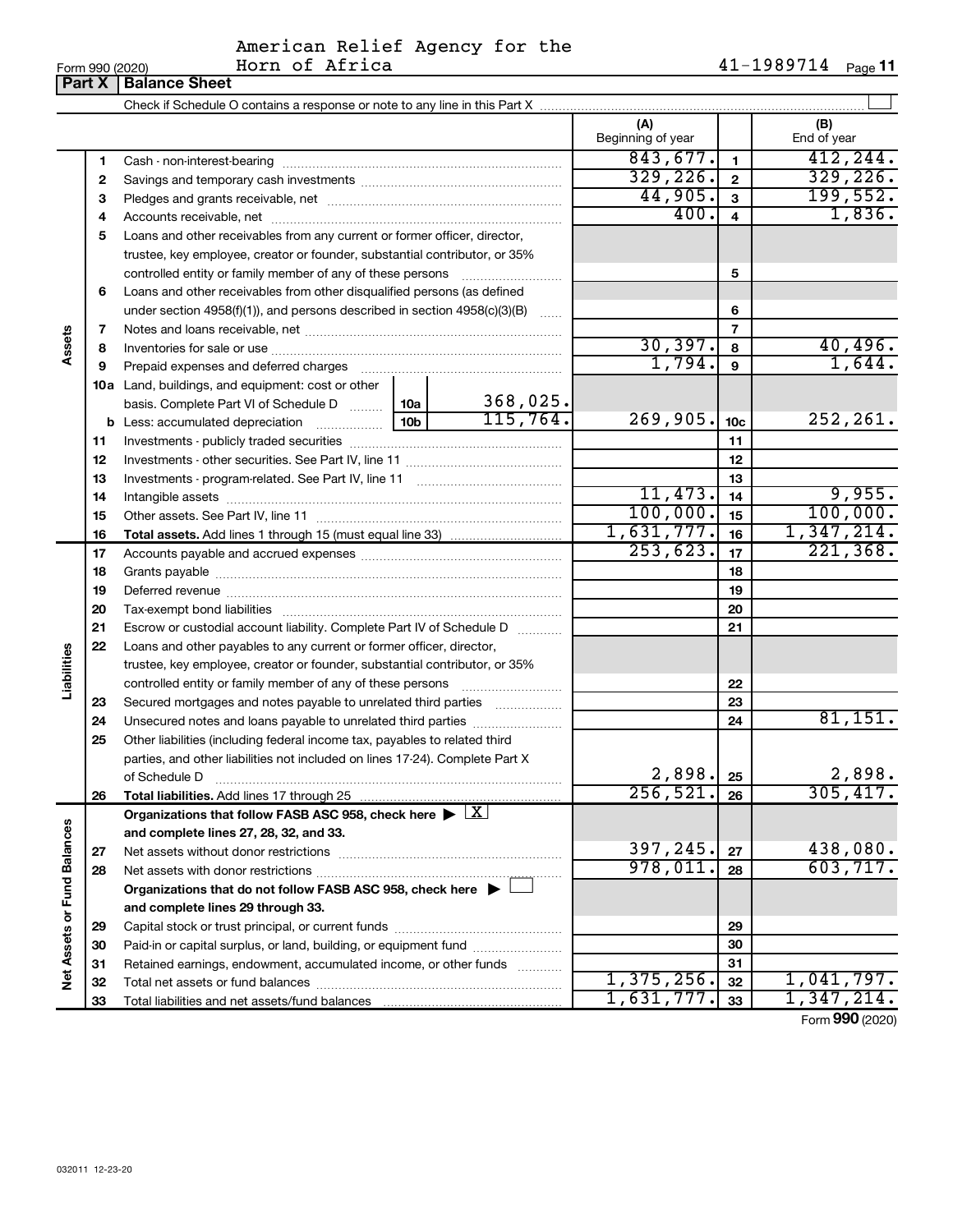|    | American Relief Agency for the                                                                                                                                                                                                 |                |                    |         |                         |
|----|--------------------------------------------------------------------------------------------------------------------------------------------------------------------------------------------------------------------------------|----------------|--------------------|---------|-------------------------|
|    | Horn of Africa<br>Form 990 (2020)                                                                                                                                                                                              |                | 41-1989714 Page 12 |         |                         |
|    | Part XI<br><b>Reconciliation of Net Assets</b>                                                                                                                                                                                 |                |                    |         |                         |
|    |                                                                                                                                                                                                                                |                |                    |         |                         |
|    |                                                                                                                                                                                                                                |                |                    |         |                         |
| 1  |                                                                                                                                                                                                                                | 1.             | 6,065,692.         |         |                         |
| 2  |                                                                                                                                                                                                                                | $\overline{2}$ | 6, 399, 151.       |         |                         |
| 3  | Revenue less expenses. Subtract line 2 from line 1                                                                                                                                                                             | 3              | $-333,459.$        |         |                         |
| 4  |                                                                                                                                                                                                                                | 4              | 1,375,256.         |         |                         |
| 5  | Net unrealized gains (losses) on investments [11] matter in the content of the state of the state of the state of the state of the state of the state of the state of the state of the state of the state of the state of the  | 5              |                    |         |                         |
| 6  |                                                                                                                                                                                                                                | 6              |                    |         |                         |
| 7  | Investment expenses www.communication.communication.com/www.communication.com/www.communication.com                                                                                                                            | $\overline{7}$ |                    |         |                         |
| 8  | Prior period adjustments material contents and content and content and content and content and content and content and content and content and content and content and content and content and content and content and content | 8              |                    |         |                         |
| 9  | Other changes in net assets or fund balances (explain on Schedule O)                                                                                                                                                           | 9              |                    |         | $\overline{0}$ .        |
| 10 | Net assets or fund balances at end of year. Combine lines 3 through 9 (must equal Part X, line 32,                                                                                                                             |                |                    |         |                         |
|    |                                                                                                                                                                                                                                | 10             | 1,041,797.         |         |                         |
|    | Part XII Financial Statements and Reporting                                                                                                                                                                                    |                |                    |         |                         |
|    |                                                                                                                                                                                                                                |                |                    |         | $\overline{\mathbf{x}}$ |
|    |                                                                                                                                                                                                                                |                |                    | Yes     | <b>No</b>               |
| 1. | $\boxed{\text{X}}$ Accrual<br>Accounting method used to prepare the Form 990: $\Box$ Cash<br>Other                                                                                                                             |                |                    |         |                         |
|    | If the organization changed its method of accounting from a prior year or checked "Other," explain in Schedule O.                                                                                                              |                |                    |         |                         |
|    | 2a Were the organization's financial statements compiled or reviewed by an independent accountant?                                                                                                                             |                | 2a                 |         | x                       |
|    | If "Yes," check a box below to indicate whether the financial statements for the year were compiled or reviewed on a                                                                                                           |                |                    |         |                         |
|    | separate basis, consolidated basis, or both:                                                                                                                                                                                   |                |                    |         |                         |
|    | Separate basis<br>Consolidated basis<br>Both consolidated and separate basis                                                                                                                                                   |                |                    |         |                         |
|    |                                                                                                                                                                                                                                |                | 2 <sub>b</sub>     | х       |                         |
|    | If "Yes," check a box below to indicate whether the financial statements for the year were audited on a separate basis,                                                                                                        |                |                    |         |                         |
|    | consolidated basis, or both:                                                                                                                                                                                                   |                |                    |         |                         |
|    | $ \mathbf{X} $ Separate basis<br>Consolidated basis<br>Both consolidated and separate basis                                                                                                                                    |                |                    |         |                         |
|    | c If "Yes" to line 2a or 2b, does the organization have a committee that assumes responsibility for oversight of the audit,                                                                                                    |                |                    |         |                         |
|    |                                                                                                                                                                                                                                |                | 2c                 | х       |                         |
|    | If the organization changed either its oversight process or selection process during the tax year, explain on Schedule O.                                                                                                      |                |                    |         |                         |
|    | 3a As a result of a federal award, was the organization required to undergo an audit or audits as set forth in the Single Audit                                                                                                |                |                    |         |                         |
|    |                                                                                                                                                                                                                                |                | 3a                 |         | x                       |
|    | b If "Yes," did the organization undergo the required audit or audits? If the organization did not undergo the required audit                                                                                                  |                |                    |         |                         |
|    |                                                                                                                                                                                                                                |                | 3b                 | $000 -$ |                         |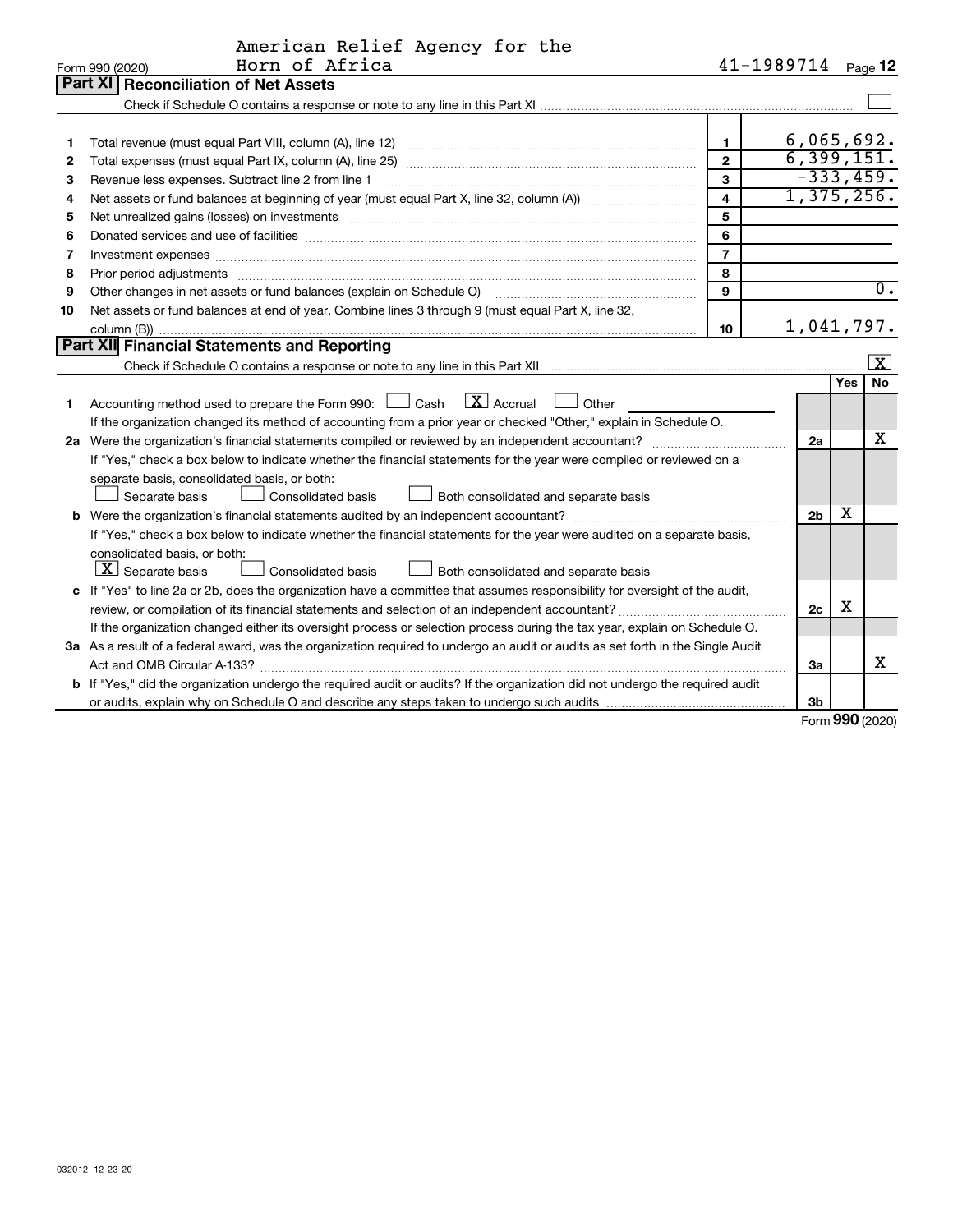|                |                                                                                                                                            | <b>SCHEDULE A</b>                                      |  |                                                                        |                                                                                                                                                                                                                                                                                          |                                    |                                 |                                                      |  | OMB No. 1545-0047                                   |
|----------------|--------------------------------------------------------------------------------------------------------------------------------------------|--------------------------------------------------------|--|------------------------------------------------------------------------|------------------------------------------------------------------------------------------------------------------------------------------------------------------------------------------------------------------------------------------------------------------------------------------|------------------------------------|---------------------------------|------------------------------------------------------|--|-----------------------------------------------------|
|                |                                                                                                                                            | (Form 990 or 990-EZ)                                   |  |                                                                        | <b>Public Charity Status and Public Support</b>                                                                                                                                                                                                                                          |                                    |                                 |                                                      |  |                                                     |
|                |                                                                                                                                            |                                                        |  |                                                                        | Complete if the organization is a section 501(c)(3) organization or a section<br>4947(a)(1) nonexempt charitable trust.                                                                                                                                                                  |                                    |                                 |                                                      |  |                                                     |
|                |                                                                                                                                            | Department of the Treasury<br>Internal Revenue Service |  |                                                                        | Attach to Form 990 or Form 990-EZ.                                                                                                                                                                                                                                                       |                                    |                                 |                                                      |  | Open to Public                                      |
|                |                                                                                                                                            | Name of the organization                               |  |                                                                        | Go to www.irs.gov/Form990 for instructions and the latest information.<br>American Relief Agency for the                                                                                                                                                                                 |                                    |                                 |                                                      |  | Inspection<br><b>Employer identification number</b> |
|                |                                                                                                                                            |                                                        |  | Horn of Africa                                                         |                                                                                                                                                                                                                                                                                          |                                    |                                 |                                                      |  | 41-1989714                                          |
| Part I         |                                                                                                                                            |                                                        |  |                                                                        | Reason for Public Charity Status. (All organizations must complete this part.) See instructions.                                                                                                                                                                                         |                                    |                                 |                                                      |  |                                                     |
|                |                                                                                                                                            |                                                        |  |                                                                        | The organization is not a private foundation because it is: (For lines 1 through 12, check only one box.)                                                                                                                                                                                |                                    |                                 |                                                      |  |                                                     |
| 1              |                                                                                                                                            |                                                        |  |                                                                        | A church, convention of churches, or association of churches described in section 170(b)(1)(A)(i).                                                                                                                                                                                       |                                    |                                 |                                                      |  |                                                     |
| 2              | A school described in section 170(b)(1)(A)(ii). (Attach Schedule E (Form 990 or 990-EZ).)                                                  |                                                        |  |                                                                        |                                                                                                                                                                                                                                                                                          |                                    |                                 |                                                      |  |                                                     |
| 3              | A hospital or a cooperative hospital service organization described in section 170(b)(1)(A)(iii).                                          |                                                        |  |                                                                        |                                                                                                                                                                                                                                                                                          |                                    |                                 |                                                      |  |                                                     |
| 4              | A medical research organization operated in conjunction with a hospital described in section 170(b)(1)(A)(iii). Enter the hospital's name, |                                                        |  |                                                                        |                                                                                                                                                                                                                                                                                          |                                    |                                 |                                                      |  |                                                     |
|                |                                                                                                                                            | city, and state:                                       |  |                                                                        |                                                                                                                                                                                                                                                                                          |                                    |                                 |                                                      |  |                                                     |
| 5              |                                                                                                                                            |                                                        |  |                                                                        | An organization operated for the benefit of a college or university owned or operated by a governmental unit described in                                                                                                                                                                |                                    |                                 |                                                      |  |                                                     |
| 6              |                                                                                                                                            |                                                        |  | section 170(b)(1)(A)(iv). (Complete Part II.)                          | A federal, state, or local government or governmental unit described in section 170(b)(1)(A)(v).                                                                                                                                                                                         |                                    |                                 |                                                      |  |                                                     |
| $\overline{7}$ | $\mathbf{X}$                                                                                                                               |                                                        |  |                                                                        | An organization that normally receives a substantial part of its support from a governmental unit or from the general public described in                                                                                                                                                |                                    |                                 |                                                      |  |                                                     |
|                |                                                                                                                                            |                                                        |  | section 170(b)(1)(A)(vi). (Complete Part II.)                          |                                                                                                                                                                                                                                                                                          |                                    |                                 |                                                      |  |                                                     |
| 8              |                                                                                                                                            |                                                        |  |                                                                        | A community trust described in section 170(b)(1)(A)(vi). (Complete Part II.)                                                                                                                                                                                                             |                                    |                                 |                                                      |  |                                                     |
| 9              |                                                                                                                                            |                                                        |  |                                                                        | An agricultural research organization described in section 170(b)(1)(A)(ix) operated in conjunction with a land-grant college                                                                                                                                                            |                                    |                                 |                                                      |  |                                                     |
|                |                                                                                                                                            |                                                        |  |                                                                        | or university or a non-land-grant college of agriculture (see instructions). Enter the name, city, and state of the college or                                                                                                                                                           |                                    |                                 |                                                      |  |                                                     |
|                |                                                                                                                                            | university:                                            |  |                                                                        |                                                                                                                                                                                                                                                                                          |                                    |                                 |                                                      |  |                                                     |
| 10             |                                                                                                                                            |                                                        |  |                                                                        | An organization that normally receives (1) more than 33 1/3% of its support from contributions, membership fees, and gross receipts from<br>activities related to its exempt functions, subject to certain exceptions; and (2) no more than 33 1/3% of its support from gross investment |                                    |                                 |                                                      |  |                                                     |
|                |                                                                                                                                            |                                                        |  |                                                                        | income and unrelated business taxable income (less section 511 tax) from businesses acquired by the organization after June 30, 1975.                                                                                                                                                    |                                    |                                 |                                                      |  |                                                     |
|                |                                                                                                                                            |                                                        |  | See section 509(a)(2). (Complete Part III.)                            |                                                                                                                                                                                                                                                                                          |                                    |                                 |                                                      |  |                                                     |
| 11             |                                                                                                                                            |                                                        |  |                                                                        | An organization organized and operated exclusively to test for public safety. See section 509(a)(4).                                                                                                                                                                                     |                                    |                                 |                                                      |  |                                                     |
| 12             |                                                                                                                                            |                                                        |  |                                                                        | An organization organized and operated exclusively for the benefit of, to perform the functions of, or to carry out the purposes of one or                                                                                                                                               |                                    |                                 |                                                      |  |                                                     |
|                |                                                                                                                                            |                                                        |  |                                                                        | more publicly supported organizations described in section 509(a)(1) or section 509(a)(2). See section 509(a)(3). Check the box in                                                                                                                                                       |                                    |                                 |                                                      |  |                                                     |
|                |                                                                                                                                            |                                                        |  |                                                                        | lines 12a through 12d that describes the type of supporting organization and complete lines 12e, 12f, and 12g.                                                                                                                                                                           |                                    |                                 |                                                      |  |                                                     |
| а              |                                                                                                                                            |                                                        |  |                                                                        | Type I. A supporting organization operated, supervised, or controlled by its supported organization(s), typically by giving<br>the supported organization(s) the power to regularly appoint or elect a majority of the directors or trustees of the supporting                           |                                    |                                 |                                                      |  |                                                     |
|                |                                                                                                                                            |                                                        |  | organization. You must complete Part IV, Sections A and B.             |                                                                                                                                                                                                                                                                                          |                                    |                                 |                                                      |  |                                                     |
| b              |                                                                                                                                            |                                                        |  |                                                                        | Type II. A supporting organization supervised or controlled in connection with its supported organization(s), by having                                                                                                                                                                  |                                    |                                 |                                                      |  |                                                     |
|                |                                                                                                                                            |                                                        |  |                                                                        | control or management of the supporting organization vested in the same persons that control or manage the supported                                                                                                                                                                     |                                    |                                 |                                                      |  |                                                     |
|                |                                                                                                                                            |                                                        |  | organization(s). You must complete Part IV, Sections A and C.          |                                                                                                                                                                                                                                                                                          |                                    |                                 |                                                      |  |                                                     |
| с              |                                                                                                                                            |                                                        |  |                                                                        | Type III functionally integrated. A supporting organization operated in connection with, and functionally integrated with,                                                                                                                                                               |                                    |                                 |                                                      |  |                                                     |
|                |                                                                                                                                            |                                                        |  |                                                                        | its supported organization(s) (see instructions). You must complete Part IV, Sections A, D, and E.                                                                                                                                                                                       |                                    |                                 |                                                      |  |                                                     |
| d              |                                                                                                                                            |                                                        |  |                                                                        | Type III non-functionally integrated. A supporting organization operated in connection with its supported organization(s)<br>that is not functionally integrated. The organization generally must satisfy a distribution requirement and an attentiveness                                |                                    |                                 |                                                      |  |                                                     |
|                |                                                                                                                                            |                                                        |  |                                                                        | requirement (see instructions). You must complete Part IV, Sections A and D, and Part V.                                                                                                                                                                                                 |                                    |                                 |                                                      |  |                                                     |
| е              |                                                                                                                                            |                                                        |  |                                                                        | Check this box if the organization received a written determination from the IRS that it is a Type I, Type II, Type III                                                                                                                                                                  |                                    |                                 |                                                      |  |                                                     |
|                |                                                                                                                                            |                                                        |  |                                                                        | functionally integrated, or Type III non-functionally integrated supporting organization.                                                                                                                                                                                                |                                    |                                 |                                                      |  |                                                     |
| f              |                                                                                                                                            |                                                        |  |                                                                        |                                                                                                                                                                                                                                                                                          |                                    |                                 |                                                      |  |                                                     |
|                |                                                                                                                                            |                                                        |  | Provide the following information about the supported organization(s). |                                                                                                                                                                                                                                                                                          |                                    | (iv) Is the organization listed |                                                      |  |                                                     |
|                |                                                                                                                                            | (i) Name of supported<br>organization                  |  | (ii) EIN                                                               | (iii) Type of organization<br>(described on lines 1-10                                                                                                                                                                                                                                   | in your governing document?<br>Yes | No.                             | (v) Amount of monetary<br>support (see instructions) |  | (vi) Amount of other<br>support (see instructions)  |
|                |                                                                                                                                            |                                                        |  |                                                                        | above (see instructions))                                                                                                                                                                                                                                                                |                                    |                                 |                                                      |  |                                                     |
|                |                                                                                                                                            |                                                        |  |                                                                        |                                                                                                                                                                                                                                                                                          |                                    |                                 |                                                      |  |                                                     |
|                |                                                                                                                                            |                                                        |  |                                                                        |                                                                                                                                                                                                                                                                                          |                                    |                                 |                                                      |  |                                                     |
|                |                                                                                                                                            |                                                        |  |                                                                        |                                                                                                                                                                                                                                                                                          |                                    |                                 |                                                      |  |                                                     |
|                |                                                                                                                                            |                                                        |  |                                                                        |                                                                                                                                                                                                                                                                                          |                                    |                                 |                                                      |  |                                                     |
|                |                                                                                                                                            |                                                        |  |                                                                        |                                                                                                                                                                                                                                                                                          |                                    |                                 |                                                      |  |                                                     |
|                |                                                                                                                                            |                                                        |  |                                                                        |                                                                                                                                                                                                                                                                                          |                                    |                                 |                                                      |  |                                                     |
|                |                                                                                                                                            |                                                        |  |                                                                        |                                                                                                                                                                                                                                                                                          |                                    |                                 |                                                      |  |                                                     |
|                |                                                                                                                                            |                                                        |  |                                                                        |                                                                                                                                                                                                                                                                                          |                                    |                                 |                                                      |  |                                                     |
| Total          |                                                                                                                                            |                                                        |  |                                                                        |                                                                                                                                                                                                                                                                                          |                                    |                                 |                                                      |  |                                                     |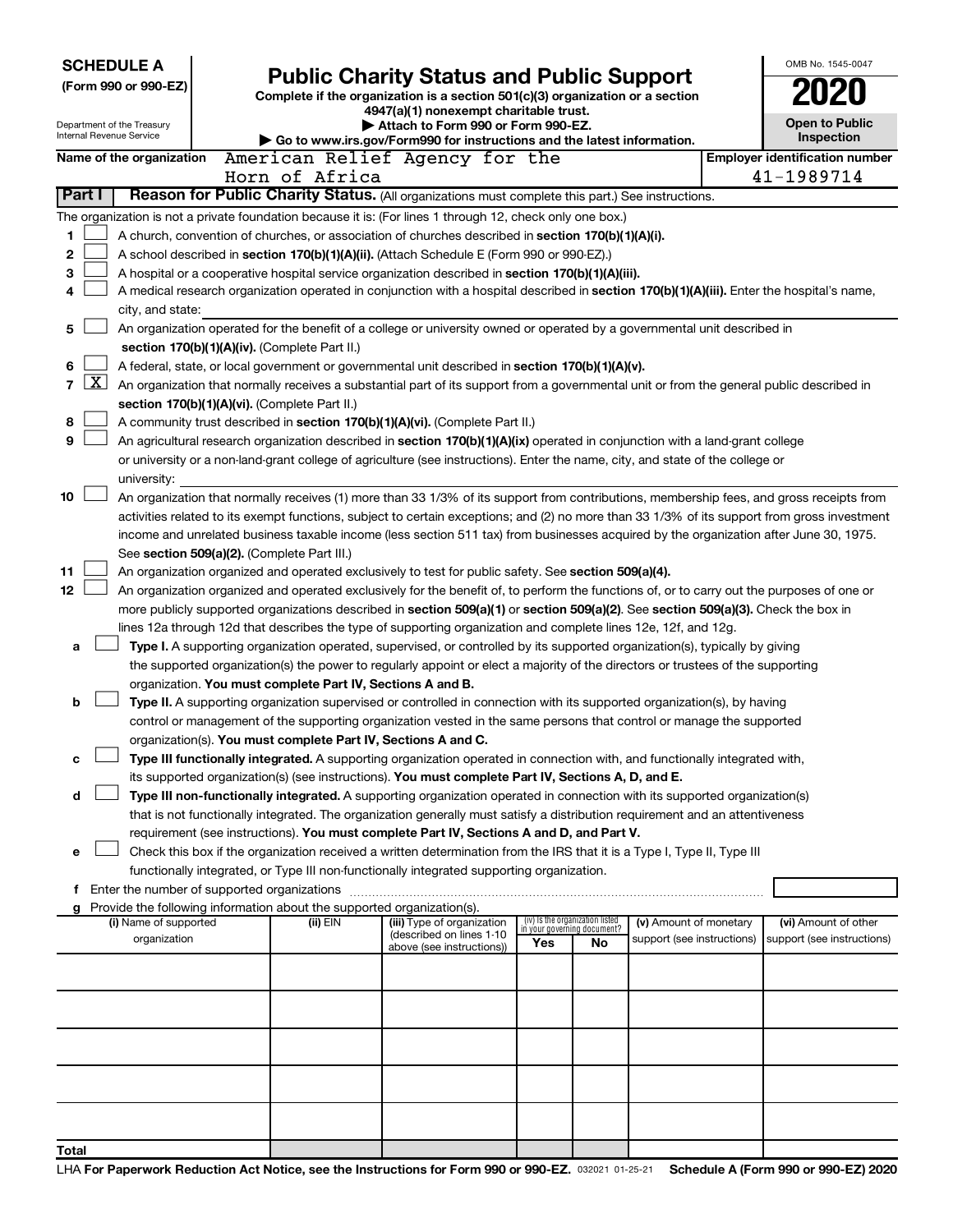## American Relief Agency for the Schedule A (Form 990 or 990-EZ) 2020 Horn of Africa

Part II | Support Schedule for Organizations Described in Sections 170(b)(1)(A)(iv) and 170(b)(1)(A)(vi) (Complete only if you checked the box on line 5, 7, or 8 of Part I or if the organization failed to qualify under Part III. If the organization fails to qualify under the tests listed below, please complete Part III.)

|     | <b>Section A. Public Support</b>                                                                                                           |          |          |            |            |          |                                          |
|-----|--------------------------------------------------------------------------------------------------------------------------------------------|----------|----------|------------|------------|----------|------------------------------------------|
|     | Calendar year (or fiscal year beginning in)                                                                                                | (a) 2016 | (b) 2017 | $(c)$ 2018 | $(d)$ 2019 | (e) 2020 | (f) Total                                |
|     | 1 Gifts, grants, contributions, and                                                                                                        |          |          |            |            |          |                                          |
|     | membership fees received. (Do not                                                                                                          |          |          |            |            |          |                                          |
|     | include any "unusual grants.")                                                                                                             | 1814533. | 6431070. | 2365609.   | 5030205.   |          | 6050873.21692290.                        |
|     | 2 Tax revenues levied for the organ-                                                                                                       |          |          |            |            |          |                                          |
|     | ization's benefit and either paid to                                                                                                       |          |          |            |            |          |                                          |
|     | or expended on its behalf                                                                                                                  |          |          |            |            |          |                                          |
|     | 3 The value of services or facilities                                                                                                      |          |          |            |            |          |                                          |
|     | furnished by a governmental unit to                                                                                                        |          |          |            |            |          |                                          |
|     | the organization without charge                                                                                                            |          |          |            |            |          |                                          |
|     | Total. Add lines 1 through 3                                                                                                               | 1814533. | 6431070. | 2365609.   | 5030205.   |          | 6050873.21692290.                        |
| 5.  | The portion of total contributions                                                                                                         |          |          |            |            |          |                                          |
|     | by each person (other than a                                                                                                               |          |          |            |            |          |                                          |
|     | governmental unit or publicly                                                                                                              |          |          |            |            |          |                                          |
|     | supported organization) included                                                                                                           |          |          |            |            |          |                                          |
|     | on line 1 that exceeds 2% of the                                                                                                           |          |          |            |            |          |                                          |
|     | amount shown on line 11,                                                                                                                   |          |          |            |            |          |                                          |
|     | column (f)                                                                                                                                 |          |          |            |            |          |                                          |
|     | 6 Public support. Subtract line 5 from line 4.                                                                                             |          |          |            |            |          | 21692290.                                |
|     | <b>Section B. Total Support</b>                                                                                                            |          |          |            |            |          |                                          |
|     | Calendar year (or fiscal year beginning in)                                                                                                | (a) 2016 | (b) 2017 | $(c)$ 2018 | $(d)$ 2019 | (e) 2020 | (f) Total                                |
|     | 7 Amounts from line 4                                                                                                                      | 1814533. | 6431070  | 2365609.   | 5030205    |          | 6050873.21692290.                        |
| 8   | Gross income from interest,                                                                                                                |          |          |            |            |          |                                          |
|     | dividends, payments received on                                                                                                            |          |          |            |            |          |                                          |
|     | securities loans, rents, royalties,                                                                                                        |          |          |            |            |          |                                          |
|     | and income from similar sources                                                                                                            | 39,488.  | 40,320.  | 41,665.    | 42,689.    | 40,715.  | 204,877.                                 |
| 9   | Net income from unrelated business                                                                                                         |          |          |            |            |          |                                          |
|     | activities, whether or not the                                                                                                             |          |          |            |            |          |                                          |
|     | business is regularly carried on                                                                                                           |          |          |            |            |          |                                          |
| 10  | Other income. Do not include gain                                                                                                          |          |          |            |            |          |                                          |
|     | or loss from the sale of capital                                                                                                           |          |          |            |            |          |                                          |
|     | assets (Explain in Part VI.)                                                                                                               |          |          |            | 17,084.    | 1,565.   | __ 18,649.<br>21915816.                  |
| 11. | Total support. Add lines 7 through 10                                                                                                      |          |          |            |            |          |                                          |
| 12  | Gross receipts from related activities, etc. (see instructions)                                                                            |          |          |            |            | 12       |                                          |
| 13  | First 5 years. If the Form 990 is for the organization's first, second, third, fourth, or fifth tax year as a section 501(c)(3)            |          |          |            |            |          |                                          |
|     | organization, check this box and stop here                                                                                                 |          |          |            |            |          |                                          |
|     | <b>Section C. Computation of Public Support Percentage</b>                                                                                 |          |          |            |            |          |                                          |
|     |                                                                                                                                            |          |          |            |            | 14       | 98.98<br>%                               |
|     |                                                                                                                                            |          |          |            |            | 15       | 98.85<br>%                               |
|     | 16a 33 1/3% support test - 2020. If the organization did not check the box on line 13, and line 14 is 33 1/3% or more, check this box and  |          |          |            |            |          |                                          |
|     | stop here. The organization qualifies as a publicly supported organization matching manufacture and content to                             |          |          |            |            |          | $\blacktriangleright$ $\boxed{\text{X}}$ |
|     | b 33 1/3% support test - 2019. If the organization did not check a box on line 13 or 16a, and line 15 is 33 1/3% or more, check this box   |          |          |            |            |          |                                          |
|     |                                                                                                                                            |          |          |            |            |          |                                          |
|     | 17a 10% -facts-and-circumstances test - 2020. If the organization did not check a box on line 13, 16a, or 16b, and line 14 is 10% or more, |          |          |            |            |          |                                          |
|     | and if the organization meets the facts-and-circumstances test, check this box and stop here. Explain in Part VI how the organization      |          |          |            |            |          |                                          |
|     | meets the facts-and-circumstances test. The organization qualifies as a publicly supported organization                                    |          |          |            |            |          |                                          |
|     | b 10% -facts-and-circumstances test - 2019. If the organization did not check a box on line 13, 16a, 16b, or 17a, and line 15 is 10% or    |          |          |            |            |          |                                          |
|     | more, and if the organization meets the facts-and-circumstances test, check this box and stop here. Explain in Part VI how the             |          |          |            |            |          |                                          |
|     | organization meets the facts-and-circumstances test. The organization qualifies as a publicly supported organization                       |          |          |            |            |          |                                          |
| 18  | Private foundation. If the organization did not check a box on line 13, 16a, 16b, 17a, or 17b, check this box and see instructions.        |          |          |            |            |          |                                          |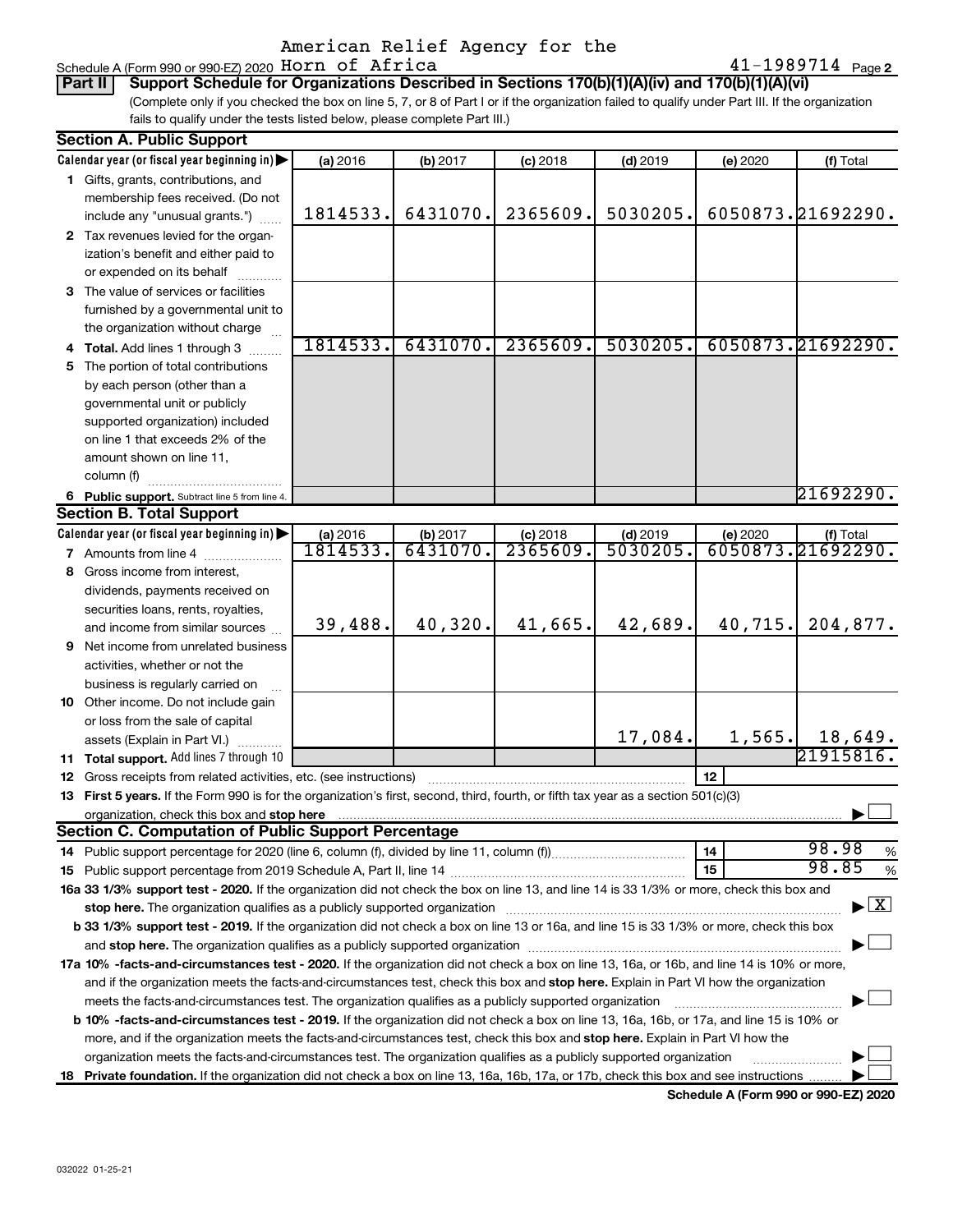## American Relief Agency for the

## Part III | Support Schedule for Organizations Described in Section 509(a)(2)

(Complete only if you checked the box on line 10 of Part I or if the organization failed to qualify under Part II. If the organization fails to qualify under the tests listed below, please complete Part II.)

|    | Section A. Public Support                                                                                                                                                        |          |          |            |            |          |           |
|----|----------------------------------------------------------------------------------------------------------------------------------------------------------------------------------|----------|----------|------------|------------|----------|-----------|
|    | Calendar year (or fiscal year beginning in) $\blacktriangleright$                                                                                                                | (a) 2016 | (b) 2017 | $(c)$ 2018 | $(d)$ 2019 | (e) 2020 | (f) Total |
|    | 1 Gifts, grants, contributions, and                                                                                                                                              |          |          |            |            |          |           |
|    | membership fees received. (Do not                                                                                                                                                |          |          |            |            |          |           |
|    | include any "unusual grants.")                                                                                                                                                   |          |          |            |            |          |           |
|    | 2 Gross receipts from admissions,<br>merchandise sold or services per-<br>formed, or facilities furnished in<br>any activity that is related to the                              |          |          |            |            |          |           |
|    | organization's tax-exempt purpose                                                                                                                                                |          |          |            |            |          |           |
|    | 3 Gross receipts from activities that                                                                                                                                            |          |          |            |            |          |           |
|    | are not an unrelated trade or bus-                                                                                                                                               |          |          |            |            |          |           |
|    | iness under section 513                                                                                                                                                          |          |          |            |            |          |           |
|    | 4 Tax revenues levied for the organ-<br>ization's benefit and either paid to                                                                                                     |          |          |            |            |          |           |
|    | or expended on its behalf                                                                                                                                                        |          |          |            |            |          |           |
|    | 5 The value of services or facilities<br>furnished by a governmental unit to<br>the organization without charge                                                                  |          |          |            |            |          |           |
|    | 6 Total. Add lines 1 through 5                                                                                                                                                   |          |          |            |            |          |           |
|    | 7a Amounts included on lines 1, 2, and                                                                                                                                           |          |          |            |            |          |           |
|    | 3 received from disqualified persons                                                                                                                                             |          |          |            |            |          |           |
|    | <b>b</b> Amounts included on lines 2 and 3 received<br>from other than disqualified persons that<br>exceed the greater of \$5,000 or 1% of the<br>amount on line 13 for the year |          |          |            |            |          |           |
|    | c Add lines 7a and 7b                                                                                                                                                            |          |          |            |            |          |           |
|    | 8 Public support. (Subtract line 7c from line 6.)                                                                                                                                |          |          |            |            |          |           |
|    | <b>Section B. Total Support</b>                                                                                                                                                  |          |          |            |            |          |           |
|    | Calendar year (or fiscal year beginning in)                                                                                                                                      | (a) 2016 | (b) 2017 | $(c)$ 2018 | $(d)$ 2019 | (e) 2020 | (f) Total |
|    | 9 Amounts from line 6                                                                                                                                                            |          |          |            |            |          |           |
|    | <b>10a</b> Gross income from interest,<br>dividends, payments received on<br>securities loans, rents, royalties,<br>and income from similar sources                              |          |          |            |            |          |           |
|    | <b>b</b> Unrelated business taxable income                                                                                                                                       |          |          |            |            |          |           |
|    | (less section 511 taxes) from businesses<br>acquired after June 30, 1975<br>1.1.1.1.1.1.1.1.1                                                                                    |          |          |            |            |          |           |
|    | c Add lines 10a and 10b                                                                                                                                                          |          |          |            |            |          |           |
|    | <b>11</b> Net income from unrelated business<br>activities not included in line 10b,<br>whether or not the business is<br>regularly carried on                                   |          |          |            |            |          |           |
|    | 12 Other income. Do not include gain<br>or loss from the sale of capital<br>assets (Explain in Part VI.) $\cdots$                                                                |          |          |            |            |          |           |
|    | <b>13</b> Total support. (Add lines 9, 10c, 11, and 12.)                                                                                                                         |          |          |            |            |          |           |
|    | 14 First 5 years. If the Form 990 is for the organization's first, second, third, fourth, or fifth tax year as a section 501(c)(3) organization,                                 |          |          |            |            |          |           |
|    | check this box and stop here www.communications.communications.communications.com                                                                                                |          |          |            |            |          |           |
|    | <b>Section C. Computation of Public Support Percentage</b>                                                                                                                       |          |          |            |            |          |           |
|    | 15 Public support percentage for 2020 (line 8, column (f), divided by line 13, column (f) <i></i>                                                                                |          |          |            |            | 15       | %         |
|    | 16 Public support percentage from 2019 Schedule A, Part III, line 15                                                                                                             |          |          |            |            | 16       | %         |
|    | Section D. Computation of Investment Income Percentage                                                                                                                           |          |          |            |            |          |           |
| 17 |                                                                                                                                                                                  |          |          |            |            | 17       | %         |
|    |                                                                                                                                                                                  |          |          |            |            | 18       | %         |
|    | 19a 33 1/3% support tests - 2020. If the organization did not check the box on line 14, and line 15 is more than 33 1/3%, and line 17 is not                                     |          |          |            |            |          |           |
|    | more than 33 1/3%, check this box and stop here. The organization qualifies as a publicly supported organization                                                                 |          |          |            |            |          |           |
|    | b 33 1/3% support tests - 2019. If the organization did not check a box on line 14 or line 19a, and line 16 is more than 33 1/3%, and                                            |          |          |            |            |          |           |
|    | line 18 is not more than 33 1/3%, check this box and stop here. The organization qualifies as a publicly supported organization                                                  |          |          |            |            |          |           |
|    |                                                                                                                                                                                  |          |          |            |            |          |           |
|    |                                                                                                                                                                                  |          |          |            |            |          |           |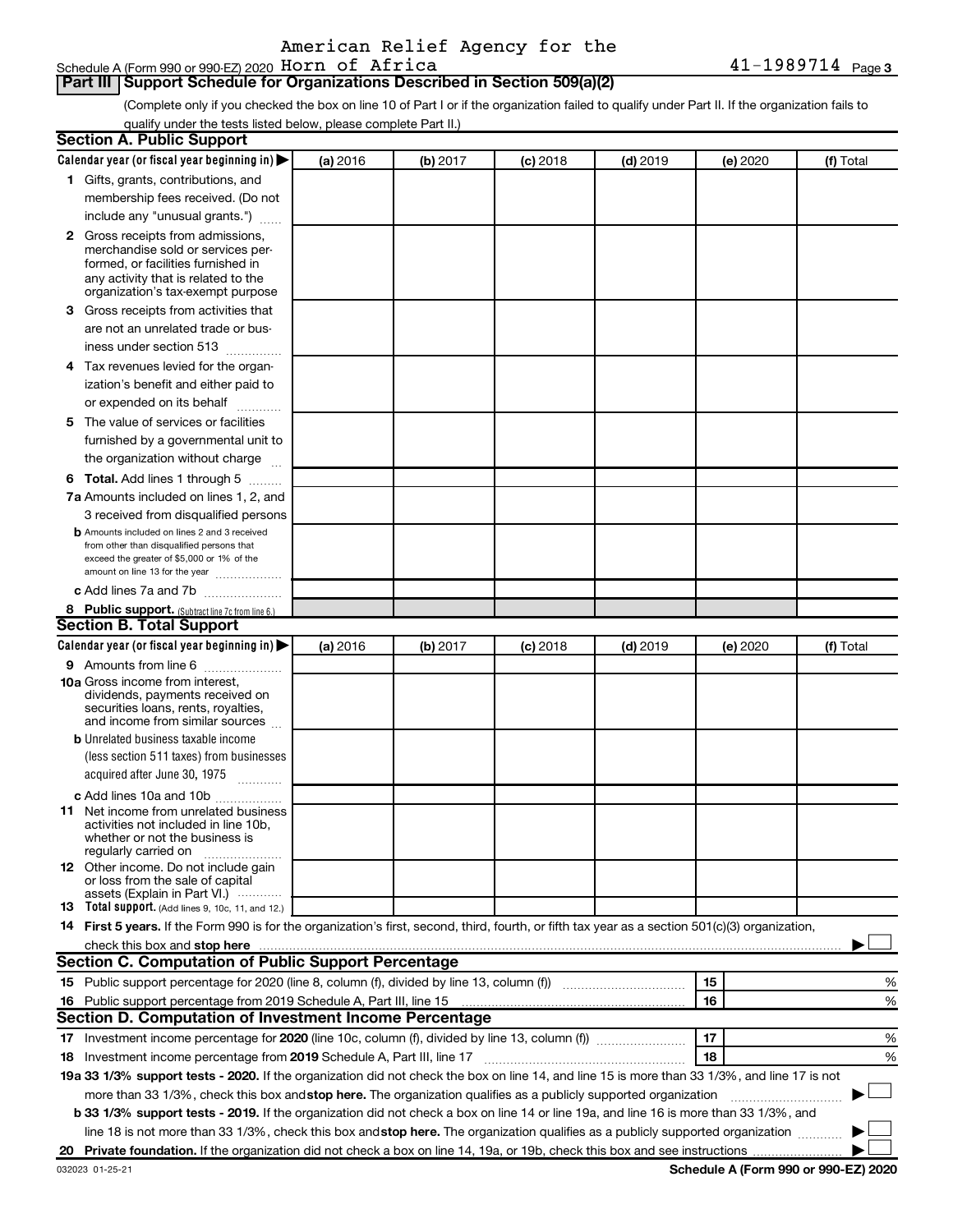### Schedule A (Form 990 or 990-EZ) 2020  $\,$  H $\,$ orn  $\,$  of  $\,$  A $\,$ f $\,$ r $\,$ i $\,$ c $\,$ a  $\,$ **Part IV Supporting Organizations**

(Complete only if you checked a box in line 12 on Part I. If you checked box 12a, Part I, complete Sections A and B. If you checked box 12b, Part I, complete Sections A and C. If you checked box 12c, Part I, complete Sections A, D, and E. If you checked box 12d, Part I, complete Sections A and D, and complete Part V.)

### **Section A. All Supporting Organizations**

- 1 Are all of the organization's supported organizations listed by name in the organization's governing documents? If "No," describe in Part VI how the supported organizations are designated. If designated by class or purpose, describe the designation. If historic and continuing relationship, explain.
- 2 Did the organization have any supported organization that does not have an IRS determination of status under section 509(a)(1) or (2)? If "Yes," explain in Part VI how the organization determined that the supported organization was described in section 509(a)(1) or (2).
- 3a Did the organization have a supported organization described in section 501(c)(4), (5), or (6)? If "Yes," answer lines 3b and 3c below.
- **b** Did the organization confirm that each supported organization qualified under section  $501(c)(4)$ , (5), or (6) and satisfied the public support tests under section 509(a)(2)? If "Yes," describe in Part VI when and how the organization made the determination.
- c Did the organization ensure that all support to such organizations was used exclusively for section 170(c)(2)(B) purposes? If "Yes," explain in Part VI what controls the organization put in place to ensure such use.
- 4a Was any supported organization not organized in the United States ("foreign supported organization")? If "Yes," and if you checked box 12a or 12b in Part I, answer lines 4b and 4c below.
- **b** Did the organization have ultimate control and discretion in deciding whether to make grants to the foreign supported organization? If "Yes," describe in Part VI how the organization had such control and discretion despite being controlled or supervised by or in connection with its supported organizations.
- c Did the organization support any foreign supported organization that does not have an IRS determination under sections 501(c)(3) and 509(a)(1) or (2)? If "Yes," explain in Part VI what controls the organization used to ensure that all support to the foreign supported organization was used exclusively for section 170(c)(2)(B) purposes.
- 5a Did the organization add, substitute, or remove any supported organizations during the tax year? If "Yes," answer lines 5b and 5c below (if applicable). Also, provide detail in Part VI, including (i) the names and EIN numbers of the supported organizations added, substituted, or removed; (ii) the reasons for each such action; (iii) the authority under the organization's organizing document authorizing such action; and (iv) how the action was accomplished (such as by amendment to the organizing document).
- **b** Type I or Type II only. Was any added or substituted supported organization part of a class already designated in the organization's organizing document?
- c Substitutions only. Was the substitution the result of an event beyond the organization's control?
- 6 Did the organization provide support (whether in the form of grants or the provision of services or facilities) to anyone other than (i) its supported organizations, (ii) individuals that are part of the charitable class benefited by one or more of its supported organizations, or (iii) other supporting organizations that also support or benefit one or more of the filing organization's supported organizations? If "Yes," provide detail in Part VI.
- 7 Did the organization provide a grant, loan, compensation, or other similar payment to a substantial contributor (as defined in section 4958(c)(3)(C)), a family member of a substantial contributor, or a 35% controlled entity with regard to a substantial contributor? If "Yes," complete Part I of Schedule L (Form 990 or 990-EZ).
- 8 Did the organization make a loan to a disqualified person (as defined in section 4958) not described in line 7? If "Yes," complete Part I of Schedule L (Form 990 or 990-EZ).
- 9a Was the organization controlled directly or indirectly at any time during the tax year by one or more disqualified persons, as defined in section 4946 (other than foundation managers and organizations described in section 509(a)(1) or (2))? If "Yes," provide detail in Part VI.
- **b** Did one or more disqualified persons (as defined in line 9a) hold a controlling interest in any entity in which the supporting organization had an interest? If "Yes," provide detail in Part VI.
- c Did a disqualified person (as defined in line 9a) have an ownership interest in, or derive any personal benefit from, assets in which the supporting organization also had an interest? If "Yes," provide detail in Part VI.
- 10a Was the organization subject to the excess business holdings rules of section 4943 because of section 4943(f) (regarding certain Type II supporting organizations, and all Type III non-functionally integrated supporting organizations)? If "Yes," answer line 10b below.
	- b Did the organization have any excess business holdings in the tax year? (Use Schedule C, Form 4720, to determine whether the organization had excess business holdings.)

Yes **No**  $\blacksquare$  $\overline{2}$ 3a 3b 3c 4a 4b 4c  $5a$ 5<sub>b</sub> 5c 6  $\overline{7}$ 8 9a 9b  $9c$  $10a$  $10<sub>b</sub>$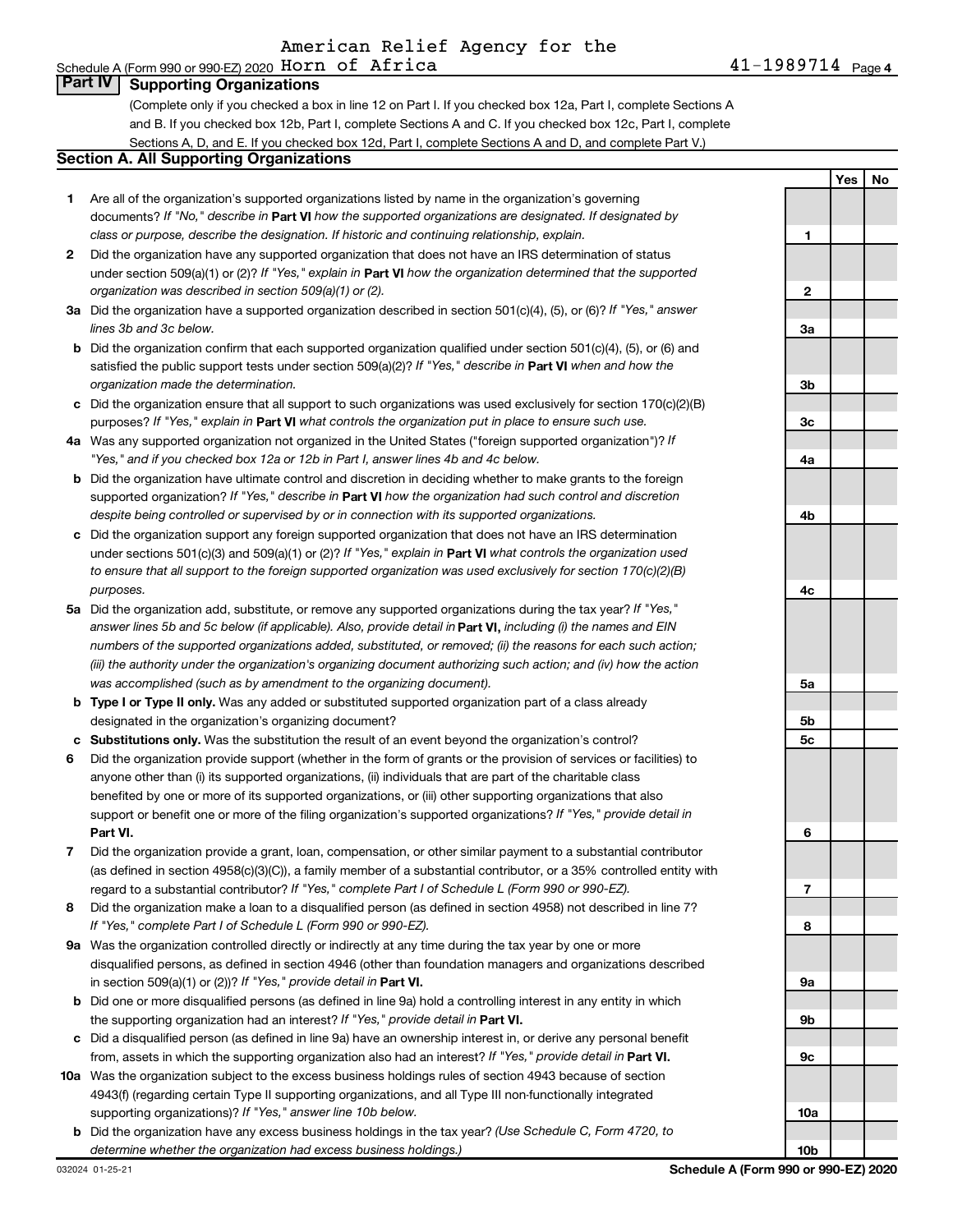American Relief Agency for the

|    | 41-1989714 Page 5<br>Schedule A (Form 990 or 990-EZ) 2020 HOrn of Africa                                                                                                                                                                                                                                                                                                                                                                                                                                                                                                                                                                                                                                                                                                 |                 |     |           |
|----|--------------------------------------------------------------------------------------------------------------------------------------------------------------------------------------------------------------------------------------------------------------------------------------------------------------------------------------------------------------------------------------------------------------------------------------------------------------------------------------------------------------------------------------------------------------------------------------------------------------------------------------------------------------------------------------------------------------------------------------------------------------------------|-----------------|-----|-----------|
|    | <b>Supporting Organizations (continued)</b><br>Part IV                                                                                                                                                                                                                                                                                                                                                                                                                                                                                                                                                                                                                                                                                                                   |                 |     |           |
|    |                                                                                                                                                                                                                                                                                                                                                                                                                                                                                                                                                                                                                                                                                                                                                                          |                 | Yes | No.       |
| 11 | Has the organization accepted a gift or contribution from any of the following persons?                                                                                                                                                                                                                                                                                                                                                                                                                                                                                                                                                                                                                                                                                  |                 |     |           |
|    | a A person who directly or indirectly controls, either alone or together with persons described in lines 11b and                                                                                                                                                                                                                                                                                                                                                                                                                                                                                                                                                                                                                                                         |                 |     |           |
|    | 11c below, the governing body of a supported organization?                                                                                                                                                                                                                                                                                                                                                                                                                                                                                                                                                                                                                                                                                                               | 11a             |     |           |
|    | <b>b</b> A family member of a person described in line 11a above?                                                                                                                                                                                                                                                                                                                                                                                                                                                                                                                                                                                                                                                                                                        | 11 <sub>b</sub> |     |           |
|    | c A 35% controlled entity of a person described in line 11a or 11b above? If "Yes" to line 11a, 11b, or 11c, provide                                                                                                                                                                                                                                                                                                                                                                                                                                                                                                                                                                                                                                                     |                 |     |           |
|    | detail in <b>Part VI.</b>                                                                                                                                                                                                                                                                                                                                                                                                                                                                                                                                                                                                                                                                                                                                                | 11c             |     |           |
|    | <b>Section B. Type I Supporting Organizations</b>                                                                                                                                                                                                                                                                                                                                                                                                                                                                                                                                                                                                                                                                                                                        |                 |     |           |
|    |                                                                                                                                                                                                                                                                                                                                                                                                                                                                                                                                                                                                                                                                                                                                                                          |                 | Yes | <b>No</b> |
| 1  | Did the governing body, members of the governing body, officers acting in their official capacity, or membership of one or<br>more supported organizations have the power to regularly appoint or elect at least a majority of the organization's officers,<br>directors, or trustees at all times during the tax year? If "No," describe in Part VI how the supported organization(s)<br>effectively operated, supervised, or controlled the organization's activities. If the organization had more than one supported<br>organization, describe how the powers to appoint and/or remove officers, directors, or trustees were allocated among the<br>supported organizations and what conditions or restrictions, if any, applied to such powers during the tax year. | 1               |     |           |
| 2  | Did the organization operate for the benefit of any supported organization other than the supported                                                                                                                                                                                                                                                                                                                                                                                                                                                                                                                                                                                                                                                                      |                 |     |           |
|    | organization(s) that operated, supervised, or controlled the supporting organization? If "Yes," explain in                                                                                                                                                                                                                                                                                                                                                                                                                                                                                                                                                                                                                                                               |                 |     |           |
|    | Part VI how providing such benefit carried out the purposes of the supported organization(s) that operated,                                                                                                                                                                                                                                                                                                                                                                                                                                                                                                                                                                                                                                                              |                 |     |           |
|    | supervised, or controlled the supporting organization.                                                                                                                                                                                                                                                                                                                                                                                                                                                                                                                                                                                                                                                                                                                   | 2               |     |           |
|    | <b>Section C. Type II Supporting Organizations</b>                                                                                                                                                                                                                                                                                                                                                                                                                                                                                                                                                                                                                                                                                                                       |                 |     |           |
|    |                                                                                                                                                                                                                                                                                                                                                                                                                                                                                                                                                                                                                                                                                                                                                                          |                 | Yes | No.       |
| 1  | Were a majority of the organization's directors or trustees during the tax year also a majority of the directors                                                                                                                                                                                                                                                                                                                                                                                                                                                                                                                                                                                                                                                         |                 |     |           |
|    | or trustees of each of the organization's supported organization(s)? If "No," describe in Part VI how control                                                                                                                                                                                                                                                                                                                                                                                                                                                                                                                                                                                                                                                            |                 |     |           |
|    | or management of the supporting organization was vested in the same persons that controlled or managed                                                                                                                                                                                                                                                                                                                                                                                                                                                                                                                                                                                                                                                                   |                 |     |           |
|    | the supported organization(s).                                                                                                                                                                                                                                                                                                                                                                                                                                                                                                                                                                                                                                                                                                                                           | 1               |     |           |
|    | <b>Section D. All Type III Supporting Organizations</b>                                                                                                                                                                                                                                                                                                                                                                                                                                                                                                                                                                                                                                                                                                                  |                 |     |           |
|    |                                                                                                                                                                                                                                                                                                                                                                                                                                                                                                                                                                                                                                                                                                                                                                          |                 | Yes | No.       |
| 1  | Did the organization provide to each of its supported organizations, by the last day of the fifth month of the                                                                                                                                                                                                                                                                                                                                                                                                                                                                                                                                                                                                                                                           |                 |     |           |
|    | organization's tax year, (i) a written notice describing the type and amount of support provided during the prior tax                                                                                                                                                                                                                                                                                                                                                                                                                                                                                                                                                                                                                                                    |                 |     |           |
|    | year, (ii) a copy of the Form 990 that was most recently filed as of the date of notification, and (iii) copies of the                                                                                                                                                                                                                                                                                                                                                                                                                                                                                                                                                                                                                                                   |                 |     |           |
|    | organization's governing documents in effect on the date of notification, to the extent not previously provided?                                                                                                                                                                                                                                                                                                                                                                                                                                                                                                                                                                                                                                                         | 1               |     |           |
| 2  | Were any of the organization's officers, directors, or trustees either (i) appointed or elected by the supported                                                                                                                                                                                                                                                                                                                                                                                                                                                                                                                                                                                                                                                         |                 |     |           |
|    | organization(s) or (ii) serving on the governing body of a supported organization? If "No," explain in Part VI how                                                                                                                                                                                                                                                                                                                                                                                                                                                                                                                                                                                                                                                       |                 |     |           |
|    | the organization maintained a close and continuous working relationship with the supported organization(s).                                                                                                                                                                                                                                                                                                                                                                                                                                                                                                                                                                                                                                                              | 2               |     |           |
| з  | By reason of the relationship described in line 2, above, did the organization's supported organizations have a                                                                                                                                                                                                                                                                                                                                                                                                                                                                                                                                                                                                                                                          |                 |     |           |
|    | significant voice in the organization's investment policies and in directing the use of the organization's                                                                                                                                                                                                                                                                                                                                                                                                                                                                                                                                                                                                                                                               |                 |     |           |
|    | income or assets at all times during the tax year? If "Yes," describe in Part VI the role the organization's                                                                                                                                                                                                                                                                                                                                                                                                                                                                                                                                                                                                                                                             |                 |     |           |
|    | supported organizations played in this regard.                                                                                                                                                                                                                                                                                                                                                                                                                                                                                                                                                                                                                                                                                                                           | 3               |     |           |
|    | Section E. Type III Functionally Integrated Supporting Organizations                                                                                                                                                                                                                                                                                                                                                                                                                                                                                                                                                                                                                                                                                                     |                 |     |           |
| 1  | Check the box next to the method that the organization used to satisfy the Integral Part Test during the yeafsee instructions).                                                                                                                                                                                                                                                                                                                                                                                                                                                                                                                                                                                                                                          |                 |     |           |
| a  | The organization satisfied the Activities Test. Complete line 2 below.                                                                                                                                                                                                                                                                                                                                                                                                                                                                                                                                                                                                                                                                                                   |                 |     |           |
| b  | The organization is the parent of each of its supported organizations. Complete line 3 below.                                                                                                                                                                                                                                                                                                                                                                                                                                                                                                                                                                                                                                                                            |                 |     |           |
| c  | The organization supported a governmental entity. Describe in Part VI how you supported a governmental entity (see instructions).                                                                                                                                                                                                                                                                                                                                                                                                                                                                                                                                                                                                                                        |                 |     |           |
| 2  | Activities Test. Answer lines 2a and 2b below.                                                                                                                                                                                                                                                                                                                                                                                                                                                                                                                                                                                                                                                                                                                           |                 | Yes | No.       |
| a  | Did substantially all of the organization's activities during the tax year directly further the exempt purposes of                                                                                                                                                                                                                                                                                                                                                                                                                                                                                                                                                                                                                                                       |                 |     |           |
|    | the supported organization(s) to which the organization was responsive? If "Yes," then in Part VI identify                                                                                                                                                                                                                                                                                                                                                                                                                                                                                                                                                                                                                                                               |                 |     |           |
|    | those supported organizations and explain how these activities directly furthered their exempt purposes,                                                                                                                                                                                                                                                                                                                                                                                                                                                                                                                                                                                                                                                                 |                 |     |           |
|    | how the organization was responsive to those supported organizations, and how the organization determined                                                                                                                                                                                                                                                                                                                                                                                                                                                                                                                                                                                                                                                                |                 |     |           |
|    | that these activities constituted substantially all of its activities.                                                                                                                                                                                                                                                                                                                                                                                                                                                                                                                                                                                                                                                                                                   | 2a              |     |           |
|    | <b>b</b> Did the activities described in line 2a, above, constitute activities that, but for the organization's involvement,                                                                                                                                                                                                                                                                                                                                                                                                                                                                                                                                                                                                                                             |                 |     |           |
|    | one or more of the organization's supported organization(s) would have been engaged in? If "Yes," explain in                                                                                                                                                                                                                                                                                                                                                                                                                                                                                                                                                                                                                                                             |                 |     |           |
|    | Part VI the reasons for the organization's position that its supported organization(s) would have engaged in                                                                                                                                                                                                                                                                                                                                                                                                                                                                                                                                                                                                                                                             |                 |     |           |
|    | these activities but for the organization's involvement.                                                                                                                                                                                                                                                                                                                                                                                                                                                                                                                                                                                                                                                                                                                 | 2b              |     |           |
| з  | Parent of Supported Organizations. Answer lines 3a and 3b below.                                                                                                                                                                                                                                                                                                                                                                                                                                                                                                                                                                                                                                                                                                         |                 |     |           |
|    | a Did the organization have the power to regularly appoint or elect a majority of the officers, directors, or                                                                                                                                                                                                                                                                                                                                                                                                                                                                                                                                                                                                                                                            |                 |     |           |
|    | trustees of each of the supported organizations? If "Yes" or "No" provide details in Part VI.                                                                                                                                                                                                                                                                                                                                                                                                                                                                                                                                                                                                                                                                            | За              |     |           |
|    | <b>b</b> Did the organization exercise a substantial degree of direction over the policies, programs, and activities of each                                                                                                                                                                                                                                                                                                                                                                                                                                                                                                                                                                                                                                             |                 |     |           |
|    | of its supported organizations? If "Yes," describe in Part VI the role played by the organization in this regard.                                                                                                                                                                                                                                                                                                                                                                                                                                                                                                                                                                                                                                                        | Зb              |     |           |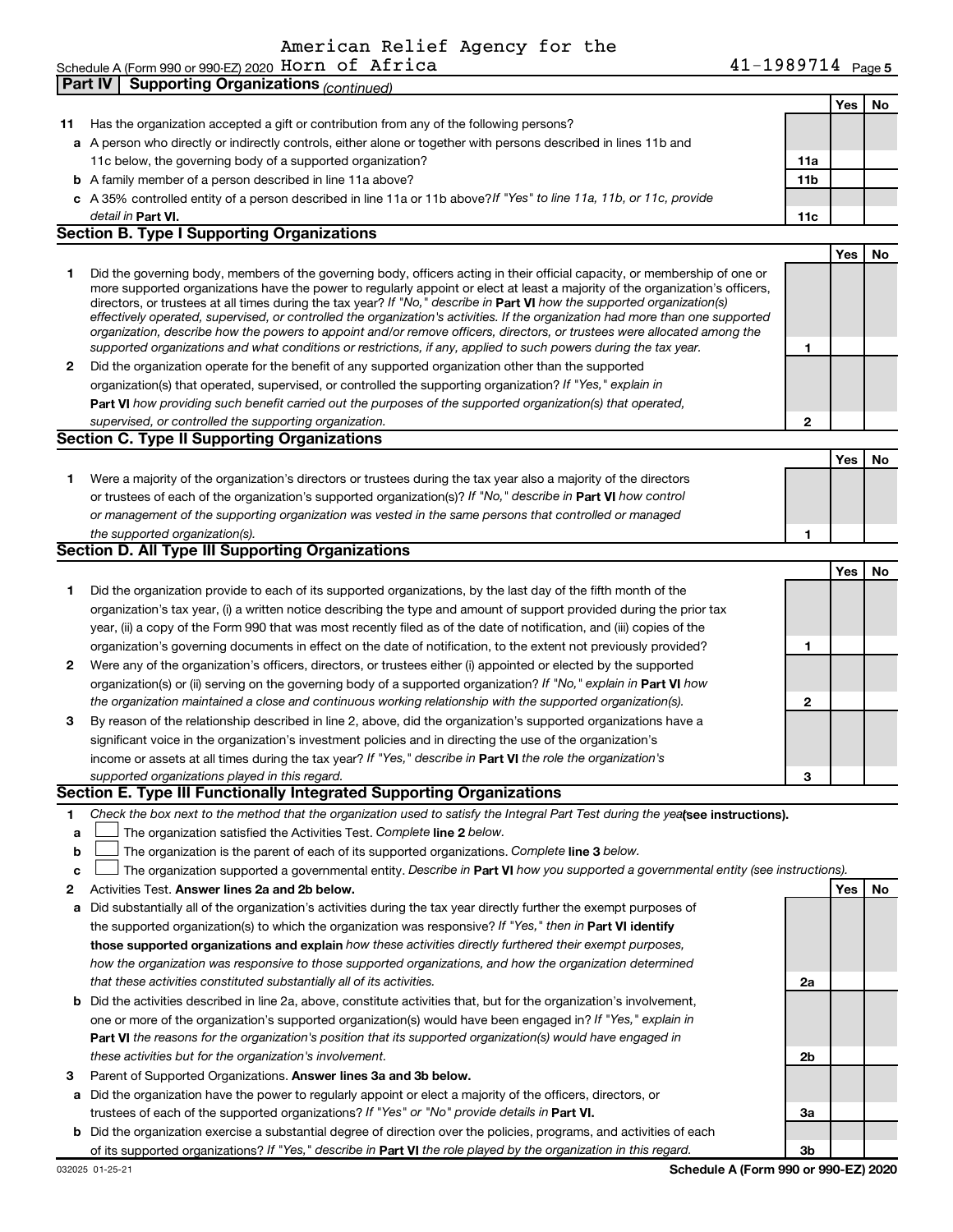### American Relief Agency for the

#### Schedule A (Form 990 or 990 EZ) 2020 Horn of Africa Type III Non-Functionally Integrated 509(a)(3) Supporting Organizations **Part V**  $\blacksquare$ Check here if the organization satisfied the Integral Part Test as a qualifying trust on Nov. 20, 1970 (explain in Part VI). See instructions. All other Type III non-functionally integrated supporting organizations must complete Sections A through E. (B) Current Year **Section A - Adjusted Net Income** (A) Prior Year (optional)  $\mathbf{1}$ Net short-term capital gain Recoveries of prior-year distributions  $\overline{2}$  $\mathbf{2}$ Other gross income (see instructions) 3 3  $\overline{\mathbf{4}}$  $\overline{\mathbf{4}}$ Add lines 1 through 3. Depreciation and depletion 5 5 6 Portion of operating expenses paid or incurred for production or collection of gross income or for management, conservation, or 6 maintenance of property held for production of income (see instructions)  $\overline{7}$  $\overline{7}$ Other expenses (see instructions) Adjusted Net Income (subtract lines 5, 6, and 7 from line 4) 8 8 (B) Current Year **Section B - Minimum Asset Amount** (A) Prior Year (optional)  $\blacksquare$ Aggregate fair market value of all non-exempt-use assets (see instructions for short tax year or assets held for part of year): a Average monthly value of securities  $1a$ **b** Average monthly cash balances 1b c Fair market value of other non-exempt-use assets 1c d Total (add lines 1a, 1b, and 1c)  $1<sub>d</sub>$ e Discount claimed for blockage or other factors (explain in detail in Part VI):  $\mathbf 2$ Acquisition indebtedness applicable to non-exempt-use assets  $\mathbf 2$ Subtract line 2 from line 1d. 3  $\mathbf{a}$ Cash deemed held for exempt use. Enter 0.015 of line 3 (for greater amount, 4  $\overline{\mathbf{4}}$ see instructions). 5 5 Net value of non-exempt-use assets (subtract line 4 from line 3) Multiply line 5 by 0.035. 6 6  $\overline{7}$  $\overline{7}$ Recoveries of prior-year distributions 8 Minimum Asset Amount (add line 7 to line 6) 8 Section C - Distributable Amount **Current Year** Adjusted net income for prior year (from Section A, line 8, column A)  $\mathbf{1}$ 1 Enter 0.85 of line 1.  $\mathbf 2$  $\mathbf{2}$ 3 Minimum asset amount for prior year (from Section B, line 8, column A) 3 4  $\overline{\mathbf{4}}$ Enter greater of line 2 or line 3 5 5 Income tax imposed in prior year Distributable Amount. Subtract line 5 from line 4, unless subject to 6 6 emergency temporary reduction (see instructions)

 $\overline{7}$  $\perp$  Check here if the current year is the organization's first as a non-functionally integrated Type III supporting organization (see instructions).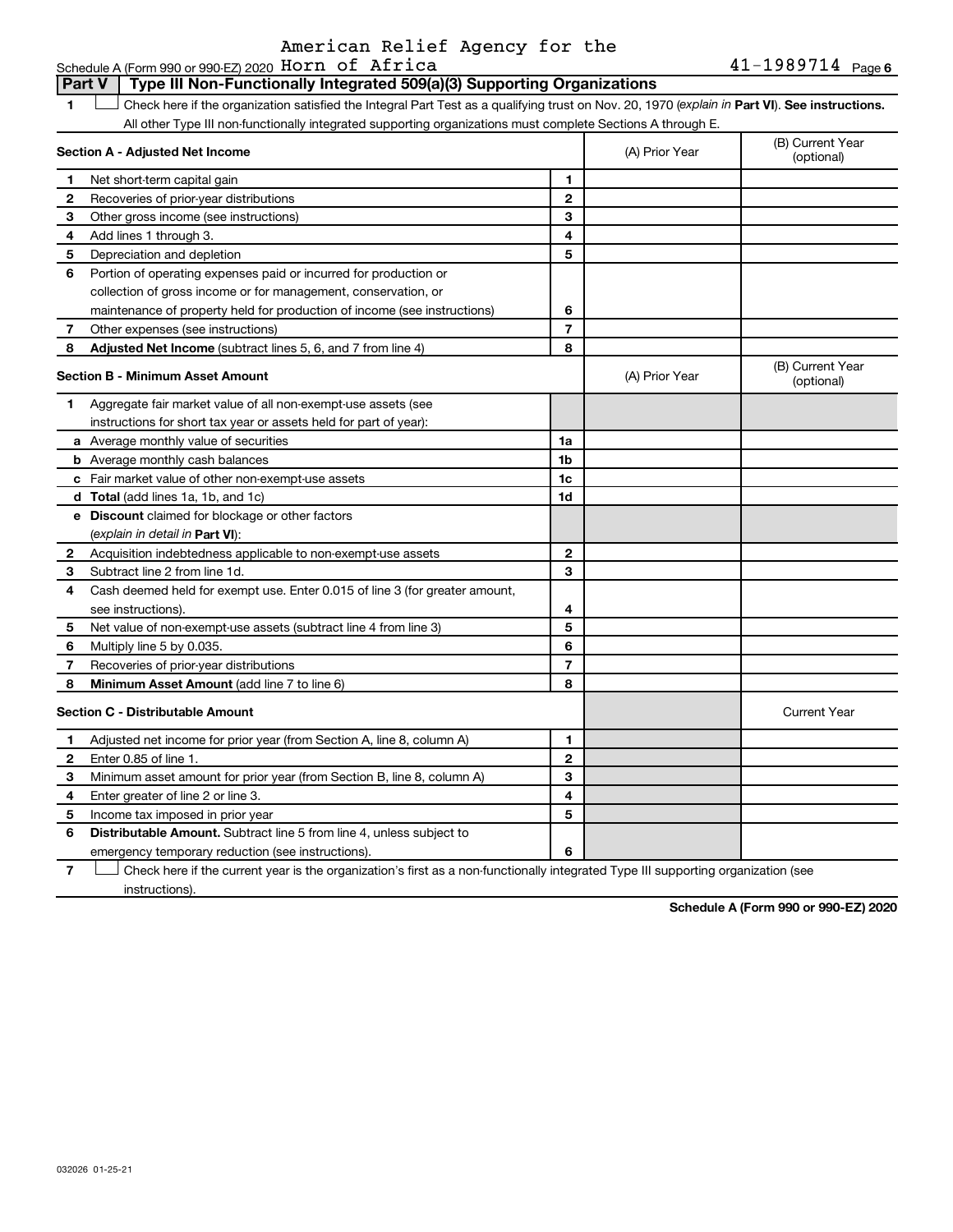## American Relief Agency for the<br>990-EZ 2020 Horn of Africa

|        | Schedule A (Form 990 or 990 EZ) 2020 HOrn of Africa                                        |                                               |   |                                                  | $41 - 1989714$ Page 7 |  |  |  |
|--------|--------------------------------------------------------------------------------------------|-----------------------------------------------|---|--------------------------------------------------|-----------------------|--|--|--|
| Part V | Type III Non-Functionally Integrated 509(a)(3) Supporting Organizations (continued)        |                                               |   |                                                  |                       |  |  |  |
|        | <b>Section D - Distributions</b>                                                           |                                               |   |                                                  | <b>Current Year</b>   |  |  |  |
| 1      | Amounts paid to supported organizations to accomplish exempt purposes                      |                                               |   | 1                                                |                       |  |  |  |
| 2      | Amounts paid to perform activity that directly furthers exempt purposes of supported       |                                               |   |                                                  |                       |  |  |  |
|        | organizations, in excess of income from activity                                           |                                               |   | 2                                                |                       |  |  |  |
| 3      | Administrative expenses paid to accomplish exempt purposes of supported organizations      |                                               |   | 3                                                |                       |  |  |  |
| 4      | Amounts paid to acquire exempt-use assets                                                  |                                               |   | 4                                                |                       |  |  |  |
| 5      | Qualified set-aside amounts (prior IRS approval required - provide details in Part VI)     |                                               | 5 |                                                  |                       |  |  |  |
| 6      | Other distributions (describe in Part VI). See instructions.                               |                                               |   | 6                                                |                       |  |  |  |
| 7      | <b>Total annual distributions.</b> Add lines 1 through 6.                                  |                                               |   | $\overline{7}$                                   |                       |  |  |  |
| 8      | Distributions to attentive supported organizations to which the organization is responsive |                                               |   |                                                  |                       |  |  |  |
|        | (provide details in Part VI). See instructions.                                            |                                               |   | 8                                                |                       |  |  |  |
| 9      | Distributable amount for 2020 from Section C, line 6                                       |                                               |   | 9                                                |                       |  |  |  |
| 10     | Line 8 amount divided by line 9 amount                                                     |                                               |   | 10                                               |                       |  |  |  |
|        | <b>Section E - Distribution Allocations (see instructions)</b>                             | (ii)<br><b>Underdistributions</b><br>Pre-2020 |   | (iii)<br><b>Distributable</b><br>Amount for 2020 |                       |  |  |  |
| 1.     | Distributable amount for 2020 from Section C, line 6                                       |                                               |   |                                                  |                       |  |  |  |
| 2      | Underdistributions, if any, for years prior to 2020 (reason-                               |                                               |   |                                                  |                       |  |  |  |
|        | able cause required - explain in Part VI). See instructions.                               |                                               |   |                                                  |                       |  |  |  |
| З      | Excess distributions carryover, if any, to 2020                                            |                                               |   |                                                  |                       |  |  |  |
|        | <b>a</b> From 2015                                                                         |                                               |   |                                                  |                       |  |  |  |
|        | $b$ From 2016                                                                              |                                               |   |                                                  |                       |  |  |  |
|        | c From 2017                                                                                |                                               |   |                                                  |                       |  |  |  |
|        | <b>d</b> From 2018                                                                         |                                               |   |                                                  |                       |  |  |  |
|        | e From 2019                                                                                |                                               |   |                                                  |                       |  |  |  |
|        | f Total of lines 3a through 3e                                                             |                                               |   |                                                  |                       |  |  |  |
|        | g Applied to underdistributions of prior years                                             |                                               |   |                                                  |                       |  |  |  |
|        | <b>h</b> Applied to 2020 distributable amount                                              |                                               |   |                                                  |                       |  |  |  |
| т.     | Carryover from 2015 not applied (see instructions)                                         |                                               |   |                                                  |                       |  |  |  |
|        | Remainder. Subtract lines 3g, 3h, and 3i from line 3f.                                     |                                               |   |                                                  |                       |  |  |  |
| 4      | Distributions for 2020 from Section D,                                                     |                                               |   |                                                  |                       |  |  |  |
|        | line $7:$                                                                                  |                                               |   |                                                  |                       |  |  |  |
|        | a Applied to underdistributions of prior years                                             |                                               |   |                                                  |                       |  |  |  |
|        | <b>b</b> Applied to 2020 distributable amount                                              |                                               |   |                                                  |                       |  |  |  |
|        | <b>c</b> Remainder. Subtract lines 4a and 4b from line 4.                                  |                                               |   |                                                  |                       |  |  |  |
|        | Remaining underdistributions for years prior to 2020, if                                   |                                               |   |                                                  |                       |  |  |  |
|        | any. Subtract lines 3g and 4a from line 2. For result greater                              |                                               |   |                                                  |                       |  |  |  |
|        | than zero, explain in Part VI. See instructions.                                           |                                               |   |                                                  |                       |  |  |  |
| 6      | Remaining underdistributions for 2020. Subtract lines 3h                                   |                                               |   |                                                  |                       |  |  |  |
|        | and 4b from line 1. For result greater than zero, explain in                               |                                               |   |                                                  |                       |  |  |  |
|        | <b>Part VI.</b> See instructions.                                                          |                                               |   |                                                  |                       |  |  |  |
| 7      | Excess distributions carryover to 2021. Add lines 3j                                       |                                               |   |                                                  |                       |  |  |  |
|        | and 4c.                                                                                    |                                               |   |                                                  |                       |  |  |  |
| 8      | Breakdown of line 7:                                                                       |                                               |   |                                                  |                       |  |  |  |
|        | a Excess from 2016                                                                         |                                               |   |                                                  |                       |  |  |  |
|        | <b>b</b> Excess from 2017                                                                  |                                               |   |                                                  |                       |  |  |  |
|        | c Excess from 2018                                                                         |                                               |   |                                                  |                       |  |  |  |
|        | d Excess from 2019                                                                         |                                               |   |                                                  |                       |  |  |  |
|        | e Excess from 2020                                                                         |                                               |   |                                                  |                       |  |  |  |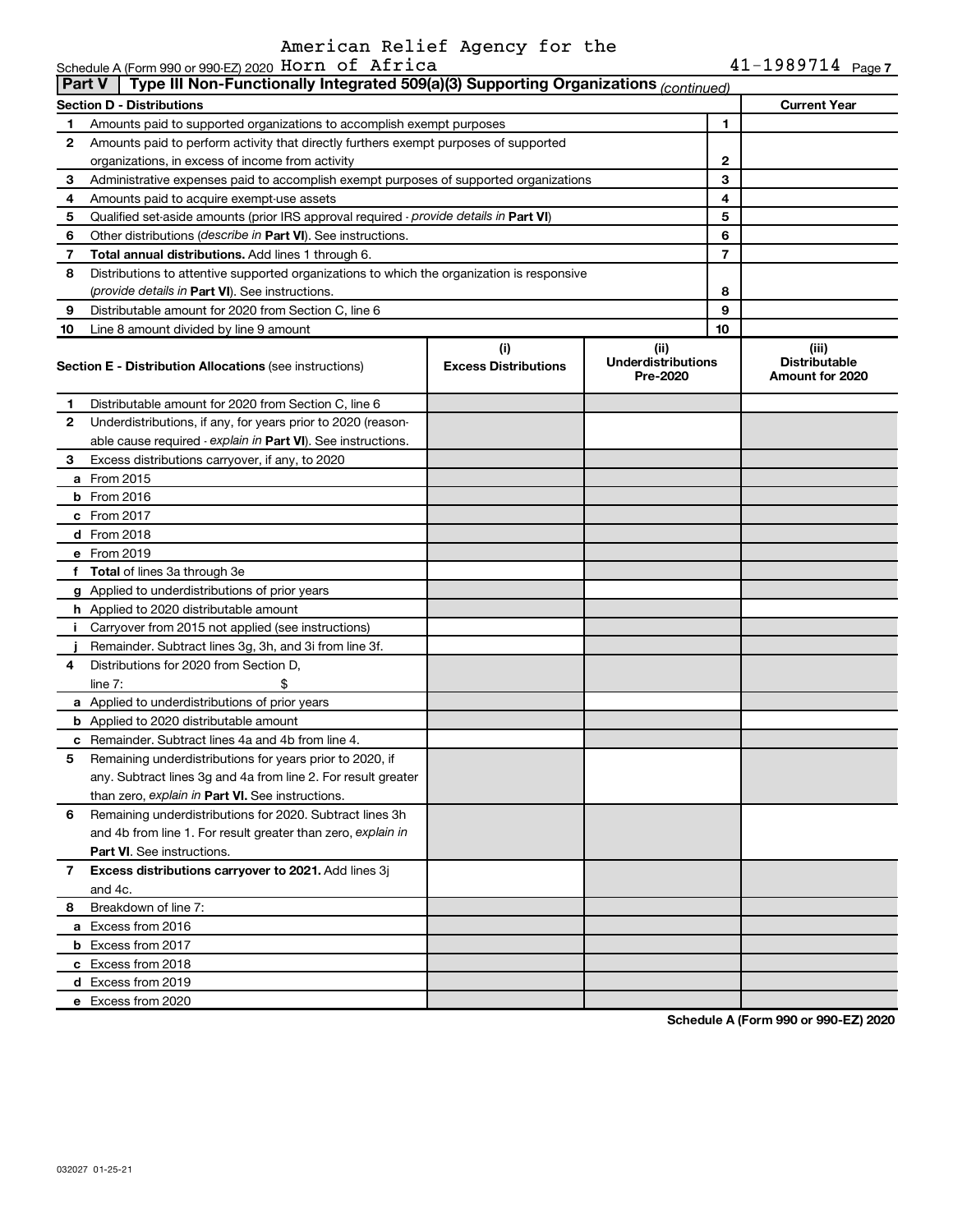|                |                                                     |  |  | American Relief Agency for the |  |                                                                                                                                                                                                                                                                                                                                                                                                                                                                                                                                                                      |
|----------------|-----------------------------------------------------|--|--|--------------------------------|--|----------------------------------------------------------------------------------------------------------------------------------------------------------------------------------------------------------------------------------------------------------------------------------------------------------------------------------------------------------------------------------------------------------------------------------------------------------------------------------------------------------------------------------------------------------------------|
|                | Schedule A (Form 990 or 990-EZ) 2020 Horn of Africa |  |  |                                |  | 41-1989714 Page 8                                                                                                                                                                                                                                                                                                                                                                                                                                                                                                                                                    |
| <b>Part VI</b> | (See instructions.)                                 |  |  |                                |  | Supplemental Information. Provide the explanations required by Part II, line 10; Part II, line 17a or 17b; Part III, line 12;<br>Part IV, Section A, lines 1, 2, 3b, 3c, 4b, 4c, 5a, 6, 9a, 9b, 9c, 11a, 11b, and 11c; Part IV, Section B, lines 1 and 2; Part IV, Section C,<br>line 1; Part IV, Section D, lines 2 and 3; Part IV, Section E, lines 1c, 2a, 2b, 3a, and 3b; Part V, line 1; Part V, Section B, line 1e; Part V,<br>Section D, lines 5, 6, and 8; and Part V, Section E, lines 2, 5, and 6. Also complete this part for any additional information. |
|                |                                                     |  |  |                                |  |                                                                                                                                                                                                                                                                                                                                                                                                                                                                                                                                                                      |
|                |                                                     |  |  |                                |  |                                                                                                                                                                                                                                                                                                                                                                                                                                                                                                                                                                      |
|                |                                                     |  |  |                                |  |                                                                                                                                                                                                                                                                                                                                                                                                                                                                                                                                                                      |
|                |                                                     |  |  |                                |  |                                                                                                                                                                                                                                                                                                                                                                                                                                                                                                                                                                      |
|                |                                                     |  |  |                                |  |                                                                                                                                                                                                                                                                                                                                                                                                                                                                                                                                                                      |
|                |                                                     |  |  |                                |  |                                                                                                                                                                                                                                                                                                                                                                                                                                                                                                                                                                      |
|                |                                                     |  |  |                                |  |                                                                                                                                                                                                                                                                                                                                                                                                                                                                                                                                                                      |
|                |                                                     |  |  |                                |  |                                                                                                                                                                                                                                                                                                                                                                                                                                                                                                                                                                      |
|                |                                                     |  |  |                                |  |                                                                                                                                                                                                                                                                                                                                                                                                                                                                                                                                                                      |
|                |                                                     |  |  |                                |  |                                                                                                                                                                                                                                                                                                                                                                                                                                                                                                                                                                      |
|                |                                                     |  |  |                                |  |                                                                                                                                                                                                                                                                                                                                                                                                                                                                                                                                                                      |
|                |                                                     |  |  |                                |  |                                                                                                                                                                                                                                                                                                                                                                                                                                                                                                                                                                      |
|                |                                                     |  |  |                                |  |                                                                                                                                                                                                                                                                                                                                                                                                                                                                                                                                                                      |
|                |                                                     |  |  |                                |  |                                                                                                                                                                                                                                                                                                                                                                                                                                                                                                                                                                      |
|                |                                                     |  |  |                                |  |                                                                                                                                                                                                                                                                                                                                                                                                                                                                                                                                                                      |
|                |                                                     |  |  |                                |  |                                                                                                                                                                                                                                                                                                                                                                                                                                                                                                                                                                      |
|                |                                                     |  |  |                                |  |                                                                                                                                                                                                                                                                                                                                                                                                                                                                                                                                                                      |
|                |                                                     |  |  |                                |  |                                                                                                                                                                                                                                                                                                                                                                                                                                                                                                                                                                      |
|                |                                                     |  |  |                                |  |                                                                                                                                                                                                                                                                                                                                                                                                                                                                                                                                                                      |
|                |                                                     |  |  |                                |  |                                                                                                                                                                                                                                                                                                                                                                                                                                                                                                                                                                      |
|                |                                                     |  |  |                                |  |                                                                                                                                                                                                                                                                                                                                                                                                                                                                                                                                                                      |
|                |                                                     |  |  |                                |  |                                                                                                                                                                                                                                                                                                                                                                                                                                                                                                                                                                      |
|                |                                                     |  |  |                                |  |                                                                                                                                                                                                                                                                                                                                                                                                                                                                                                                                                                      |
|                |                                                     |  |  |                                |  |                                                                                                                                                                                                                                                                                                                                                                                                                                                                                                                                                                      |
|                |                                                     |  |  |                                |  |                                                                                                                                                                                                                                                                                                                                                                                                                                                                                                                                                                      |
|                |                                                     |  |  |                                |  |                                                                                                                                                                                                                                                                                                                                                                                                                                                                                                                                                                      |
|                |                                                     |  |  |                                |  |                                                                                                                                                                                                                                                                                                                                                                                                                                                                                                                                                                      |
|                |                                                     |  |  |                                |  |                                                                                                                                                                                                                                                                                                                                                                                                                                                                                                                                                                      |
|                |                                                     |  |  |                                |  |                                                                                                                                                                                                                                                                                                                                                                                                                                                                                                                                                                      |
|                |                                                     |  |  |                                |  |                                                                                                                                                                                                                                                                                                                                                                                                                                                                                                                                                                      |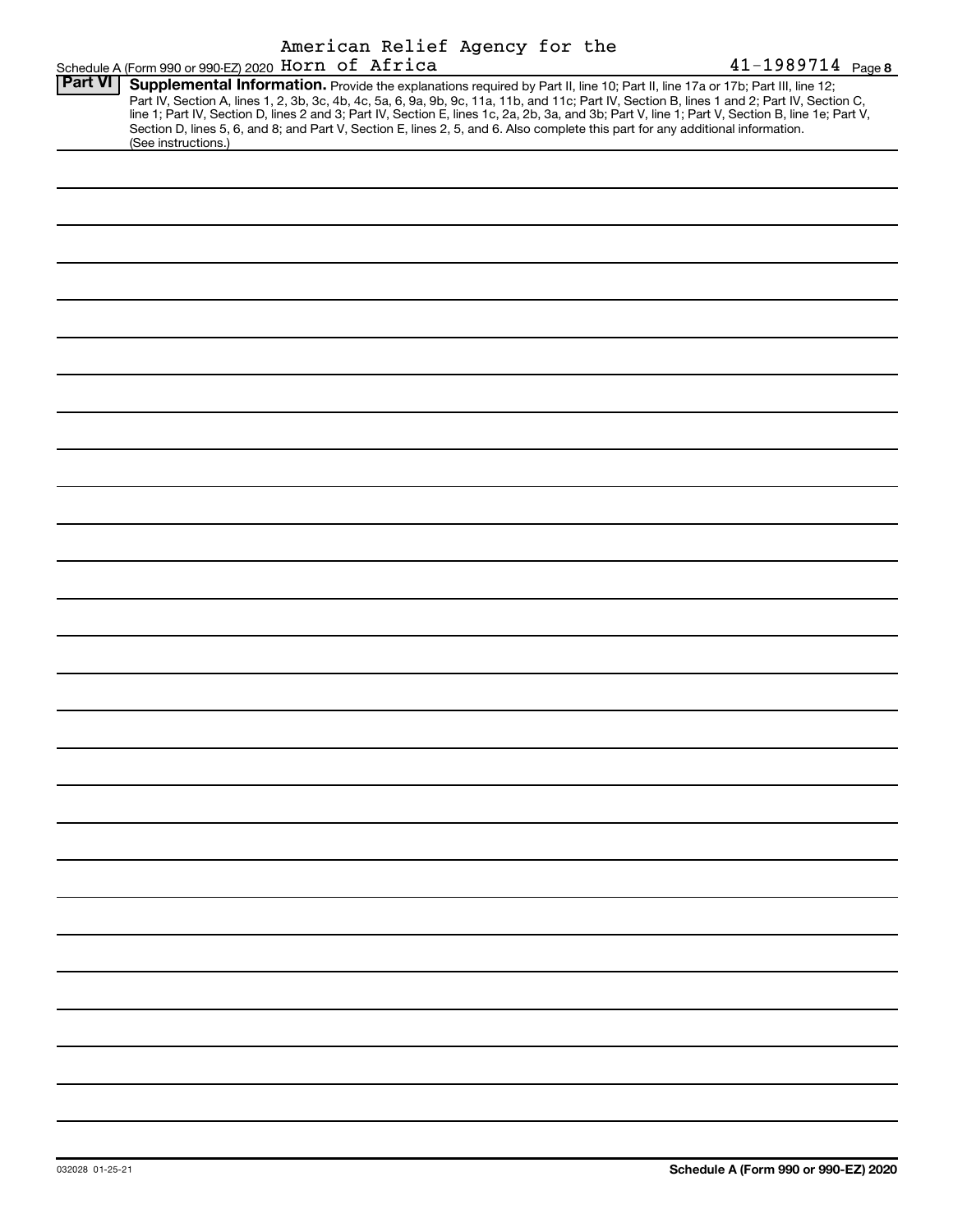|         | <b>SCHEDULE D</b>                                      | <b>Supplemental Financial Statements</b>                                                                                                                                                                                                            |                          | OMB No. 1545-0047                                  |  |  |  |
|---------|--------------------------------------------------------|-----------------------------------------------------------------------------------------------------------------------------------------------------------------------------------------------------------------------------------------------------|--------------------------|----------------------------------------------------|--|--|--|
|         | (Form 990)                                             | Complete if the organization answered "Yes" on Form 990,                                                                                                                                                                                            |                          |                                                    |  |  |  |
|         |                                                        | Part IV, line 6, 7, 8, 9, 10, 11a, 11b, 11c, 11d, 11e, 11f, 12a, or 12b.                                                                                                                                                                            |                          | <b>Open to Public</b>                              |  |  |  |
|         | Department of the Treasury<br>Internal Revenue Service | Attach to Form 990.<br>Go to www.irs.gov/Form990 for instructions and the latest information.                                                                                                                                                       |                          | Inspection                                         |  |  |  |
|         | Name of the organization                               | American Relief Agency for the                                                                                                                                                                                                                      |                          | <b>Employer identification number</b>              |  |  |  |
|         |                                                        | Horn of Africa                                                                                                                                                                                                                                      |                          | 41-1989714                                         |  |  |  |
| Part I  |                                                        | Organizations Maintaining Donor Advised Funds or Other Similar Funds or Accounts. Complete if the                                                                                                                                                   |                          |                                                    |  |  |  |
|         |                                                        | organization answered "Yes" on Form 990, Part IV, line 6.                                                                                                                                                                                           |                          |                                                    |  |  |  |
|         |                                                        | (a) Donor advised funds                                                                                                                                                                                                                             |                          | (b) Funds and other accounts                       |  |  |  |
| 1       |                                                        |                                                                                                                                                                                                                                                     |                          |                                                    |  |  |  |
| 2       |                                                        | Aggregate value of contributions to (during year)                                                                                                                                                                                                   |                          |                                                    |  |  |  |
| 3<br>4  |                                                        |                                                                                                                                                                                                                                                     |                          |                                                    |  |  |  |
| 5       |                                                        | Did the organization inform all donors and donor advisors in writing that the assets held in donor advised funds                                                                                                                                    |                          |                                                    |  |  |  |
|         |                                                        |                                                                                                                                                                                                                                                     |                          | <b>No</b><br>Yes                                   |  |  |  |
| 6       |                                                        | Did the organization inform all grantees, donors, and donor advisors in writing that grant funds can be used only                                                                                                                                   |                          |                                                    |  |  |  |
|         |                                                        | for charitable purposes and not for the benefit of the donor or donor advisor, or for any other purpose conferring                                                                                                                                  |                          |                                                    |  |  |  |
|         |                                                        |                                                                                                                                                                                                                                                     |                          | Yes<br>No                                          |  |  |  |
| Part II |                                                        | Conservation Easements. Complete if the organization answered "Yes" on Form 990, Part IV, line 7.                                                                                                                                                   |                          |                                                    |  |  |  |
| 1.      |                                                        | Purpose(s) of conservation easements held by the organization (check all that apply).                                                                                                                                                               |                          |                                                    |  |  |  |
|         |                                                        | Preservation of land for public use (for example, recreation or education)                                                                                                                                                                          |                          | Preservation of a historically important land area |  |  |  |
|         |                                                        | Protection of natural habitat<br>Preservation of a certified historic structure                                                                                                                                                                     |                          |                                                    |  |  |  |
|         |                                                        | Preservation of open space                                                                                                                                                                                                                          |                          |                                                    |  |  |  |
| 2       |                                                        | Complete lines 2a through 2d if the organization held a qualified conservation contribution in the form of a conservation easement on the last                                                                                                      |                          |                                                    |  |  |  |
|         | day of the tax year.                                   |                                                                                                                                                                                                                                                     |                          | Held at the End of the Tax Year                    |  |  |  |
| а       |                                                        |                                                                                                                                                                                                                                                     | 2a                       |                                                    |  |  |  |
| b       |                                                        |                                                                                                                                                                                                                                                     | 2b                       |                                                    |  |  |  |
| c       |                                                        |                                                                                                                                                                                                                                                     | 2c                       |                                                    |  |  |  |
| d       |                                                        | Number of conservation easements included in (c) acquired after 7/25/06, and not on a historic structure                                                                                                                                            |                          |                                                    |  |  |  |
|         |                                                        |                                                                                                                                                                                                                                                     | 2d                       |                                                    |  |  |  |
| 3       |                                                        | Number of conservation easements modified, transferred, released, extinguished, or terminated by the organization during the tax                                                                                                                    |                          |                                                    |  |  |  |
| 4       | $year \blacktriangleright$                             | Number of states where property subject to conservation easement is located >                                                                                                                                                                       |                          |                                                    |  |  |  |
| 5       |                                                        | Does the organization have a written policy regarding the periodic monitoring, inspection, handling of                                                                                                                                              |                          |                                                    |  |  |  |
|         |                                                        | violations, and enforcement of the conservation easements it holds?                                                                                                                                                                                 |                          | <b>No</b><br>Yes                                   |  |  |  |
| 6       |                                                        | Staff and volunteer hours devoted to monitoring, inspecting, handling of violations, and enforcing conservation easements during the year                                                                                                           |                          |                                                    |  |  |  |
|         |                                                        |                                                                                                                                                                                                                                                     |                          |                                                    |  |  |  |
| 7       |                                                        | Amount of expenses incurred in monitoring, inspecting, handling of violations, and enforcing conservation easements during the year                                                                                                                 |                          |                                                    |  |  |  |
|         | $\blacktriangleright$ \$                               |                                                                                                                                                                                                                                                     |                          |                                                    |  |  |  |
| 8       |                                                        | Does each conservation easement reported on line 2(d) above satisfy the requirements of section 170(h)(4)(B)(i)                                                                                                                                     |                          |                                                    |  |  |  |
|         |                                                        |                                                                                                                                                                                                                                                     |                          | Yes<br><b>No</b>                                   |  |  |  |
| 9       |                                                        | In Part XIII, describe how the organization reports conservation easements in its revenue and expense statement and                                                                                                                                 |                          |                                                    |  |  |  |
|         |                                                        | balance sheet, and include, if applicable, the text of the footnote to the organization's financial statements that describes the                                                                                                                   |                          |                                                    |  |  |  |
|         | Part III                                               | organization's accounting for conservation easements.                                                                                                                                                                                               |                          |                                                    |  |  |  |
|         |                                                        | Organizations Maintaining Collections of Art, Historical Treasures, or Other Similar Assets.<br>Complete if the organization answered "Yes" on Form 990, Part IV, line 8.                                                                           |                          |                                                    |  |  |  |
|         |                                                        |                                                                                                                                                                                                                                                     |                          |                                                    |  |  |  |
|         |                                                        | 1a If the organization elected, as permitted under FASB ASC 958, not to report in its revenue statement and balance sheet works                                                                                                                     |                          |                                                    |  |  |  |
|         |                                                        | of art, historical treasures, or other similar assets held for public exhibition, education, or research in furtherance of public<br>service, provide in Part XIII the text of the footnote to its financial statements that describes these items. |                          |                                                    |  |  |  |
|         |                                                        | <b>b</b> If the organization elected, as permitted under FASB ASC 958, to report in its revenue statement and balance sheet works of                                                                                                                |                          |                                                    |  |  |  |
|         |                                                        | art, historical treasures, or other similar assets held for public exhibition, education, or research in furtherance of public service,                                                                                                             |                          |                                                    |  |  |  |
|         | provide the following amounts relating to these items: |                                                                                                                                                                                                                                                     |                          |                                                    |  |  |  |
|         |                                                        |                                                                                                                                                                                                                                                     | - \$                     |                                                    |  |  |  |
|         |                                                        | (ii) Assets included in Form 990, Part X                                                                                                                                                                                                            |                          | $\triangleright$ \$                                |  |  |  |
| 2       |                                                        | If the organization received or held works of art, historical treasures, or other similar assets for financial gain, provide                                                                                                                        |                          |                                                    |  |  |  |
|         |                                                        | the following amounts required to be reported under FASB ASC 958 relating to these items:                                                                                                                                                           |                          |                                                    |  |  |  |
|         |                                                        |                                                                                                                                                                                                                                                     | - \$                     |                                                    |  |  |  |
|         |                                                        |                                                                                                                                                                                                                                                     | $\blacktriangleright$ \$ |                                                    |  |  |  |
|         |                                                        | <b>LHA</b> For Paperwork Poduction Act Notice, see the Instructions for Form 000                                                                                                                                                                    |                          | Schodule D (Form 000) 2020                         |  |  |  |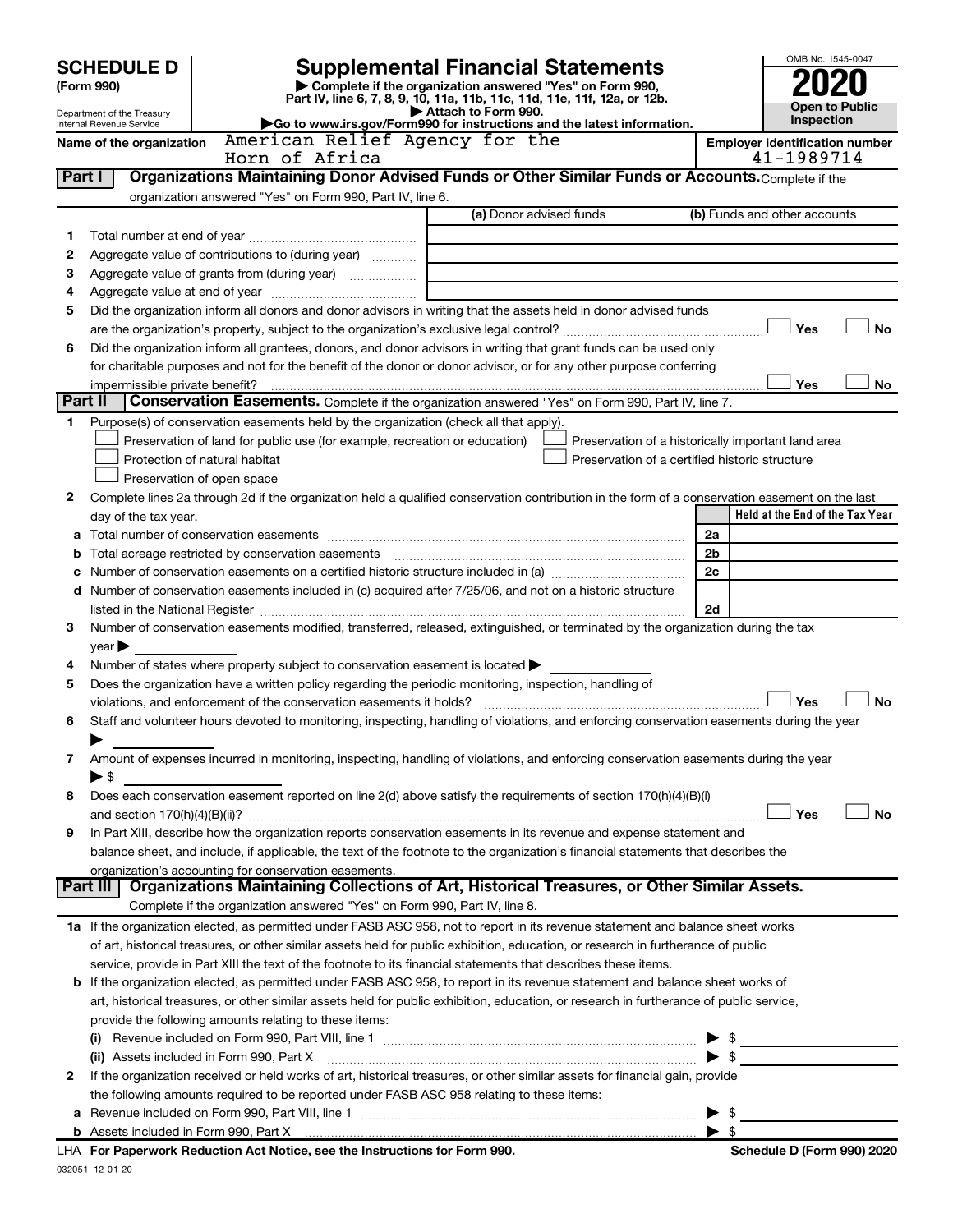|        |                                                                                                                                                                                                                                     | American Relief Agency for the<br>Horn of Africa |   |                |                                                                                                                       |                 | $41 - 1989714$ Page 2                        |                |     |           |
|--------|-------------------------------------------------------------------------------------------------------------------------------------------------------------------------------------------------------------------------------------|--------------------------------------------------|---|----------------|-----------------------------------------------------------------------------------------------------------------------|-----------------|----------------------------------------------|----------------|-----|-----------|
|        | Schedule D (Form 990) 2020<br>Organizations Maintaining Collections of Art, Historical Treasures, or Other Similar Assets(continued)<br>Part III                                                                                    |                                                  |   |                |                                                                                                                       |                 |                                              |                |     |           |
|        |                                                                                                                                                                                                                                     |                                                  |   |                |                                                                                                                       |                 |                                              |                |     |           |
| З.     | Using the organization's acquisition, accession, and other records, check any of the following that make significant use of its                                                                                                     |                                                  |   |                |                                                                                                                       |                 |                                              |                |     |           |
|        | collection items (check all that apply):                                                                                                                                                                                            |                                                  |   |                |                                                                                                                       |                 |                                              |                |     |           |
| a      | Public exhibition                                                                                                                                                                                                                   |                                                  | d |                | Loan or exchange program                                                                                              |                 |                                              |                |     |           |
| b      | Scholarly research                                                                                                                                                                                                                  |                                                  | е | Other          | <u> 1989 - Andrea Albert III, am bhaile an t-Albert III, an t-Albert III, an t-Albert III, an t-Albert III, an t-</u> |                 |                                              |                |     |           |
| c      | Preservation for future generations                                                                                                                                                                                                 |                                                  |   |                |                                                                                                                       |                 |                                              |                |     |           |
| 4      | Provide a description of the organization's collections and explain how they further the organization's exempt purpose in Part XIII.                                                                                                |                                                  |   |                |                                                                                                                       |                 |                                              |                |     |           |
| 5      | During the year, did the organization solicit or receive donations of art, historical treasures, or other similar assets                                                                                                            |                                                  |   |                |                                                                                                                       |                 |                                              |                |     |           |
|        |                                                                                                                                                                                                                                     |                                                  |   |                |                                                                                                                       |                 |                                              | Yes            |     | No        |
|        | Part IV<br>Escrow and Custodial Arrangements. Complete if the organization answered "Yes" on Form 990, Part IV, line 9, or                                                                                                          |                                                  |   |                |                                                                                                                       |                 |                                              |                |     |           |
|        | reported an amount on Form 990, Part X, line 21.                                                                                                                                                                                    |                                                  |   |                |                                                                                                                       |                 |                                              |                |     |           |
|        | 1a Is the organization an agent, trustee, custodian or other intermediary for contributions or other assets not included                                                                                                            |                                                  |   |                |                                                                                                                       |                 |                                              |                |     |           |
|        |                                                                                                                                                                                                                                     |                                                  |   |                |                                                                                                                       |                 |                                              | Yes            |     | <b>No</b> |
|        | b If "Yes," explain the arrangement in Part XIII and complete the following table:                                                                                                                                                  |                                                  |   |                |                                                                                                                       |                 |                                              |                |     |           |
|        |                                                                                                                                                                                                                                     |                                                  |   |                |                                                                                                                       |                 |                                              | Amount         |     |           |
|        | c Beginning balance <b>communications</b> and a construction of the construction of the construction of the construction of the construction of the construction of the construction of the construction of the construction of the |                                                  |   |                |                                                                                                                       | 1c              |                                              |                |     |           |
|        |                                                                                                                                                                                                                                     |                                                  |   |                |                                                                                                                       | 1d              |                                              |                |     |           |
|        | Distributions during the year manufactured and an account of the state of the state of the state of the state of the state of the state of the state of the state of the state of the state of the state of the state of the s      |                                                  |   |                |                                                                                                                       | 1е              |                                              |                |     |           |
| f      |                                                                                                                                                                                                                                     |                                                  |   |                |                                                                                                                       | 1f              |                                              |                |     |           |
|        | 2a Did the organization include an amount on Form 990, Part X, line 21, for escrow or custodial account liability?                                                                                                                  |                                                  |   |                |                                                                                                                       | .               |                                              | Yes            |     | No        |
|        | <b>b</b> If "Yes," explain the arrangement in Part XIII. Check here if the explanation has been provided on Part XIII                                                                                                               |                                                  |   |                |                                                                                                                       |                 |                                              |                |     |           |
| Part V | Endowment Funds. Complete if the organization answered "Yes" on Form 990, Part IV, line 10.                                                                                                                                         |                                                  |   |                |                                                                                                                       |                 |                                              |                |     |           |
|        |                                                                                                                                                                                                                                     | (a) Current year                                 |   | (b) Prior year | (c) Two years back                                                                                                    |                 | (d) Three years back $ $ (e) Four years back |                |     |           |
|        | 1a Beginning of year balance                                                                                                                                                                                                        |                                                  |   |                |                                                                                                                       |                 |                                              |                |     |           |
| b      |                                                                                                                                                                                                                                     |                                                  |   |                |                                                                                                                       |                 |                                              |                |     |           |
|        | Net investment earnings, gains, and losses                                                                                                                                                                                          |                                                  |   |                |                                                                                                                       |                 |                                              |                |     |           |
|        |                                                                                                                                                                                                                                     |                                                  |   |                |                                                                                                                       |                 |                                              |                |     |           |
|        | <b>e</b> Other expenditures for facilities                                                                                                                                                                                          |                                                  |   |                |                                                                                                                       |                 |                                              |                |     |           |
|        | and programs                                                                                                                                                                                                                        |                                                  |   |                |                                                                                                                       |                 |                                              |                |     |           |
| f      |                                                                                                                                                                                                                                     |                                                  |   |                |                                                                                                                       |                 |                                              |                |     |           |
| g      | End of year balance                                                                                                                                                                                                                 |                                                  |   |                |                                                                                                                       |                 |                                              |                |     |           |
| 2      | Provide the estimated percentage of the current year end balance (line 1g, column (a)) held as:                                                                                                                                     |                                                  |   |                |                                                                                                                       |                 |                                              |                |     |           |
| a      | Board designated or quasi-endowment                                                                                                                                                                                                 |                                                  | % |                |                                                                                                                       |                 |                                              |                |     |           |
|        | Permanent endowment                                                                                                                                                                                                                 | %                                                |   |                |                                                                                                                       |                 |                                              |                |     |           |
|        | <b>c</b> Term endowment $\blacktriangleright$                                                                                                                                                                                       | %                                                |   |                |                                                                                                                       |                 |                                              |                |     |           |
|        | The percentages on lines 2a, 2b, and 2c should equal 100%.                                                                                                                                                                          |                                                  |   |                |                                                                                                                       |                 |                                              |                |     |           |
|        | 3a Are there endowment funds not in the possession of the organization that are held and administered for the organization                                                                                                          |                                                  |   |                |                                                                                                                       |                 |                                              |                |     |           |
|        | by:                                                                                                                                                                                                                                 |                                                  |   |                |                                                                                                                       |                 |                                              |                | Yes | No        |
|        | (i)                                                                                                                                                                                                                                 |                                                  |   |                |                                                                                                                       |                 |                                              | 3a(i)          |     |           |
|        |                                                                                                                                                                                                                                     |                                                  |   |                |                                                                                                                       |                 |                                              | 3a(ii)         |     |           |
|        |                                                                                                                                                                                                                                     |                                                  |   |                |                                                                                                                       |                 |                                              | 3b             |     |           |
|        | Describe in Part XIII the intended uses of the organization's endowment funds.                                                                                                                                                      |                                                  |   |                |                                                                                                                       |                 |                                              |                |     |           |
|        | <b>Part VI</b><br>Land, Buildings, and Equipment.                                                                                                                                                                                   |                                                  |   |                |                                                                                                                       |                 |                                              |                |     |           |
|        | Complete if the organization answered "Yes" on Form 990, Part IV, line 11a. See Form 990, Part X, line 10.                                                                                                                          |                                                  |   |                |                                                                                                                       |                 |                                              |                |     |           |
|        | Description of property                                                                                                                                                                                                             | (a) Cost or other                                |   |                | (b) Cost or other                                                                                                     | (c) Accumulated |                                              | (d) Book value |     |           |
|        |                                                                                                                                                                                                                                     | basis (investment)                               |   |                | basis (other)                                                                                                         | depreciation    |                                              |                |     |           |
|        |                                                                                                                                                                                                                                     |                                                  |   |                | 39,100.                                                                                                               |                 |                                              |                |     | 39,100.   |
| b      |                                                                                                                                                                                                                                     |                                                  |   |                | 219,886.                                                                                                              | 57,188.         |                                              |                |     | 162,698.  |
|        |                                                                                                                                                                                                                                     |                                                  |   |                | 6,575.                                                                                                                |                 | 529.                                         |                |     | 6,046.    |
|        |                                                                                                                                                                                                                                     |                                                  |   |                | 102, 464.                                                                                                             | 58,047.         |                                              |                |     | 44,417.   |
|        |                                                                                                                                                                                                                                     |                                                  |   |                |                                                                                                                       |                 |                                              |                |     |           |
|        | Total. Add lines 1a through 1e. (Column (d) must equal Form 990, Part X, column (B), line 10c.)                                                                                                                                     |                                                  |   |                |                                                                                                                       |                 |                                              |                |     | 252, 261. |

Schedule D (Form 990) 2020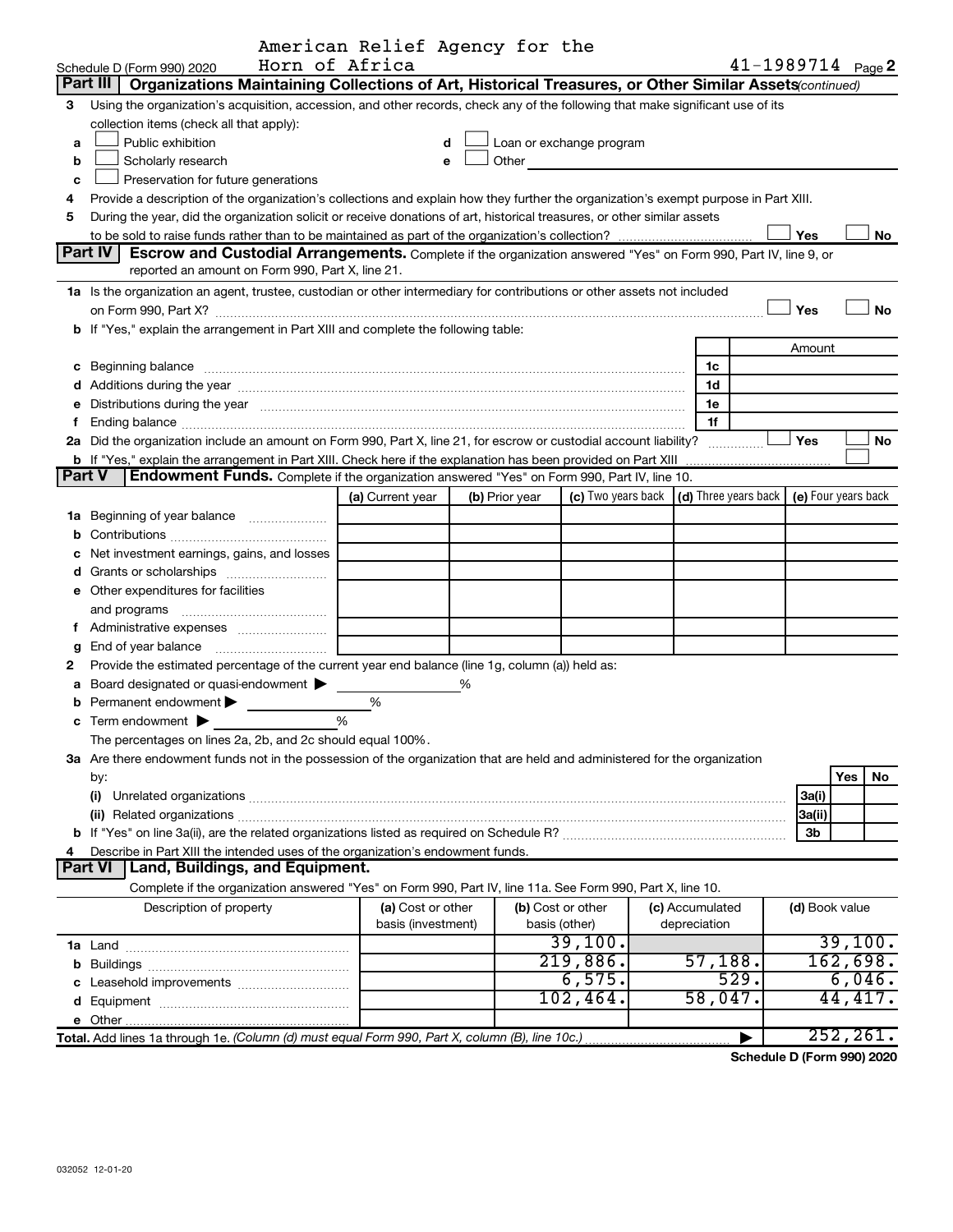|  | American Relief Agency for the |  |  |
|--|--------------------------------|--|--|
|  | Horn of Africa                 |  |  |

| Horn of Africa<br>Schedule D (Form 990) 2020                                                                      |                 |                                                           | $41 - 1989714$ Page 3 |
|-------------------------------------------------------------------------------------------------------------------|-----------------|-----------------------------------------------------------|-----------------------|
| <b>Part VII</b> Investments - Other Securities.                                                                   |                 |                                                           |                       |
| Complete if the organization answered "Yes" on Form 990, Part IV, line 11b. See Form 990, Part X, line 12.        |                 |                                                           |                       |
| (a) Description of security or category (including name of security)                                              | (b) Book value  | (c) Method of valuation: Cost or end-of-year market value |                       |
|                                                                                                                   |                 |                                                           |                       |
|                                                                                                                   |                 |                                                           |                       |
| (3) Other                                                                                                         |                 |                                                           |                       |
| (A)                                                                                                               |                 |                                                           |                       |
| (B)                                                                                                               |                 |                                                           |                       |
| (C)                                                                                                               |                 |                                                           |                       |
| (D)                                                                                                               |                 |                                                           |                       |
| (E)                                                                                                               |                 |                                                           |                       |
| (F)                                                                                                               |                 |                                                           |                       |
| (G)                                                                                                               |                 |                                                           |                       |
| (H)                                                                                                               |                 |                                                           |                       |
| Total. (Col. (b) must equal Form 990, Part X, col. (B) line 12.)                                                  |                 |                                                           |                       |
| Part VIII Investments - Program Related.                                                                          |                 |                                                           |                       |
| Complete if the organization answered "Yes" on Form 990, Part IV, line 11c. See Form 990, Part X, line 13.        |                 |                                                           |                       |
| (a) Description of investment                                                                                     | (b) Book value  | (c) Method of valuation: Cost or end-of-year market value |                       |
|                                                                                                                   |                 |                                                           |                       |
| (1)                                                                                                               |                 |                                                           |                       |
| (2)                                                                                                               |                 |                                                           |                       |
| (3)                                                                                                               |                 |                                                           |                       |
| (4)                                                                                                               |                 |                                                           |                       |
| (5)                                                                                                               |                 |                                                           |                       |
| (6)                                                                                                               |                 |                                                           |                       |
| (7)                                                                                                               |                 |                                                           |                       |
| (8)                                                                                                               |                 |                                                           |                       |
| (9)                                                                                                               |                 |                                                           |                       |
| Total. (Col. (b) must equal Form 990, Part X, col. (B) line 13.)                                                  |                 |                                                           |                       |
| Part IX<br><b>Other Assets.</b>                                                                                   |                 |                                                           |                       |
| Complete if the organization answered "Yes" on Form 990, Part IV, line 11d. See Form 990, Part X, line 15.        |                 |                                                           |                       |
|                                                                                                                   | (a) Description |                                                           | (b) Book value        |
| Agreement Deposit<br>(1)                                                                                          |                 |                                                           | 100,000.              |
| (2)                                                                                                               |                 |                                                           |                       |
| (3)                                                                                                               |                 |                                                           |                       |
| (4)                                                                                                               |                 |                                                           |                       |
| (5)                                                                                                               |                 |                                                           |                       |
| (6)                                                                                                               |                 |                                                           |                       |
| (7)                                                                                                               |                 |                                                           |                       |
| (8)                                                                                                               |                 |                                                           |                       |
| (9)                                                                                                               |                 |                                                           |                       |
| Total. (Column (b) must equal Form 990, Part X, col. (B) line 15.)                                                |                 |                                                           | 100,000.              |
| <b>Part X</b><br><b>Other Liabilities.</b>                                                                        |                 |                                                           |                       |
| Complete if the organization answered "Yes" on Form 990, Part IV, line 11e or 11f. See Form 990, Part X, line 25. |                 |                                                           |                       |
| (a) Description of liability<br>1.                                                                                |                 |                                                           | (b) Book value        |
| Federal income taxes<br>(1)                                                                                       |                 |                                                           |                       |
| Security Deposit<br>(2)                                                                                           |                 |                                                           | 2,898.                |
| (3)                                                                                                               |                 |                                                           |                       |
| (4)                                                                                                               |                 |                                                           |                       |
| (5)                                                                                                               |                 |                                                           |                       |
| (6)                                                                                                               |                 |                                                           |                       |
| (7)                                                                                                               |                 |                                                           |                       |
| (8)                                                                                                               |                 |                                                           |                       |
| (9)                                                                                                               |                 |                                                           |                       |
|                                                                                                                   |                 |                                                           | 2,898.                |
|                                                                                                                   |                 |                                                           |                       |

2. Liability for uncertain tax positions. In Part XIII, provide the text of the footnote to the organization's financial statements that reports the organization's liability for uncertain tax positions under FASB ASC 740. Check here if the text of the footnote has been provided in Part XIII.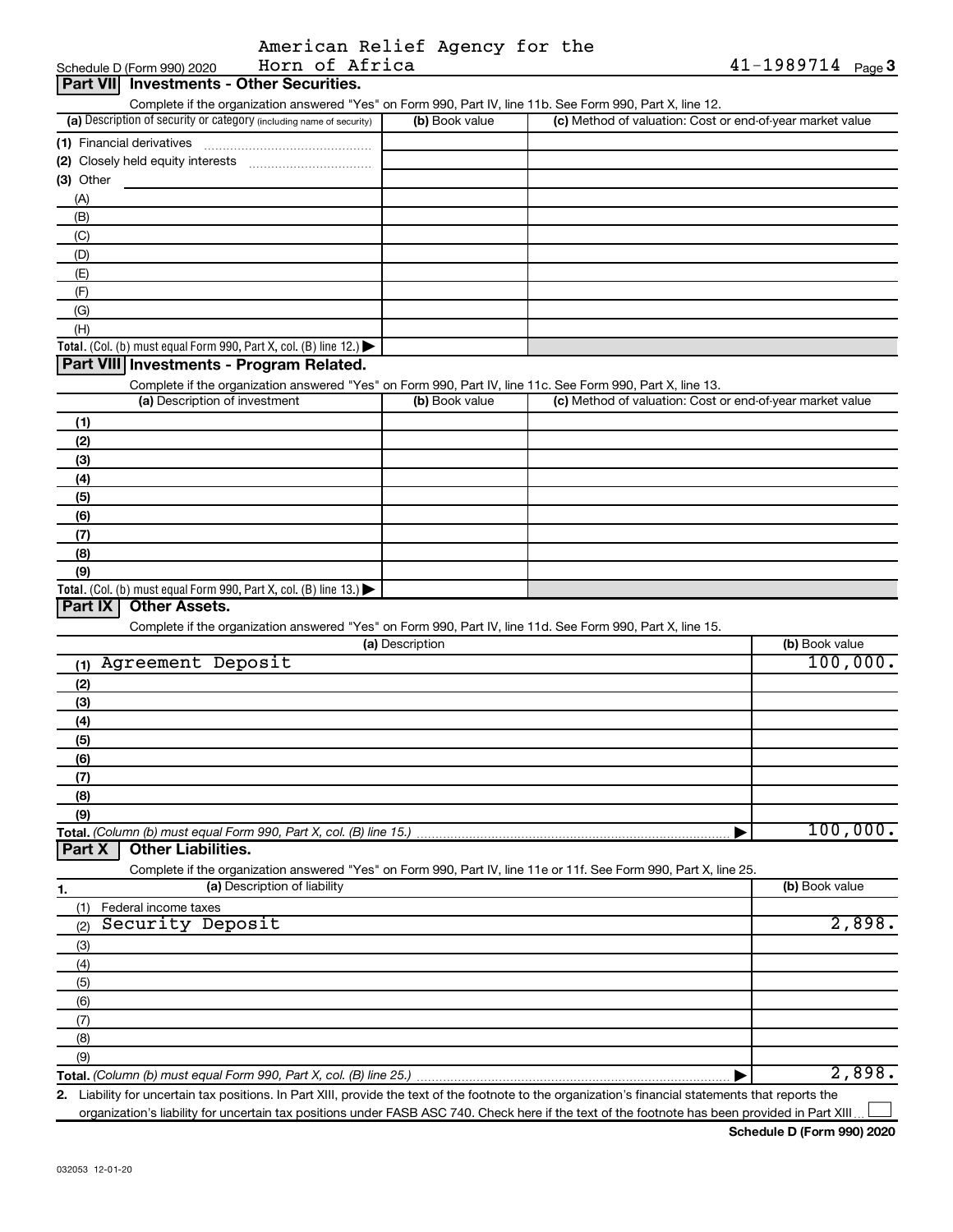|    | Horn of Africa<br>Schedule D (Form 990) 2020                                                                                                                                                                                        |                |            |                | 41-1989714 Page 4           |
|----|-------------------------------------------------------------------------------------------------------------------------------------------------------------------------------------------------------------------------------------|----------------|------------|----------------|-----------------------------|
|    | Reconciliation of Revenue per Audited Financial Statements With Revenue per Return.<br>Part XI                                                                                                                                      |                |            |                |                             |
|    | Complete if the organization answered "Yes" on Form 990, Part IV, line 12a.                                                                                                                                                         |                |            |                |                             |
| 1  | Total revenue, gains, and other support per audited financial statements [[[[[[[[[[[[[[[[[[[[[[[[[]]]]]]]]]]]                                                                                                                       |                |            | $\blacksquare$ | 6,093,153.                  |
| 2  | Amounts included on line 1 but not on Form 990, Part VIII, line 12:                                                                                                                                                                 |                |            |                |                             |
| a  |                                                                                                                                                                                                                                     | 2a             |            |                |                             |
| b  |                                                                                                                                                                                                                                     | 2 <sub>b</sub> |            |                |                             |
| с  |                                                                                                                                                                                                                                     | 2 <sub>c</sub> |            |                |                             |
| d  |                                                                                                                                                                                                                                     | 2d             | 27,461.    |                |                             |
| е  | Add lines 2a through 2d                                                                                                                                                                                                             |                |            | 2e             | 27,461.                     |
| 3  |                                                                                                                                                                                                                                     |                |            | 3              | 6,065,692.                  |
| 4  | Amounts included on Form 990, Part VIII, line 12, but not on line 1:                                                                                                                                                                |                |            |                |                             |
| a  |                                                                                                                                                                                                                                     | 4a             |            |                |                             |
| b  | Other (Describe in Part XIII.) <b>Construction Contract Construction</b> Chemical Construction Chemical Chemical Chemical Chemical Chemical Chemical Chemical Chemical Chemical Chemical Chemical Chemical Chemical Chemical Chemic | 4 <sub>b</sub> |            |                |                             |
| c. | Add lines 4a and 4b                                                                                                                                                                                                                 |                |            | 4c             |                             |
|    |                                                                                                                                                                                                                                     | 5              | 6,065,692. |                |                             |
|    | Part XII   Reconciliation of Expenses per Audited Financial Statements With Expenses per Return.                                                                                                                                    |                |            |                |                             |
|    | Complete if the organization answered "Yes" on Form 990, Part IV, line 12a.                                                                                                                                                         |                |            |                |                             |
| 1  |                                                                                                                                                                                                                                     |                |            | $\blacksquare$ | 6,426,612.                  |
| 2  | Amounts included on line 1 but not on Form 990, Part IX, line 25:                                                                                                                                                                   |                |            |                |                             |
| a  |                                                                                                                                                                                                                                     | 2a             |            |                |                             |
| b  | Prior year adjustments [ www.communications of the contract of the contract of the contract of the contract of                                                                                                                      | 2 <sub>b</sub> |            |                |                             |
|    | Other losses                                                                                                                                                                                                                        | 2 <sub>c</sub> |            |                |                             |
| d  | Other (Describe in Part XIII.) [100] [2010] [2010] [2010] [2010] [2010] [2010] [2010] [2010] [2010] [2010] [20                                                                                                                      | 2d             | 27,461.    |                |                             |
| е  | Add lines 2a through 2d <b>continuum continuum contracts</b> and an analysis of the contract of the contract of the contract of the contract of the contract of the contract of the contract of the contract of the contract of the |                |            | 2e             | $\frac{27,461}{6,399,151.}$ |
| з  |                                                                                                                                                                                                                                     |                |            | $\mathbf{a}$   |                             |
| 4  | Amounts included on Form 990, Part IX, line 25, but not on line 1:                                                                                                                                                                  |                |            |                |                             |
| a  |                                                                                                                                                                                                                                     | 4a             |            |                |                             |
| b  |                                                                                                                                                                                                                                     | 4 <sub>b</sub> |            |                |                             |
|    | Add lines 4a and 4b                                                                                                                                                                                                                 |                |            | 4c             | υ.                          |
| 5. |                                                                                                                                                                                                                                     |                |            | 5              | 6,399,151.                  |
|    | Part XIII Supplemental Information.                                                                                                                                                                                                 |                |            |                |                             |
|    |                                                                                                                                                                                                                                     |                |            |                |                             |

American Relief Agency for the

Provide the descriptions required for Part II, lines 3, 5, and 9; Part III, lines 1a and 4; Part IV, lines 1b and 2b; Part V, line 4; Part X, line 2; Part XI, lines 2d and 4b; and Part XII, lines 2d and 4b. Also complete this part to provide any additional information.

## Part XI, Line 2d - Other Adjustments:

Fundraising Events

Part XII, Line 2d - Other Adjustments:

## Fundraising Events

 $27,461.$ 

 $27,461.$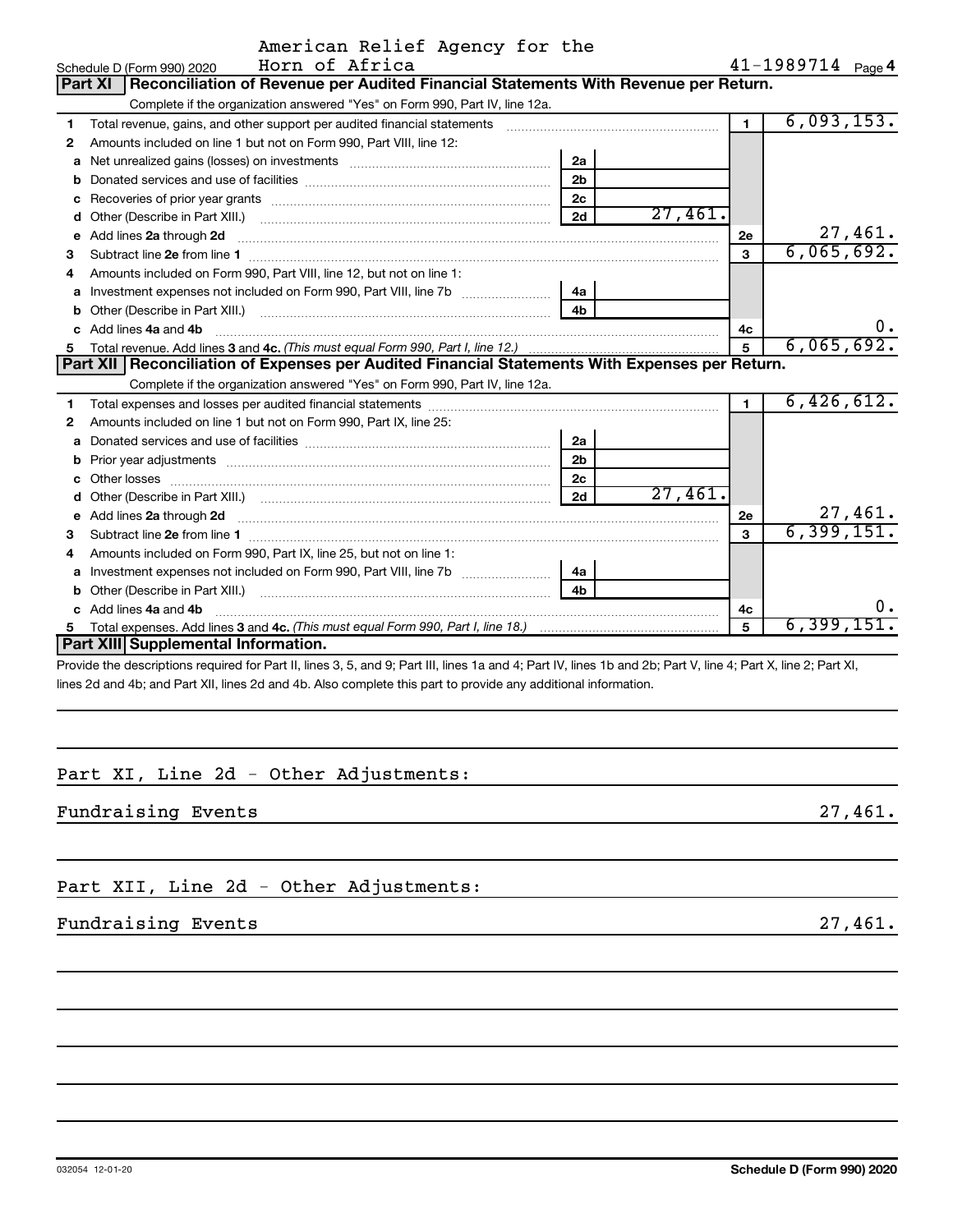| <b>SCHEDULE F</b>                                                                                                                                                |                              |                            |                                                                                                                                                        |                   |                                                        | OMB No. 1545-0047                     |
|------------------------------------------------------------------------------------------------------------------------------------------------------------------|------------------------------|----------------------------|--------------------------------------------------------------------------------------------------------------------------------------------------------|-------------------|--------------------------------------------------------|---------------------------------------|
| <b>Statement of Activities Outside the United States</b><br>(Form 990)<br>Complete if the organization answered "Yes" on Form 990, Part IV, line 14b, 15, or 16. |                              |                            |                                                                                                                                                        |                   |                                                        |                                       |
|                                                                                                                                                                  |                              |                            | Attach to Form 990.                                                                                                                                    |                   |                                                        |                                       |
| Department of the Treasury<br>Internal Revenue Service                                                                                                           |                              |                            | Go to www.irs.gov/Form990 for instructions and the latest information.                                                                                 |                   |                                                        | <b>Open to Public</b><br>Inspection   |
| Name of the organization                                                                                                                                         |                              |                            |                                                                                                                                                        |                   |                                                        | <b>Employer identification number</b> |
| American Relief Agency for the                                                                                                                                   |                              |                            |                                                                                                                                                        |                   |                                                        |                                       |
| Horn of Africa                                                                                                                                                   |                              |                            |                                                                                                                                                        |                   | 41-1989714                                             |                                       |
| Part I                                                                                                                                                           |                              |                            | General Information on Activities Outside the United States. Complete if the organization answered "Yes" on                                            |                   |                                                        |                                       |
|                                                                                                                                                                  | Form 990, Part IV, line 14b. |                            |                                                                                                                                                        |                   |                                                        |                                       |
| 1.                                                                                                                                                               |                              |                            | For grantmakers. Does the organization maintain records to substantiate the amount of its grants and other assistance,                                 |                   |                                                        |                                       |
|                                                                                                                                                                  |                              |                            | the grantees' eligibility for the grants or assistance, and the selection criteria used to award the grants or assistance?                             |                   |                                                        | $\boxed{\text{X}}$ Yes<br><b>No</b>   |
| 2                                                                                                                                                                |                              |                            | For grantmakers. Describe in Part V the organization's procedures for monitoring the use of its grants and other assistance outside the                |                   |                                                        |                                       |
| United States.                                                                                                                                                   |                              |                            |                                                                                                                                                        |                   |                                                        |                                       |
| з<br>(a) Region                                                                                                                                                  | (b) Number of                | (c) Number of              | Activities per Region. (The following Part I, line 3 table can be duplicated if additional space is needed.)<br>(d) Activities conducted in the region |                   |                                                        | (f) Total                             |
|                                                                                                                                                                  | offices                      | employees,                 | (by type) (such as, fundraising, pro-                                                                                                                  |                   | (e) If activity listed in (d)<br>is a program service, | expenditures                          |
|                                                                                                                                                                  | in the region                | agents, and<br>independent | gram services, investments, grants to                                                                                                                  |                   | describe specific type                                 | for and                               |
|                                                                                                                                                                  |                              | contractors                | recipients located in the region)                                                                                                                      |                   | of service(s) in the region                            | investments<br>in the region          |
|                                                                                                                                                                  |                              | in the region              |                                                                                                                                                        |                   |                                                        |                                       |
| Sub-Saharan Africa -                                                                                                                                             |                              |                            |                                                                                                                                                        |                   |                                                        |                                       |
| Angola, Benin,                                                                                                                                                   |                              |                            |                                                                                                                                                        |                   |                                                        |                                       |
| Botswana, Burkina                                                                                                                                                |                              |                            |                                                                                                                                                        |                   |                                                        |                                       |
| Faso,                                                                                                                                                            | 5                            |                            | 23 Program services                                                                                                                                    | Food and supplies |                                                        | 1,779,232.                            |
|                                                                                                                                                                  |                              |                            |                                                                                                                                                        |                   |                                                        |                                       |
|                                                                                                                                                                  |                              |                            |                                                                                                                                                        |                   |                                                        |                                       |
|                                                                                                                                                                  |                              |                            |                                                                                                                                                        |                   |                                                        |                                       |
|                                                                                                                                                                  |                              |                            |                                                                                                                                                        |                   |                                                        |                                       |
|                                                                                                                                                                  |                              |                            |                                                                                                                                                        |                   |                                                        |                                       |
|                                                                                                                                                                  |                              |                            |                                                                                                                                                        |                   |                                                        |                                       |
|                                                                                                                                                                  |                              |                            |                                                                                                                                                        |                   |                                                        |                                       |
|                                                                                                                                                                  |                              |                            |                                                                                                                                                        |                   |                                                        |                                       |
|                                                                                                                                                                  |                              |                            |                                                                                                                                                        |                   |                                                        |                                       |
|                                                                                                                                                                  |                              |                            |                                                                                                                                                        |                   |                                                        |                                       |
|                                                                                                                                                                  |                              |                            |                                                                                                                                                        |                   |                                                        |                                       |
|                                                                                                                                                                  |                              |                            |                                                                                                                                                        |                   |                                                        |                                       |
|                                                                                                                                                                  |                              |                            |                                                                                                                                                        |                   |                                                        |                                       |
|                                                                                                                                                                  |                              |                            |                                                                                                                                                        |                   |                                                        |                                       |
|                                                                                                                                                                  |                              |                            |                                                                                                                                                        |                   |                                                        |                                       |
|                                                                                                                                                                  |                              |                            |                                                                                                                                                        |                   |                                                        |                                       |
|                                                                                                                                                                  |                              |                            |                                                                                                                                                        |                   |                                                        |                                       |
|                                                                                                                                                                  |                              |                            |                                                                                                                                                        |                   |                                                        |                                       |
|                                                                                                                                                                  |                              |                            |                                                                                                                                                        |                   |                                                        |                                       |
|                                                                                                                                                                  |                              |                            |                                                                                                                                                        |                   |                                                        |                                       |
|                                                                                                                                                                  |                              |                            |                                                                                                                                                        |                   |                                                        |                                       |
|                                                                                                                                                                  |                              |                            |                                                                                                                                                        |                   |                                                        |                                       |
|                                                                                                                                                                  |                              |                            |                                                                                                                                                        |                   |                                                        |                                       |
|                                                                                                                                                                  |                              |                            |                                                                                                                                                        |                   |                                                        |                                       |
|                                                                                                                                                                  |                              |                            |                                                                                                                                                        |                   |                                                        |                                       |
|                                                                                                                                                                  |                              |                            |                                                                                                                                                        |                   |                                                        |                                       |
|                                                                                                                                                                  |                              |                            |                                                                                                                                                        |                   |                                                        |                                       |
|                                                                                                                                                                  |                              |                            |                                                                                                                                                        |                   |                                                        |                                       |
|                                                                                                                                                                  |                              |                            |                                                                                                                                                        |                   |                                                        |                                       |
|                                                                                                                                                                  | 5                            |                            |                                                                                                                                                        |                   |                                                        |                                       |
| 3 a Subtotal                                                                                                                                                     |                              | 23                         |                                                                                                                                                        |                   |                                                        | 1,779,232.                            |
| <b>b</b> Total from continuation                                                                                                                                 |                              |                            |                                                                                                                                                        |                   |                                                        |                                       |
| sheets to Part I                                                                                                                                                 | O                            | 0                          |                                                                                                                                                        |                   |                                                        | $\mathbf{0}$ .                        |
| c Totals (add lines 3a                                                                                                                                           |                              |                            |                                                                                                                                                        |                   |                                                        |                                       |
| and 3b)                                                                                                                                                          |                              | 23                         |                                                                                                                                                        |                   |                                                        | 1,779,232.                            |

LHA For Paperwork Reduction Act Notice, see the Instructions for Form 990.

Schedule F (Form 990) 2020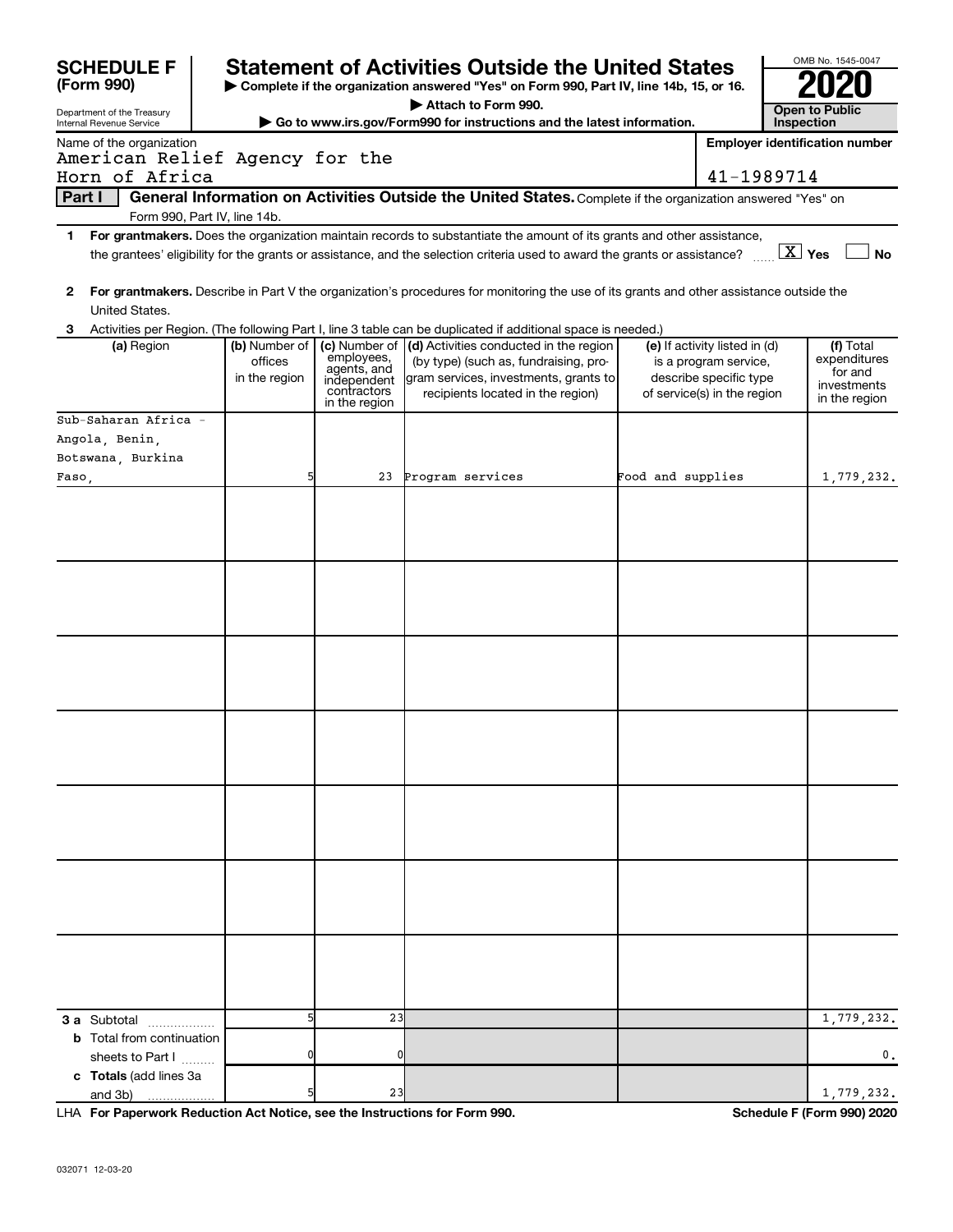### American Relief Agency for the Horn of Africa

Schedule F (Form 990) 2020

Grants and Other Assistance to Organizations or Entities Outside the United States. Complete if the organization answered "Yes" on Form 990, Part IV, line 15, for any  $Part II$ recipient who received more than \$5,000. Part II can be duplicated if additional space is needed.

| 1<br>(a) Name of organization                           | (b) IRS code section<br>and EIN (if applicable) | (c) Region      | (d) Purpose of<br>grant                                                                                                                 | (e) Amount<br>of cash grant | (f) Manner of<br>cash disbursement | (g) Amount of<br>noncash<br>assistance | (h) Description<br>of noncash<br>assistance | (i) Method of<br>valuation (book, FMV,<br>appraisal, other) |
|---------------------------------------------------------|-------------------------------------------------|-----------------|-----------------------------------------------------------------------------------------------------------------------------------------|-----------------------------|------------------------------------|----------------------------------------|---------------------------------------------|-------------------------------------------------------------|
|                                                         |                                                 |                 |                                                                                                                                         |                             |                                    |                                        |                                             |                                                             |
|                                                         |                                                 | Middle East and |                                                                                                                                         |                             |                                    |                                        | Container of                                |                                                             |
|                                                         |                                                 | North Africa    | Provide food supplies                                                                                                                   | $\mathbf 0$ .               |                                    |                                        | $18,727$ . cooking oil                      | FMV                                                         |
|                                                         |                                                 |                 |                                                                                                                                         |                             |                                    |                                        |                                             |                                                             |
|                                                         |                                                 |                 |                                                                                                                                         |                             |                                    |                                        |                                             |                                                             |
|                                                         |                                                 |                 |                                                                                                                                         |                             |                                    |                                        |                                             |                                                             |
|                                                         |                                                 |                 |                                                                                                                                         |                             |                                    |                                        |                                             |                                                             |
|                                                         |                                                 |                 |                                                                                                                                         |                             |                                    |                                        |                                             |                                                             |
|                                                         |                                                 |                 |                                                                                                                                         |                             |                                    |                                        |                                             |                                                             |
|                                                         |                                                 |                 |                                                                                                                                         |                             |                                    |                                        |                                             |                                                             |
|                                                         |                                                 |                 |                                                                                                                                         |                             |                                    |                                        |                                             |                                                             |
|                                                         |                                                 |                 |                                                                                                                                         |                             |                                    |                                        |                                             |                                                             |
|                                                         |                                                 |                 |                                                                                                                                         |                             |                                    |                                        |                                             |                                                             |
|                                                         |                                                 |                 |                                                                                                                                         |                             |                                    |                                        |                                             |                                                             |
|                                                         |                                                 |                 |                                                                                                                                         |                             |                                    |                                        |                                             |                                                             |
|                                                         |                                                 |                 |                                                                                                                                         |                             |                                    |                                        |                                             |                                                             |
|                                                         |                                                 |                 |                                                                                                                                         |                             |                                    |                                        |                                             |                                                             |
|                                                         |                                                 |                 |                                                                                                                                         |                             |                                    |                                        |                                             |                                                             |
|                                                         |                                                 |                 |                                                                                                                                         |                             |                                    |                                        |                                             |                                                             |
|                                                         |                                                 |                 |                                                                                                                                         |                             |                                    |                                        |                                             |                                                             |
|                                                         |                                                 |                 |                                                                                                                                         |                             |                                    |                                        |                                             |                                                             |
|                                                         |                                                 |                 |                                                                                                                                         |                             |                                    |                                        |                                             |                                                             |
|                                                         |                                                 |                 |                                                                                                                                         |                             |                                    |                                        |                                             |                                                             |
|                                                         |                                                 |                 |                                                                                                                                         |                             |                                    |                                        |                                             |                                                             |
| $\mathbf{2}$                                            |                                                 |                 | Enter total number of recipient organizations listed above that are recognized as charities by the foreign country, recognized as a tax |                             |                                    |                                        |                                             |                                                             |
| 3 Enter total number of other organizations or entities |                                                 |                 |                                                                                                                                         |                             |                                    |                                        |                                             | 1                                                           |
|                                                         |                                                 |                 |                                                                                                                                         |                             |                                    |                                        |                                             |                                                             |

Schedule F (Form 990) 2020

Page 2

41-1989714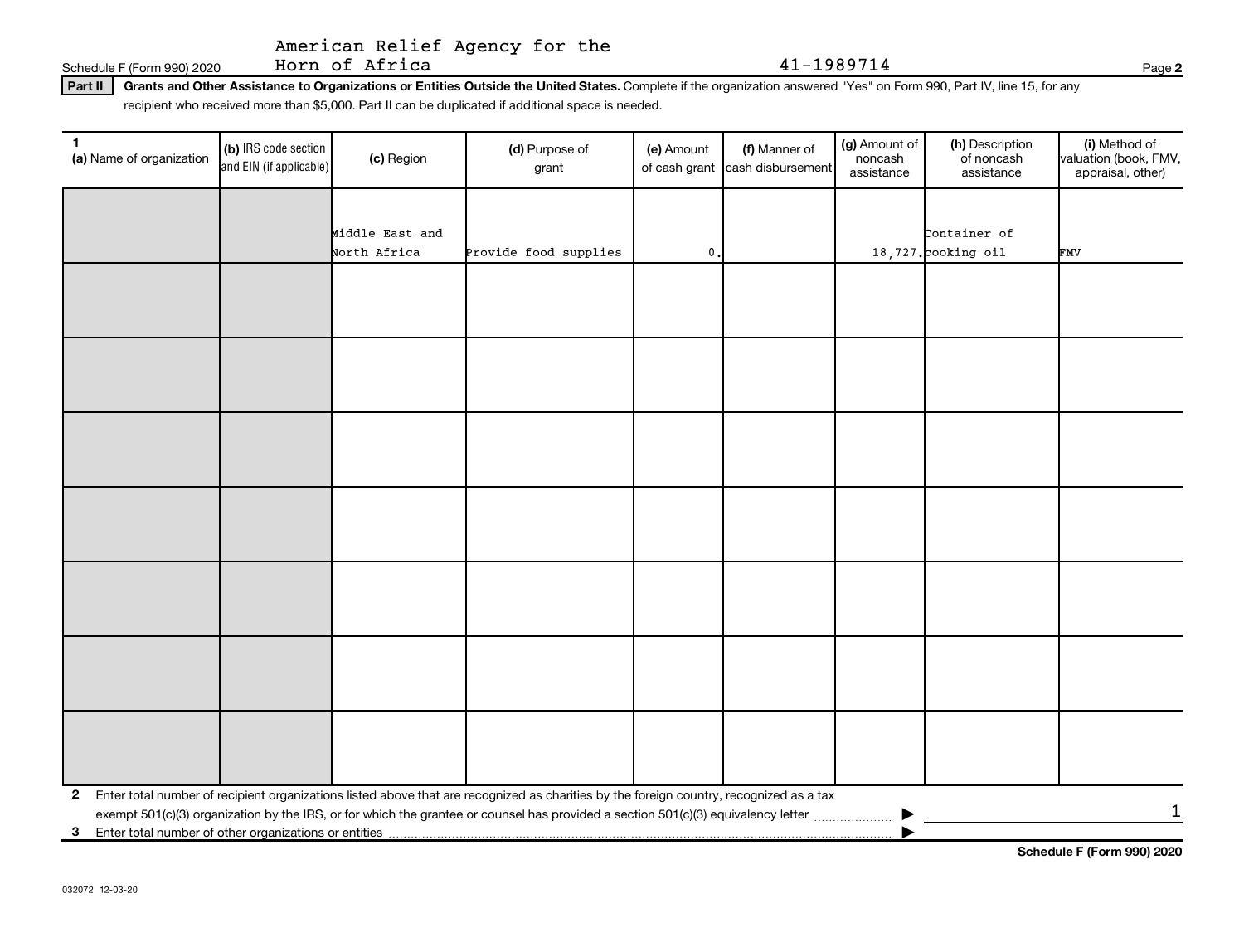## American Relief Agency for the

Horn of Africa Schedule F (Form 990) 2020

## Part III Grants and Other Assistance to Individuals Outside the United States. Complete if the organization answered "Yes" on Form 990, Part IV, line 16. Part III can be duplicated if additional space is needed.

| (a) Type of grant or assistance | (b) Region        | (c) Number of (d) Amount of<br>recipients cash grant |               | (e) Manner of<br>cash disbursement | (f) Amount of<br>noncash<br>assistance | (g) Description of<br>noncash assistance | (h) Method of<br>valuation<br>(book, FMV,<br>appraisal, other) |
|---------------------------------|-------------------|------------------------------------------------------|---------------|------------------------------------|----------------------------------------|------------------------------------------|----------------------------------------------------------------|
|                                 |                   |                                                      |               |                                    |                                        |                                          |                                                                |
| Food and Supplies               | Food and Supplies | 188,400                                              | $\mathbf 0$ . |                                    |                                        | 5547959. Food and Supplies               | FMV                                                            |
|                                 |                   |                                                      |               |                                    |                                        |                                          |                                                                |
|                                 |                   |                                                      |               |                                    |                                        |                                          |                                                                |
|                                 |                   |                                                      |               |                                    |                                        |                                          |                                                                |
|                                 |                   |                                                      |               |                                    |                                        |                                          |                                                                |
|                                 |                   |                                                      |               |                                    |                                        |                                          |                                                                |
|                                 |                   |                                                      |               |                                    |                                        |                                          |                                                                |
|                                 |                   |                                                      |               |                                    |                                        |                                          |                                                                |
|                                 |                   |                                                      |               |                                    |                                        |                                          |                                                                |

Schedule F (Form 990) 2020

Page 3

41-1989714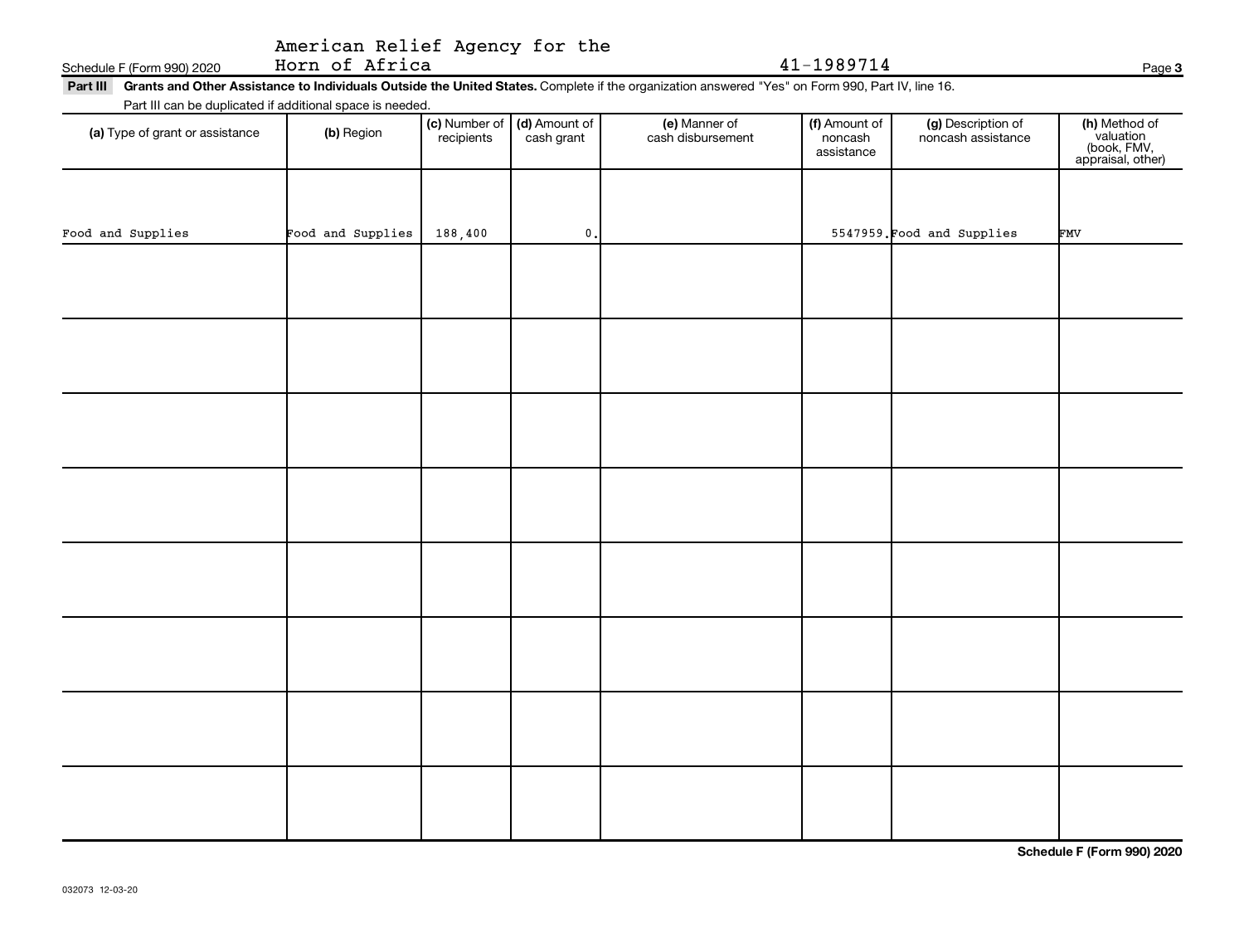American Relief Agency for the<br>Horn of Africa

|         | Horn of Africa<br>Schedule F (Form 990) 2020                                                                                                                                                                                                                                                                                            | 41-1989714 | Page 4                   |
|---------|-----------------------------------------------------------------------------------------------------------------------------------------------------------------------------------------------------------------------------------------------------------------------------------------------------------------------------------------|------------|--------------------------|
| Part IV | <b>Foreign Forms</b>                                                                                                                                                                                                                                                                                                                    |            |                          |
| 1       | Was the organization a U.S. transferor of property to a foreign corporation during the tax year? If "Yes,"<br>the organization may be required to file Form 926, Return by a U.S. Transferor of Property to a Foreign<br>Corporation (see Instructions for Form 926) manufactured controller controller to the control of the control o | Yes        | $\overline{\text{X}}$ No |
| 2       | Did the organization have an interest in a foreign trust during the tax year? If "Yes," the organization may<br>be required to separately file Form 3520, Annual Return To Report Transactions With Foreign Trusts and<br>Receipt of Certain Foreign Gifts, and/or Form 3520-A, Annual Information Return of Foreign Trust With a       | Yes        | $\overline{X}$ No        |
| 3       | Did the organization have an ownership interest in a foreign corporation during the tax year? If "Yes,"<br>the organization may be required to file Form 5471, Information Return of U.S. Persons With Respect to                                                                                                                       | Yes        | $X_{\text{No}}$          |
| 4       | Was the organization a direct or indirect shareholder of a passive foreign investment company or a<br>qualified electing fund during the tax year? If "Yes," the organization may be required to file Form 8621,<br>Information Return by a Shareholder of a Passive Foreign Investment Company or Qualified Electing                   | Yes        | $X $ No                  |
| 5       | Did the organization have an ownership interest in a foreign partnership during the tax year? If "Yes,"<br>the organization may be required to file Form 8865, Return of U.S. Persons With Respect to Certain                                                                                                                           | Yes        | $X _{\text{No}}$         |
| 6       | Did the organization have any operations in or related to any boycotting countries during the tax year? If<br>"Yes," the organization may be required to separately file Form 5713, International Boycott Report (see                                                                                                                   | Yes        | x<br><b>No</b>           |

Schedule F (Form 990) 2020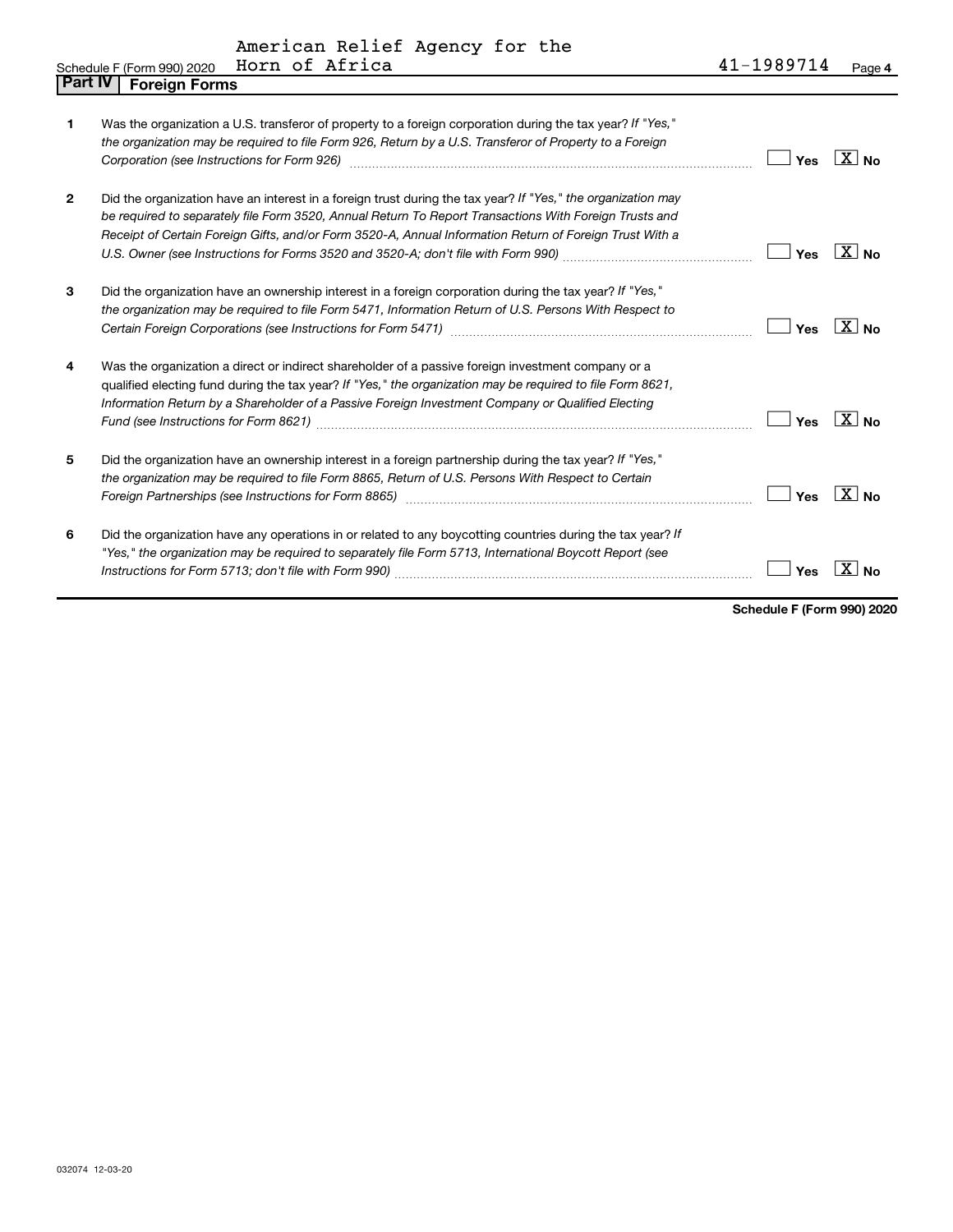| American Relief Agency for the |  |  |
|--------------------------------|--|--|
|                                |  |  |

|               | American keller Agency for the                                                                                                        |            |        |
|---------------|---------------------------------------------------------------------------------------------------------------------------------------|------------|--------|
|               | Horn of Africa<br>Schedule F (Form 990) 2020                                                                                          | 41-1989714 | Page 5 |
| <b>Part V</b> | <b>Supplemental Information</b>                                                                                                       |            |        |
|               |                                                                                                                                       |            |        |
|               | Provide the information required by Part I, line 2 (monitoring of funds); Part I, line 3, column (f) (accounting method; amounts of   |            |        |
|               | investments vs. expenditures per region); Part II, line 1 (accounting method); Part III (accounting method); and Part III, column (c) |            |        |
|               | (estimated number of recipients), as applicable. Also complete this part to provide any additional information. See instructions.     |            |        |
|               |                                                                                                                                       |            |        |
|               |                                                                                                                                       |            |        |
|               |                                                                                                                                       |            |        |
|               |                                                                                                                                       |            |        |
|               |                                                                                                                                       |            |        |
|               |                                                                                                                                       |            |        |
|               |                                                                                                                                       |            |        |
|               |                                                                                                                                       |            |        |
|               |                                                                                                                                       |            |        |
|               |                                                                                                                                       |            |        |
|               |                                                                                                                                       |            |        |
|               |                                                                                                                                       |            |        |
|               |                                                                                                                                       |            |        |
|               |                                                                                                                                       |            |        |
|               |                                                                                                                                       |            |        |
|               |                                                                                                                                       |            |        |
|               |                                                                                                                                       |            |        |
|               |                                                                                                                                       |            |        |
|               |                                                                                                                                       |            |        |
|               |                                                                                                                                       |            |        |
|               |                                                                                                                                       |            |        |
|               |                                                                                                                                       |            |        |
|               |                                                                                                                                       |            |        |
|               |                                                                                                                                       |            |        |
|               |                                                                                                                                       |            |        |
|               |                                                                                                                                       |            |        |
|               |                                                                                                                                       |            |        |
|               |                                                                                                                                       |            |        |
|               |                                                                                                                                       |            |        |
|               |                                                                                                                                       |            |        |
|               |                                                                                                                                       |            |        |
|               |                                                                                                                                       |            |        |
|               |                                                                                                                                       |            |        |
|               |                                                                                                                                       |            |        |
|               |                                                                                                                                       |            |        |
|               |                                                                                                                                       |            |        |
|               |                                                                                                                                       |            |        |
|               |                                                                                                                                       |            |        |
|               |                                                                                                                                       |            |        |
|               |                                                                                                                                       |            |        |
|               |                                                                                                                                       |            |        |
|               |                                                                                                                                       |            |        |
|               |                                                                                                                                       |            |        |
|               |                                                                                                                                       |            |        |
|               |                                                                                                                                       |            |        |
|               |                                                                                                                                       |            |        |
|               |                                                                                                                                       |            |        |
|               |                                                                                                                                       |            |        |
|               |                                                                                                                                       |            |        |
|               |                                                                                                                                       |            |        |
|               |                                                                                                                                       |            |        |
|               |                                                                                                                                       |            |        |
|               |                                                                                                                                       |            |        |
|               |                                                                                                                                       |            |        |
|               |                                                                                                                                       |            |        |
|               |                                                                                                                                       |            |        |
|               |                                                                                                                                       |            |        |
|               |                                                                                                                                       |            |        |
|               |                                                                                                                                       |            |        |
|               |                                                                                                                                       |            |        |
|               |                                                                                                                                       |            |        |
|               |                                                                                                                                       |            |        |
|               |                                                                                                                                       |            |        |
|               |                                                                                                                                       |            |        |
|               |                                                                                                                                       |            |        |
|               |                                                                                                                                       |            |        |
|               |                                                                                                                                       |            |        |
|               |                                                                                                                                       |            |        |
|               |                                                                                                                                       |            |        |
|               |                                                                                                                                       |            |        |
|               |                                                                                                                                       |            |        |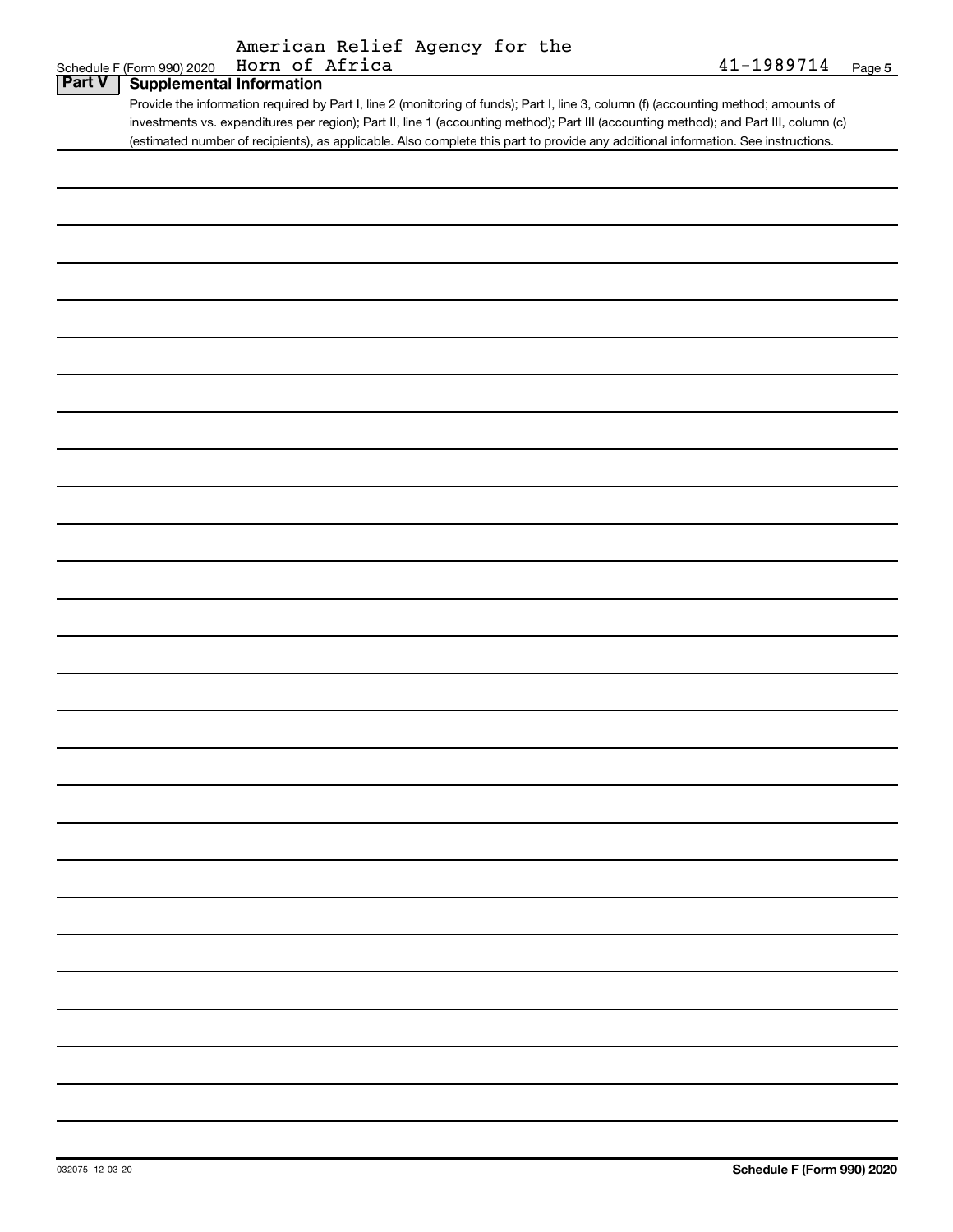| <b>SCHEDULE G</b>                                            |                                                                                                                                                                                                                                                                                                                                                                                                                                                                                                                                                                                                                                                                                                                                                                                                                       |                                                  |                                    |                                                                                                                    |     | Supplemental Information Regarding Fundraising or Gaming Activities                                                                                                 |                                                                            | OMB No. 1545-0047                                       |  |
|--------------------------------------------------------------|-----------------------------------------------------------------------------------------------------------------------------------------------------------------------------------------------------------------------------------------------------------------------------------------------------------------------------------------------------------------------------------------------------------------------------------------------------------------------------------------------------------------------------------------------------------------------------------------------------------------------------------------------------------------------------------------------------------------------------------------------------------------------------------------------------------------------|--------------------------------------------------|------------------------------------|--------------------------------------------------------------------------------------------------------------------|-----|---------------------------------------------------------------------------------------------------------------------------------------------------------------------|----------------------------------------------------------------------------|---------------------------------------------------------|--|
| (Form 990 or 990-EZ)                                         |                                                                                                                                                                                                                                                                                                                                                                                                                                                                                                                                                                                                                                                                                                                                                                                                                       |                                                  |                                    |                                                                                                                    |     | Complete if the organization answered "Yes" on Form 990, Part IV, line 17, 18, or 19, or if the<br>organization entered more than \$15,000 on Form 990-EZ, line 6a. |                                                                            |                                                         |  |
| Department of the Treasury                                   |                                                                                                                                                                                                                                                                                                                                                                                                                                                                                                                                                                                                                                                                                                                                                                                                                       |                                                  | Attach to Form 990 or Form 990-EZ. |                                                                                                                    |     |                                                                                                                                                                     |                                                                            | <b>Open to Public</b>                                   |  |
| Internal Revenue Service                                     |                                                                                                                                                                                                                                                                                                                                                                                                                                                                                                                                                                                                                                                                                                                                                                                                                       |                                                  |                                    |                                                                                                                    |     | Go to www.irs.gov/Form990 for instructions and the latest information.                                                                                              |                                                                            | Inspection                                              |  |
| Name of the organization                                     |                                                                                                                                                                                                                                                                                                                                                                                                                                                                                                                                                                                                                                                                                                                                                                                                                       | American Relief Agency for the<br>Horn of Africa |                                    |                                                                                                                    |     |                                                                                                                                                                     |                                                                            | <b>Employer identification number</b><br>41-1989714     |  |
| Part I                                                       | Fundraising Activities. Complete if the organization answered "Yes" on Form 990, Part IV, line 17. Form 990-EZ filers are not<br>required to complete this part.                                                                                                                                                                                                                                                                                                                                                                                                                                                                                                                                                                                                                                                      |                                                  |                                    |                                                                                                                    |     |                                                                                                                                                                     |                                                                            |                                                         |  |
| a<br>b<br>с<br>d                                             | 1 Indicate whether the organization raised funds through any of the following activities. Check all that apply.<br>Mail solicitations<br>Solicitation of non-government grants<br>e<br>Solicitation of government grants<br>Internet and email solicitations<br>f<br>Phone solicitations<br>Special fundraising events<br>g<br>In-person solicitations<br>2 a Did the organization have a written or oral agreement with any individual (including officers, directors, trustees, or<br>Yes<br><b>No</b><br>key employees listed in Form 990, Part VII) or entity in connection with professional fundraising services?<br>b If "Yes," list the 10 highest paid individuals or entities (fundraisers) pursuant to agreements under which the fundraiser is to be<br>compensated at least \$5,000 by the organization. |                                                  |                                    |                                                                                                                    |     |                                                                                                                                                                     |                                                                            |                                                         |  |
| (i) Name and address of individual<br>or entity (fundraiser) |                                                                                                                                                                                                                                                                                                                                                                                                                                                                                                                                                                                                                                                                                                                                                                                                                       |                                                  | (ii) Activity                      | (iii) Did<br>fundraiser<br>have custody<br>(iv) Gross receipts<br>from activity<br>or control of<br>contributions? |     |                                                                                                                                                                     | (v) Amount paid<br>to (or retained by)<br>fundraiser<br>listed in col. (i) | (vi) Amount paid<br>to (or retained by)<br>organization |  |
|                                                              |                                                                                                                                                                                                                                                                                                                                                                                                                                                                                                                                                                                                                                                                                                                                                                                                                       |                                                  |                                    | Yes                                                                                                                | No. |                                                                                                                                                                     |                                                                            |                                                         |  |
|                                                              |                                                                                                                                                                                                                                                                                                                                                                                                                                                                                                                                                                                                                                                                                                                                                                                                                       |                                                  |                                    |                                                                                                                    |     |                                                                                                                                                                     |                                                                            |                                                         |  |
|                                                              |                                                                                                                                                                                                                                                                                                                                                                                                                                                                                                                                                                                                                                                                                                                                                                                                                       |                                                  |                                    |                                                                                                                    |     |                                                                                                                                                                     |                                                                            |                                                         |  |
|                                                              |                                                                                                                                                                                                                                                                                                                                                                                                                                                                                                                                                                                                                                                                                                                                                                                                                       |                                                  |                                    |                                                                                                                    |     |                                                                                                                                                                     |                                                                            |                                                         |  |
|                                                              |                                                                                                                                                                                                                                                                                                                                                                                                                                                                                                                                                                                                                                                                                                                                                                                                                       |                                                  |                                    |                                                                                                                    |     |                                                                                                                                                                     |                                                                            |                                                         |  |
|                                                              |                                                                                                                                                                                                                                                                                                                                                                                                                                                                                                                                                                                                                                                                                                                                                                                                                       |                                                  |                                    |                                                                                                                    |     |                                                                                                                                                                     |                                                                            |                                                         |  |
|                                                              |                                                                                                                                                                                                                                                                                                                                                                                                                                                                                                                                                                                                                                                                                                                                                                                                                       |                                                  |                                    |                                                                                                                    |     |                                                                                                                                                                     |                                                                            |                                                         |  |
|                                                              |                                                                                                                                                                                                                                                                                                                                                                                                                                                                                                                                                                                                                                                                                                                                                                                                                       |                                                  |                                    |                                                                                                                    |     |                                                                                                                                                                     |                                                                            |                                                         |  |
|                                                              |                                                                                                                                                                                                                                                                                                                                                                                                                                                                                                                                                                                                                                                                                                                                                                                                                       |                                                  |                                    |                                                                                                                    |     |                                                                                                                                                                     |                                                                            |                                                         |  |
|                                                              |                                                                                                                                                                                                                                                                                                                                                                                                                                                                                                                                                                                                                                                                                                                                                                                                                       |                                                  |                                    |                                                                                                                    |     |                                                                                                                                                                     |                                                                            |                                                         |  |
| Total                                                        |                                                                                                                                                                                                                                                                                                                                                                                                                                                                                                                                                                                                                                                                                                                                                                                                                       |                                                  |                                    |                                                                                                                    |     |                                                                                                                                                                     |                                                                            |                                                         |  |
| or licensing.                                                | 3 List all states in which the organization is registered or licensed to solicit contributions or has been notified it is exempt from registration                                                                                                                                                                                                                                                                                                                                                                                                                                                                                                                                                                                                                                                                    |                                                  |                                    |                                                                                                                    |     |                                                                                                                                                                     |                                                                            |                                                         |  |
|                                                              |                                                                                                                                                                                                                                                                                                                                                                                                                                                                                                                                                                                                                                                                                                                                                                                                                       |                                                  |                                    |                                                                                                                    |     |                                                                                                                                                                     |                                                                            |                                                         |  |

LHA For Paperwork Reduction Act Notice, see the Instructions for Form 990 or 990-EZ.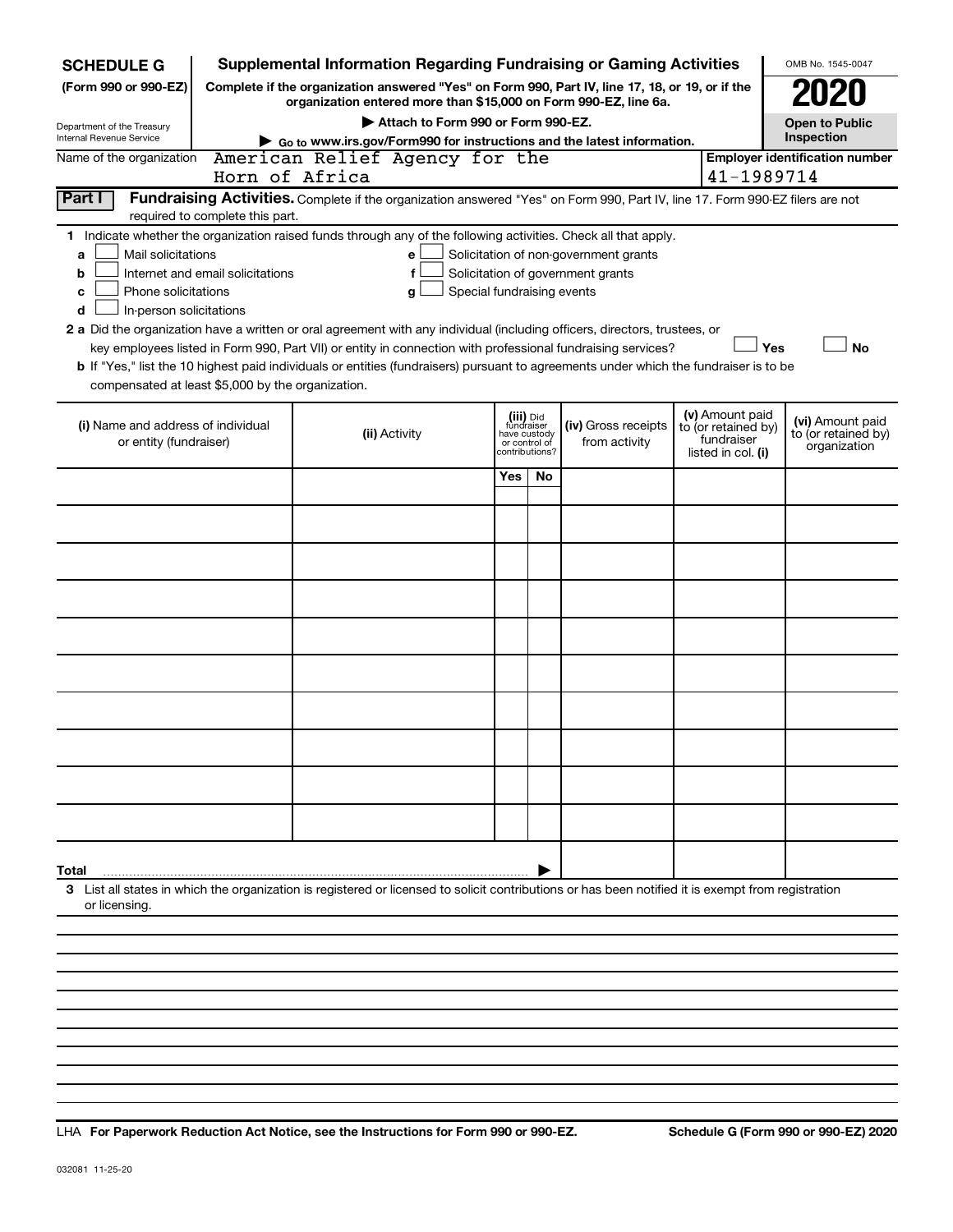# American Relief Agency for the<br>Schedule G (Form 990 or 990 EZ) 2020 Horn of Africa

 $41 - 1989714$  Page 2

|                 | Part II      | Fundraising Events. Complete if the organization answered "Yes" on Form 990, Part IV, line 18, or reported more than \$15,000             |                |                                                  |                  |                                                     |  |
|-----------------|--------------|-------------------------------------------------------------------------------------------------------------------------------------------|----------------|--------------------------------------------------|------------------|-----------------------------------------------------|--|
|                 |              | of fundraising event contributions and gross income on Form 990-EZ, lines 1 and 6b. List events with gross receipts greater than \$5,000. | (a) Event $#1$ | $(b)$ Event #2                                   | (c) Other events |                                                     |  |
|                 |              |                                                                                                                                           | Bazaar and     | Ramadan                                          |                  | (d) Total events                                    |  |
|                 |              |                                                                                                                                           | Convention     | Dinner                                           | 1                | (add col. (a) through                               |  |
|                 |              |                                                                                                                                           | (event type)   |                                                  | (total number)   | col. (c))                                           |  |
|                 |              |                                                                                                                                           |                | (event type)                                     |                  |                                                     |  |
| Revenue         | 1.           |                                                                                                                                           | 12,954.        | 11,274.                                          | 6,064.           | 30, 292.                                            |  |
|                 | $\mathbf{2}$ |                                                                                                                                           | 12,954.        | 11,274.                                          | 6,064.           | 30, 292.                                            |  |
|                 | 3            | Gross income (line 1 minus line 2)                                                                                                        |                |                                                  |                  |                                                     |  |
|                 |              |                                                                                                                                           |                |                                                  |                  |                                                     |  |
|                 | 5            |                                                                                                                                           |                |                                                  |                  |                                                     |  |
|                 | 6            |                                                                                                                                           |                |                                                  |                  |                                                     |  |
| Direct Expenses | 7            |                                                                                                                                           |                |                                                  |                  |                                                     |  |
|                 | 8            |                                                                                                                                           |                |                                                  |                  |                                                     |  |
|                 | 9            |                                                                                                                                           | 6, 229.        | 5,500.                                           | 15,732.          | 27,461.                                             |  |
|                 | 10           | Direct expense summary. Add lines 4 through 9 in column (d)                                                                               |                |                                                  |                  | 27,461.                                             |  |
|                 |              | 11 Net income summary. Subtract line 10 from line 3, column (d)                                                                           |                |                                                  |                  | $-27,461.$                                          |  |
|                 | Part III     | Gaming. Complete if the organization answered "Yes" on Form 990, Part IV, line 19, or reported more than                                  |                |                                                  |                  |                                                     |  |
|                 |              | \$15,000 on Form 990-EZ, line 6a.                                                                                                         |                |                                                  |                  |                                                     |  |
| Revenue         |              |                                                                                                                                           | (a) Bingo      | (b) Pull tabs/instant<br>bingo/progressive bingo | (c) Other gaming | (d) Total gaming (add<br>col. (a) through col. (c)) |  |
|                 |              |                                                                                                                                           |                |                                                  |                  |                                                     |  |
|                 | 1.           |                                                                                                                                           |                |                                                  |                  |                                                     |  |
|                 |              |                                                                                                                                           |                |                                                  |                  |                                                     |  |
| Direct Expenses | 3            |                                                                                                                                           |                |                                                  |                  |                                                     |  |
|                 |              |                                                                                                                                           |                |                                                  |                  |                                                     |  |
|                 | 5.           |                                                                                                                                           | Yes<br>%       | Yes<br>%                                         | Yes<br>$\%$      |                                                     |  |
|                 |              |                                                                                                                                           | No             | No                                               | No               |                                                     |  |
|                 | 7            | Direct expense summary. Add lines 2 through 5 in column (d)                                                                               |                |                                                  |                  |                                                     |  |
|                 | 8            |                                                                                                                                           |                |                                                  |                  |                                                     |  |
|                 |              |                                                                                                                                           |                |                                                  |                  |                                                     |  |
| 9               |              | Enter the state(s) in which the organization conducts gaming activities:                                                                  |                |                                                  |                  |                                                     |  |
|                 |              |                                                                                                                                           |                |                                                  |                  | Yes<br><b>No</b>                                    |  |
|                 |              | <b>b</b> If "No," explain:<br>the control of the control of the control of the control of the control of the control of                   |                |                                                  |                  |                                                     |  |
|                 |              |                                                                                                                                           |                |                                                  |                  |                                                     |  |
|                 |              |                                                                                                                                           |                |                                                  |                  | Yes<br>No                                           |  |
|                 |              |                                                                                                                                           |                |                                                  |                  |                                                     |  |
|                 |              |                                                                                                                                           |                |                                                  |                  |                                                     |  |

032082 11-25-20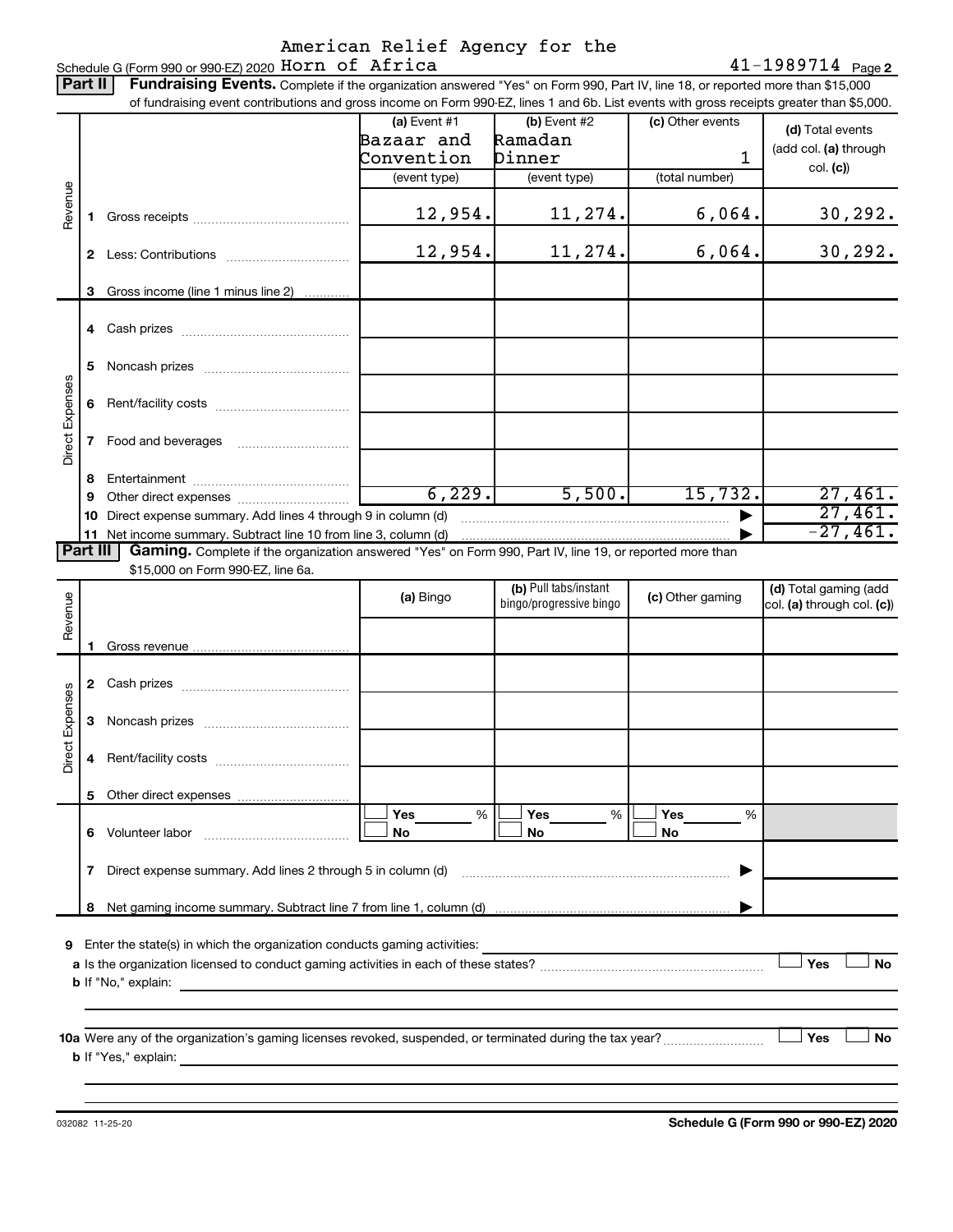|     | American Relief Agency for the<br>Schedule G (Form 990 or 990-EZ) 2020 HOrn of Africa                                                                                                                                                                        |     |         | $41 - 1989714$ Page 3 |  |  |  |  |  |
|-----|--------------------------------------------------------------------------------------------------------------------------------------------------------------------------------------------------------------------------------------------------------------|-----|---------|-----------------------|--|--|--|--|--|
|     |                                                                                                                                                                                                                                                              |     | Yes     | No                    |  |  |  |  |  |
|     | 12 Is the organization a grantor, beneficiary or trustee of a trust, or a member of a partnership or other entity formed                                                                                                                                     |     |         |                       |  |  |  |  |  |
|     |                                                                                                                                                                                                                                                              |     | — ∣ Yes | No                    |  |  |  |  |  |
|     | 13 Indicate the percentage of gaming activity conducted in:                                                                                                                                                                                                  |     |         |                       |  |  |  |  |  |
|     |                                                                                                                                                                                                                                                              | 1За |         | %                     |  |  |  |  |  |
|     | <b>b</b> An outside facility <i>www.communicality www.communicality.communicality www.communicality www.communicality.communicality www.communicality.com</i>                                                                                                | 13b |         | %                     |  |  |  |  |  |
|     | 14 Enter the name and address of the person who prepares the organization's gaming/special events books and records:                                                                                                                                         |     |         |                       |  |  |  |  |  |
|     | Name $\blacktriangleright$<br><u> 1989 - Johann Stoff, deutscher Stoffen und der Stoffen und der Stoffen und der Stoffen und der Stoffen und der</u>                                                                                                         |     |         |                       |  |  |  |  |  |
|     | Address $\blacktriangleright$<br><u> 1989 - Johann Stoff, Amerikaansk politiker († 1908)</u>                                                                                                                                                                 |     |         |                       |  |  |  |  |  |
|     | 15a Does the organization have a contract with a third party from whom the organization receives gaming revenue?                                                                                                                                             |     | Yes     | <b>No</b>             |  |  |  |  |  |
|     |                                                                                                                                                                                                                                                              |     |         |                       |  |  |  |  |  |
|     | of gaming revenue retained by the third party $\triangleright$ \$                                                                                                                                                                                            |     |         |                       |  |  |  |  |  |
|     | c If "Yes," enter name and address of the third party:                                                                                                                                                                                                       |     |         |                       |  |  |  |  |  |
|     |                                                                                                                                                                                                                                                              |     |         |                       |  |  |  |  |  |
|     | Name $\blacktriangleright$                                                                                                                                                                                                                                   |     |         |                       |  |  |  |  |  |
|     | Address $\blacktriangleright$                                                                                                                                                                                                                                |     |         |                       |  |  |  |  |  |
| 16. | Gaming manager information:                                                                                                                                                                                                                                  |     |         |                       |  |  |  |  |  |
|     | Name $\blacktriangleright$                                                                                                                                                                                                                                   |     |         |                       |  |  |  |  |  |
|     |                                                                                                                                                                                                                                                              |     |         |                       |  |  |  |  |  |
|     | Gaming manager compensation > \$                                                                                                                                                                                                                             |     |         |                       |  |  |  |  |  |
|     | Description of services provided ><br><u> 1989 - Johann Stoff, deutscher Stoff, der Stoff, der Stoff, der Stoff, der Stoff, der Stoff, der Stoff, der S</u>                                                                                                  |     |         |                       |  |  |  |  |  |
|     |                                                                                                                                                                                                                                                              |     |         |                       |  |  |  |  |  |
|     | Director/officer<br>Employee<br>Independent contractor                                                                                                                                                                                                       |     |         |                       |  |  |  |  |  |
|     | 17 Mandatory distributions:                                                                                                                                                                                                                                  |     |         |                       |  |  |  |  |  |
|     | a Is the organization required under state law to make charitable distributions from the gaming proceeds to                                                                                                                                                  |     |         |                       |  |  |  |  |  |
|     | retain the state gaming license?                                                                                                                                                                                                                             |     | Yes     | <b>No</b>             |  |  |  |  |  |
|     | <b>b</b> Enter the amount of distributions required under state law to be distributed to other exempt organizations or spent in the                                                                                                                          |     |         |                       |  |  |  |  |  |
|     | organization's own exempt activities during the tax year $\triangleright$ \$                                                                                                                                                                                 |     |         |                       |  |  |  |  |  |
|     | <b>Part IV</b><br>Supplemental Information. Provide the explanations required by Part I, line 2b, columns (iii) and (v); and Part III, lines 9, 9b, 10b,<br>15b, 15c, 16, and 17b, as applicable. Also provide any additional information. See instructions. |     |         |                       |  |  |  |  |  |
|     |                                                                                                                                                                                                                                                              |     |         |                       |  |  |  |  |  |
|     |                                                                                                                                                                                                                                                              |     |         |                       |  |  |  |  |  |
|     |                                                                                                                                                                                                                                                              |     |         |                       |  |  |  |  |  |
|     |                                                                                                                                                                                                                                                              |     |         |                       |  |  |  |  |  |
|     |                                                                                                                                                                                                                                                              |     |         |                       |  |  |  |  |  |
|     |                                                                                                                                                                                                                                                              |     |         |                       |  |  |  |  |  |
|     |                                                                                                                                                                                                                                                              |     |         |                       |  |  |  |  |  |
|     |                                                                                                                                                                                                                                                              |     |         |                       |  |  |  |  |  |
|     |                                                                                                                                                                                                                                                              |     |         |                       |  |  |  |  |  |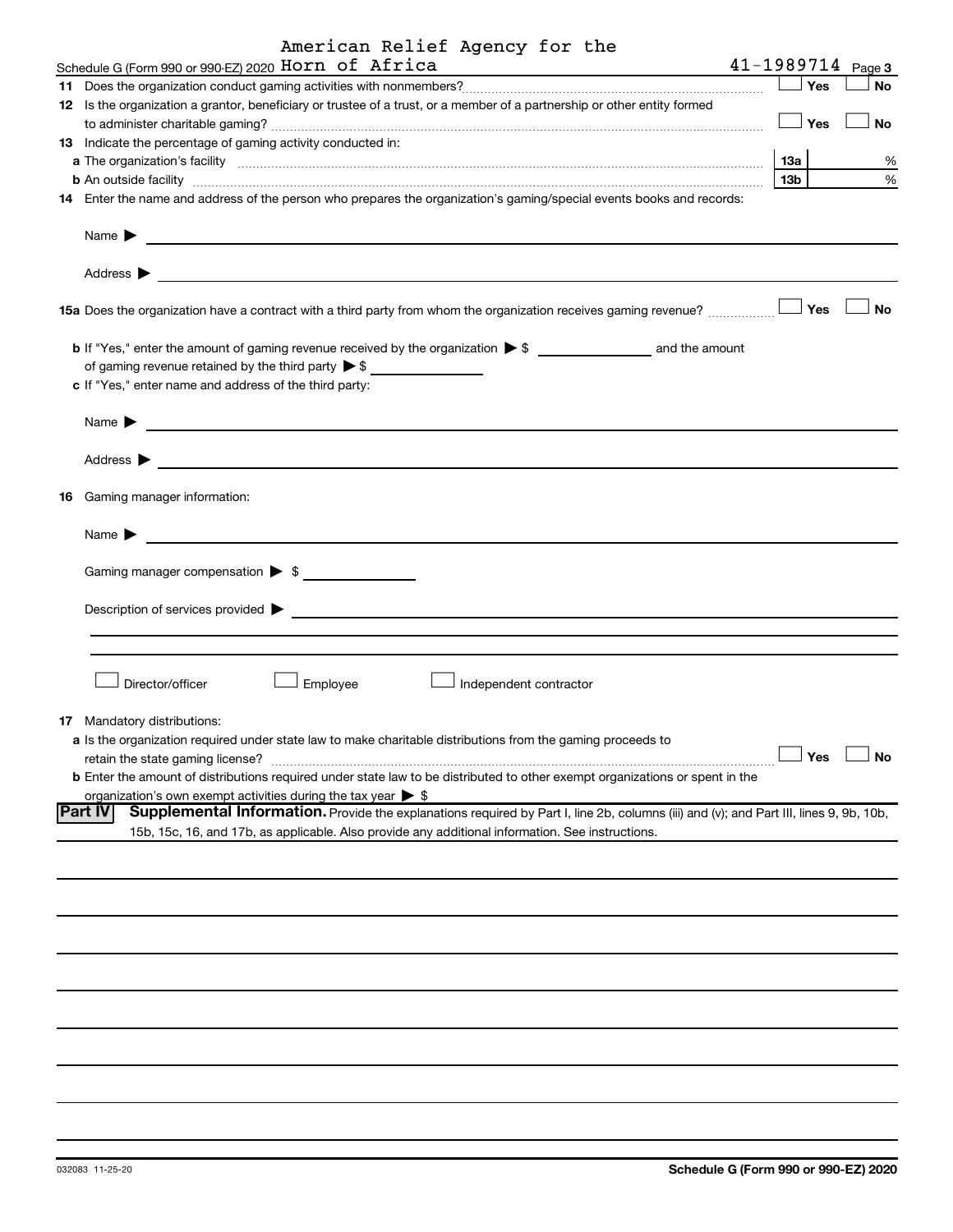|                                                       | American Relief Agency for the |  |  |
|-------------------------------------------------------|--------------------------------|--|--|
| Schedule G (Form 990 or 990-EZ)                       | Horn of Africa                 |  |  |
| <b>Part IV   Supplemental Information (continued)</b> |                                |  |  |

| <b>POLIT</b> | <b>Supplemental implification</b> (commacd) |  |
|--------------|---------------------------------------------|--|
|              |                                             |  |
|              |                                             |  |
|              |                                             |  |
|              |                                             |  |
|              |                                             |  |
|              |                                             |  |
|              |                                             |  |
|              |                                             |  |
|              |                                             |  |
|              |                                             |  |
|              |                                             |  |
|              |                                             |  |
|              |                                             |  |
|              |                                             |  |
|              |                                             |  |
|              |                                             |  |
|              |                                             |  |
|              |                                             |  |
|              |                                             |  |
|              |                                             |  |
|              |                                             |  |
|              |                                             |  |
|              |                                             |  |
|              |                                             |  |
|              |                                             |  |
|              |                                             |  |
|              |                                             |  |
|              |                                             |  |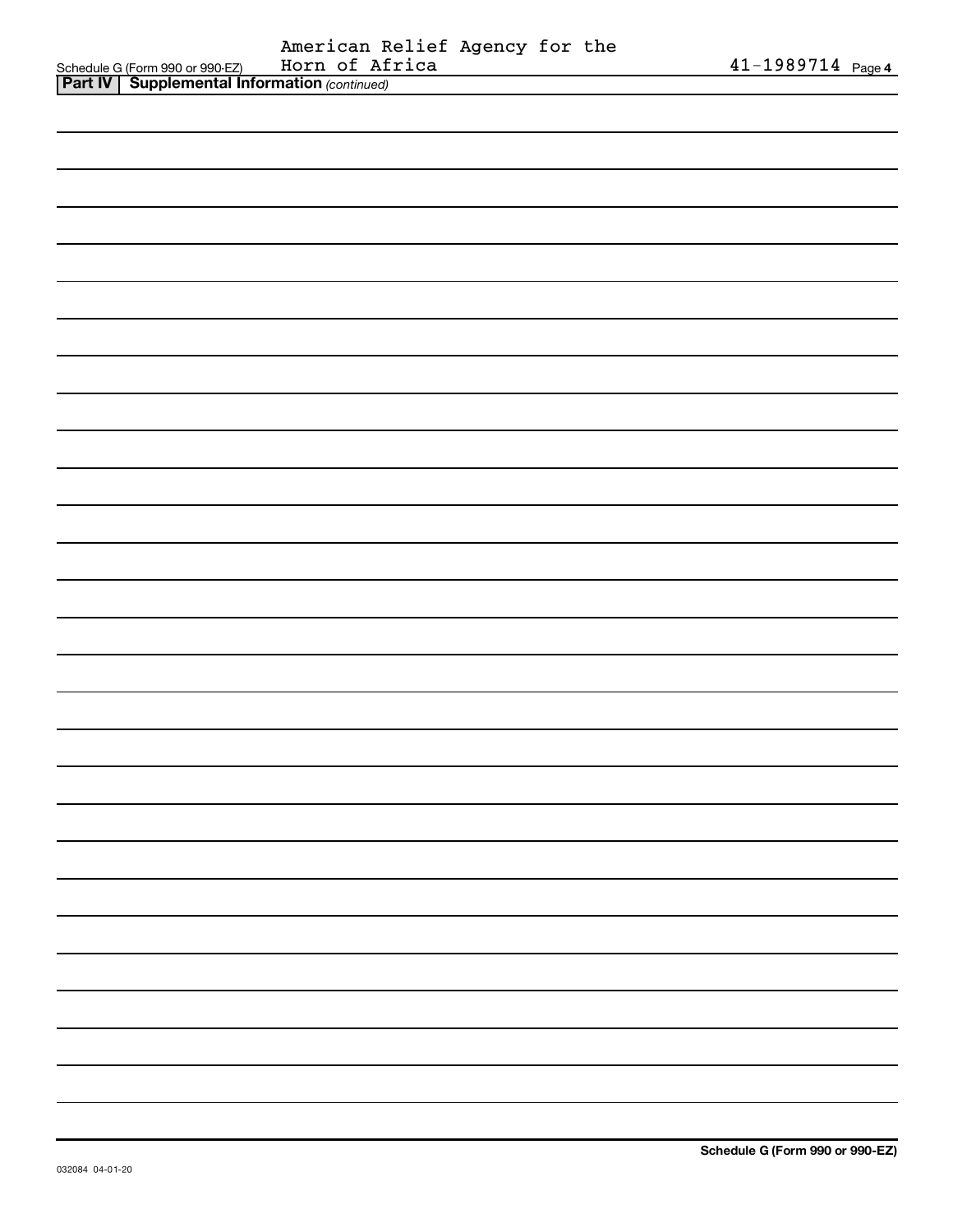|                                                                                             | <b>SCHEDULE M</b>                                         | <b>Noncash Contributions</b>                                                                                                   |                         |                               |                                                                                               |                                     |                                                       | OMB No. 1545-0047 |    |  |
|---------------------------------------------------------------------------------------------|-----------------------------------------------------------|--------------------------------------------------------------------------------------------------------------------------------|-------------------------|-------------------------------|-----------------------------------------------------------------------------------------------|-------------------------------------|-------------------------------------------------------|-------------------|----|--|
| (Form 990)<br>Attach to Form 990.<br>Department of the Treasury<br>Internal Revenue Service |                                                           |                                                                                                                                |                         |                               |                                                                                               |                                     |                                                       | <b>2020</b>       |    |  |
|                                                                                             |                                                           | Complete if the organizations answered "Yes" on Form 990, Part IV, lines 29 or 30.                                             |                         |                               |                                                                                               |                                     |                                                       |                   |    |  |
|                                                                                             |                                                           | Go to www.irs.gov/Form990 for instructions and the latest information.                                                         |                         |                               |                                                                                               | <b>Open to Public</b><br>Inspection |                                                       |                   |    |  |
|                                                                                             | Name of the organization                                  | American Relief Agency for the                                                                                                 |                         |                               |                                                                                               |                                     | <b>Employer identification number</b>                 |                   |    |  |
|                                                                                             |                                                           | Horn of Africa                                                                                                                 |                         |                               |                                                                                               |                                     | 41-1989714                                            |                   |    |  |
| Part I                                                                                      |                                                           | <b>Types of Property</b>                                                                                                       |                         |                               |                                                                                               |                                     |                                                       |                   |    |  |
|                                                                                             |                                                           |                                                                                                                                | (a)                     | (b)                           | (c)                                                                                           |                                     | (d)                                                   |                   |    |  |
|                                                                                             |                                                           |                                                                                                                                | Check if<br>applicable  | Number of<br>contributions or | Noncash contribution<br>amounts reported on<br>items contributed Form 990, Part VIII, line 1g |                                     | Method of determining<br>noncash contribution amounts |                   |    |  |
| 1.                                                                                          |                                                           |                                                                                                                                |                         |                               |                                                                                               |                                     |                                                       |                   |    |  |
| 2                                                                                           |                                                           |                                                                                                                                |                         |                               |                                                                                               |                                     |                                                       |                   |    |  |
| з                                                                                           |                                                           |                                                                                                                                |                         |                               |                                                                                               |                                     |                                                       |                   |    |  |
| 4                                                                                           |                                                           |                                                                                                                                |                         |                               |                                                                                               |                                     |                                                       |                   |    |  |
| 5                                                                                           |                                                           | Clothing and household goods                                                                                                   |                         |                               |                                                                                               |                                     |                                                       |                   |    |  |
| 6                                                                                           |                                                           |                                                                                                                                |                         |                               |                                                                                               |                                     |                                                       |                   |    |  |
| 7                                                                                           |                                                           |                                                                                                                                |                         |                               |                                                                                               |                                     |                                                       |                   |    |  |
| 8                                                                                           |                                                           |                                                                                                                                |                         |                               |                                                                                               |                                     |                                                       |                   |    |  |
| 9                                                                                           |                                                           |                                                                                                                                |                         |                               |                                                                                               |                                     |                                                       |                   |    |  |
|                                                                                             |                                                           | Securities - Publicly traded                                                                                                   |                         |                               |                                                                                               |                                     |                                                       |                   |    |  |
| 10                                                                                          |                                                           | Securities - Closely held stock                                                                                                |                         |                               |                                                                                               |                                     |                                                       |                   |    |  |
| 11                                                                                          | Securities - Partnership, LLC, or<br>trust interests      |                                                                                                                                |                         |                               |                                                                                               |                                     |                                                       |                   |    |  |
| 12                                                                                          |                                                           |                                                                                                                                |                         |                               |                                                                                               |                                     |                                                       |                   |    |  |
| 13                                                                                          | Qualified conservation contribution -                     |                                                                                                                                |                         |                               |                                                                                               |                                     |                                                       |                   |    |  |
|                                                                                             |                                                           |                                                                                                                                |                         |                               |                                                                                               |                                     |                                                       |                   |    |  |
| 14                                                                                          |                                                           | Qualified conservation contribution - Other                                                                                    |                         |                               |                                                                                               |                                     |                                                       |                   |    |  |
| 15                                                                                          |                                                           |                                                                                                                                |                         |                               |                                                                                               |                                     |                                                       |                   |    |  |
| 16                                                                                          |                                                           | Real estate - Commercial                                                                                                       |                         |                               |                                                                                               |                                     |                                                       |                   |    |  |
| 17                                                                                          |                                                           |                                                                                                                                |                         |                               |                                                                                               |                                     |                                                       |                   |    |  |
| 18                                                                                          |                                                           |                                                                                                                                |                         |                               |                                                                                               |                                     |                                                       |                   |    |  |
| 19                                                                                          |                                                           |                                                                                                                                | $\overline{\text{x}}$   | $\overline{25}$               | 1,643,394.FMV                                                                                 |                                     |                                                       |                   |    |  |
| 20                                                                                          |                                                           |                                                                                                                                | $\overline{\mathtt{x}}$ | 5                             | 2,433,570.FMV                                                                                 |                                     |                                                       |                   |    |  |
| 21                                                                                          |                                                           | Drugs and medical supplies                                                                                                     |                         |                               |                                                                                               |                                     |                                                       |                   |    |  |
| 22                                                                                          |                                                           |                                                                                                                                |                         |                               |                                                                                               |                                     |                                                       |                   |    |  |
| 23                                                                                          |                                                           |                                                                                                                                |                         |                               |                                                                                               |                                     |                                                       |                   |    |  |
| 24                                                                                          |                                                           |                                                                                                                                |                         |                               |                                                                                               |                                     |                                                       |                   |    |  |
|                                                                                             | Other                                                     |                                                                                                                                |                         |                               |                                                                                               |                                     |                                                       |                   |    |  |
| 25<br>26                                                                                    | Other                                                     |                                                                                                                                |                         |                               |                                                                                               |                                     |                                                       |                   |    |  |
|                                                                                             | Other                                                     |                                                                                                                                |                         |                               |                                                                                               |                                     |                                                       |                   |    |  |
| 27                                                                                          | Other                                                     |                                                                                                                                |                         |                               |                                                                                               |                                     |                                                       |                   |    |  |
| 28                                                                                          |                                                           |                                                                                                                                |                         |                               |                                                                                               |                                     |                                                       |                   |    |  |
| 29                                                                                          |                                                           | Number of Forms 8283 received by the organization during the tax year for contributions                                        |                         |                               |                                                                                               |                                     |                                                       |                   |    |  |
|                                                                                             |                                                           | for which the organization completed Form 8283, Part V, Donee Acknowledgement                                                  |                         |                               | 29                                                                                            |                                     |                                                       |                   |    |  |
|                                                                                             |                                                           |                                                                                                                                |                         |                               |                                                                                               |                                     |                                                       | Yes               | No |  |
|                                                                                             |                                                           | 30a During the year, did the organization receive by contribution any property reported in Part I, lines 1 through 28, that it |                         |                               |                                                                                               |                                     |                                                       |                   |    |  |
|                                                                                             |                                                           | must hold for at least three years from the date of the initial contribution, and which isn't required to be used for          |                         |                               |                                                                                               |                                     |                                                       |                   | x  |  |
|                                                                                             |                                                           |                                                                                                                                |                         |                               |                                                                                               |                                     | 30a                                                   |                   |    |  |
|                                                                                             |                                                           | <b>b</b> If "Yes," describe the arrangement in Part II.                                                                        |                         |                               |                                                                                               |                                     |                                                       |                   | x  |  |
| 31                                                                                          |                                                           | Does the organization have a gift acceptance policy that requires the review of any nonstandard contributions?                 |                         |                               |                                                                                               |                                     | 31                                                    |                   |    |  |
| 32a                                                                                         |                                                           | Does the organization hire or use third parties or related organizations to solicit, process, or sell noncash                  |                         |                               |                                                                                               |                                     |                                                       |                   | х  |  |
|                                                                                             | contributions?<br><b>b</b> If "Yes," describe in Part II. |                                                                                                                                |                         |                               |                                                                                               |                                     | 32a                                                   |                   |    |  |
|                                                                                             |                                                           |                                                                                                                                |                         |                               |                                                                                               |                                     |                                                       |                   |    |  |
| 33                                                                                          |                                                           | If the organization didn't report an amount in column (c) for a type of property for which column (a) is checked,              |                         |                               |                                                                                               |                                     |                                                       |                   |    |  |
| LHA                                                                                         | describe in Part II.                                      | For Paperwork Reduction Act Notice, see the Instructions for Form 990.                                                         |                         |                               |                                                                                               |                                     | Schedule M (Form 990) 2020                            |                   |    |  |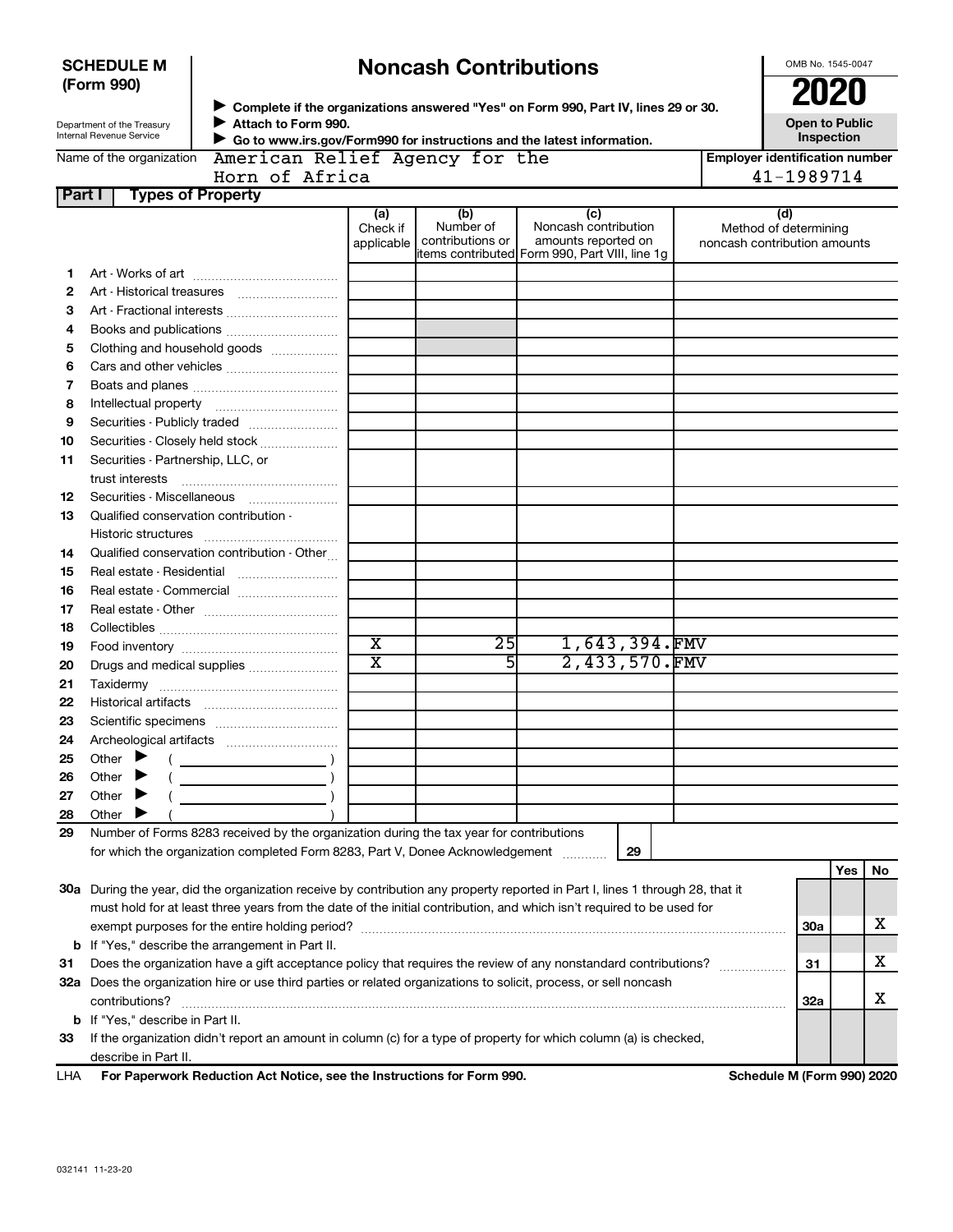| American Relief Agency for the |  |  |
|--------------------------------|--|--|
| Horn of Africa                 |  |  |

|                | Schedule M (Form 990) 2020 Horn of Africa |  |                                                                                                                                                                                                                                                                                                                | 41-1989714 | Page 2 |
|----------------|-------------------------------------------|--|----------------------------------------------------------------------------------------------------------------------------------------------------------------------------------------------------------------------------------------------------------------------------------------------------------------|------------|--------|
| <b>Part II</b> |                                           |  | Supplemental Information. Provide the information required by Part I, lines 30b, 32b, and 33, and whether the organization<br>is reporting in Part I, column (b), the number of contributions, the number of items received, or a combination of both. Also complete this part for any additional information. |            |        |
|                |                                           |  |                                                                                                                                                                                                                                                                                                                |            |        |
|                |                                           |  |                                                                                                                                                                                                                                                                                                                |            |        |
|                |                                           |  |                                                                                                                                                                                                                                                                                                                |            |        |
|                |                                           |  |                                                                                                                                                                                                                                                                                                                |            |        |
|                |                                           |  |                                                                                                                                                                                                                                                                                                                |            |        |
|                |                                           |  |                                                                                                                                                                                                                                                                                                                |            |        |
|                |                                           |  |                                                                                                                                                                                                                                                                                                                |            |        |
|                |                                           |  |                                                                                                                                                                                                                                                                                                                |            |        |
|                |                                           |  |                                                                                                                                                                                                                                                                                                                |            |        |
|                |                                           |  |                                                                                                                                                                                                                                                                                                                |            |        |
|                |                                           |  |                                                                                                                                                                                                                                                                                                                |            |        |
|                |                                           |  |                                                                                                                                                                                                                                                                                                                |            |        |
|                |                                           |  |                                                                                                                                                                                                                                                                                                                |            |        |
|                |                                           |  |                                                                                                                                                                                                                                                                                                                |            |        |
|                |                                           |  |                                                                                                                                                                                                                                                                                                                |            |        |
|                |                                           |  |                                                                                                                                                                                                                                                                                                                |            |        |
|                |                                           |  |                                                                                                                                                                                                                                                                                                                |            |        |
|                |                                           |  |                                                                                                                                                                                                                                                                                                                |            |        |
|                |                                           |  |                                                                                                                                                                                                                                                                                                                |            |        |
|                |                                           |  |                                                                                                                                                                                                                                                                                                                |            |        |
|                |                                           |  |                                                                                                                                                                                                                                                                                                                |            |        |
|                |                                           |  |                                                                                                                                                                                                                                                                                                                |            |        |